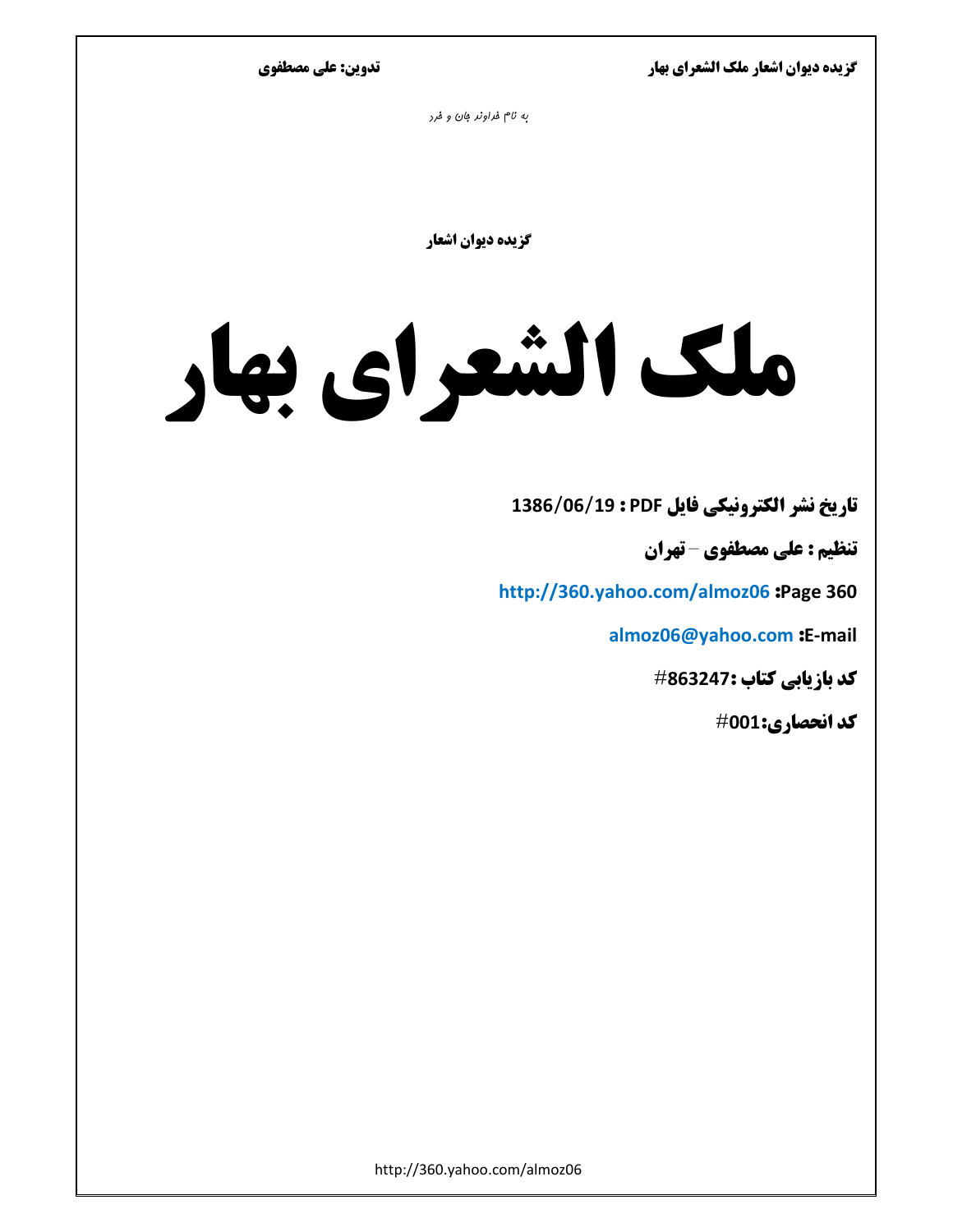تدوین: علی مصطفوی

egy wr "

غزليات

- ۱. یا که به راه آرم این صید دل رمیده را
- ۲. شمعیم و دلی مشعلهافروز و دگر هیچ
	- ۳. رخ تو دخلی به مه ندارد
- ۴. آخر از جور تو عالم را خبر خواهیم کرد
- ۵. در غمش هر شب به گردون پیک آهم میرسد
	- ۶. اگر تو رخ بنمایی ستم نخواهد شد
	- ۷. دعوی چه کنی؟ داعیهداران همه رفتند
		- ۸. به گلگشت جنان گل میفرستم
	- ۹. نوبهار و رسم او ناپایدار است ای حکیم!
		- ١٠. خوشا فصل بهار و رود كارون

### قصايد

- ١. دگر باره خياط باد صبا
- ۲. از من گرفت گیتی یارم را
- ۳. کند از جا عاقبت سیلاب چشم تر مرا
	- ۴. بگرفت شب ز چهرهی انجم نقابها
		- ۵. سحابي قيرگون بر شد ز دريا
	- ۶. ای آفتاب گردون! تاری شو و متاب
		- ۷. ماندهام در شکنج رنج و تعب
- ۸. سخن بزرگ شود چون درست باشد و راست
	- ۹. در شهربند مهر و وفا دلبری نماند
		- ١٠. اى ديو سپيد پاى در بند!
	- ١١. به كام من بر، يك چند گشت گيهان بود
		- 1۲. هنگام فرودین که رساند ز ما درود؟
		- 1۳. رسید موکب نوروز و چشم فتنه غنود
			- ۱۴. بهارا! بهل تا گیاهی بر آید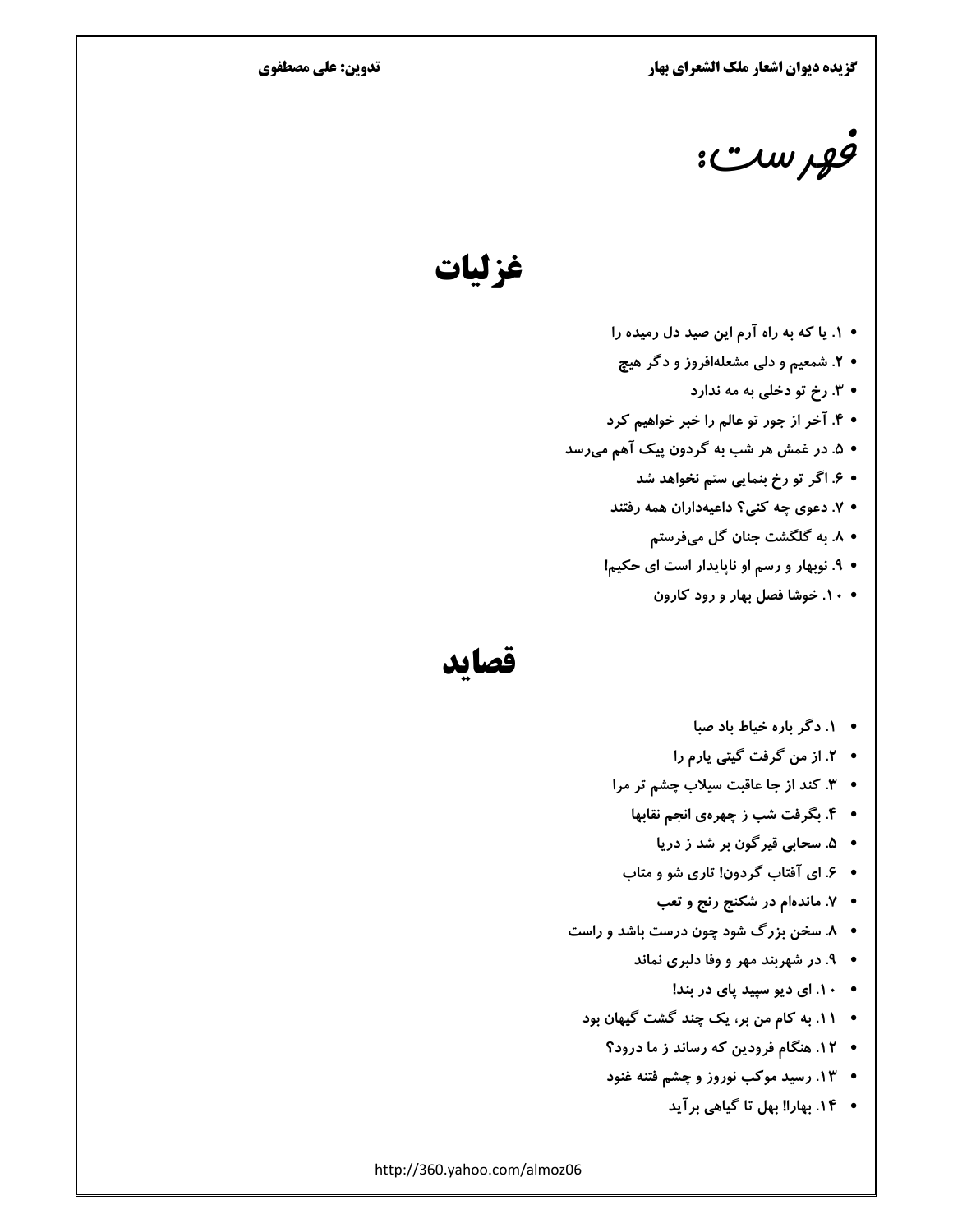### تدوين: على مصطفوي

- 1۵. نخلی که قد افراشت، به پستی نگراید
- ۱۶. شب خرگه سیه زد و در وی بیارمید
- 1۷. ای زده زنار بر، ز مشک به رخسار!
	- ۱۸. بگریست ابر تیره به دشت اندر
	- ۱۹. سنبل داری به گوشهی چمن اندر
- ۲۰. ای خامه! دو تا شو و به خط مگذر
	- ٢١. باز به يا كرد نوبهار، سرادق
	- ۲۲. پیامی ز مژگان تر میفرستم
		- ۲۳. ما فقیران که روز در تعبیم
		- ٢۴. بيا تا جهان را به هم برزنيم
	- ٢٥. خيز و طعنه بر مه و پروين زن
- ٢۶. ای به روی و به موی، لاله و سوسن!
- ٢٧. بر تختگاه تجرد، سلطان نامورم من
- ٢٨. مغز من اقليم دانش، فكرتم بيداي او
	- ٢٩. فغان ز جغد جنگ و مرغوای او
- ٣٠. منصور باد لشكر آن چشم كينهخواه
- ۳۱. خورشید بر کشید سر از بارهی بره
	- ٣٢. مگر میکند بوستان زرگری
	- ۳۳. گر به کوه اندر پلنگی بودمی
		- ٣۴. بدرود گفت فر جوانی

قطعه

مثنويات

- ١. شبي چشم كيوان ز فكرت نخفت
	- ٢. ايرجا! رفتي و اشعار تو ماند
- ۳. برو کار میکن، مگو چیست کار
	- ۴. در خيابان باغ، فصل بهار
	- ۵. دست خدای احد لم یزل
	- ۶. یکی زیبا خروسی بود جنگی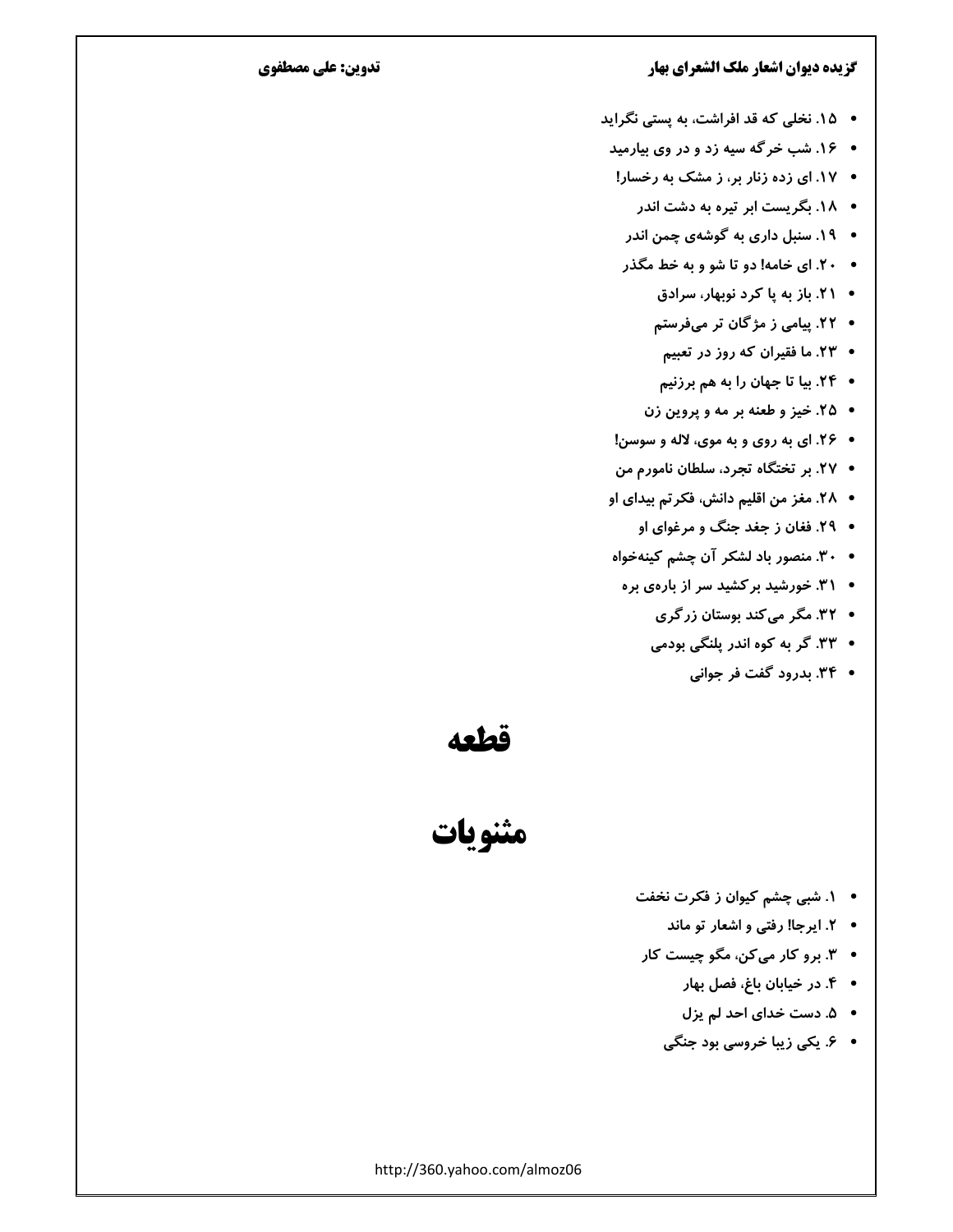تدوین: علی مصطفوی

گزیده دیوان اشعار ملک الشعرای بهار

تركيبات

- ١. باز بر شاخسار حیله و فن
- ۲. دوشینه ز رنج دهر بدخواه

رباعيات

چهار پارهها

مستزاد

تصنيف

- ۱. بند اول
- ۲. بند دوم

la tramo

- **.** ۱. سعدیا! چون تو کجا نادره گفتاری هست؟
	- **.** ۲. امروز خدایگان عالم
	- ٣. اى نگار روحانى! خيز و پرده بالا زن
		- **۴. زال زمستان گریخت از دم بهمن**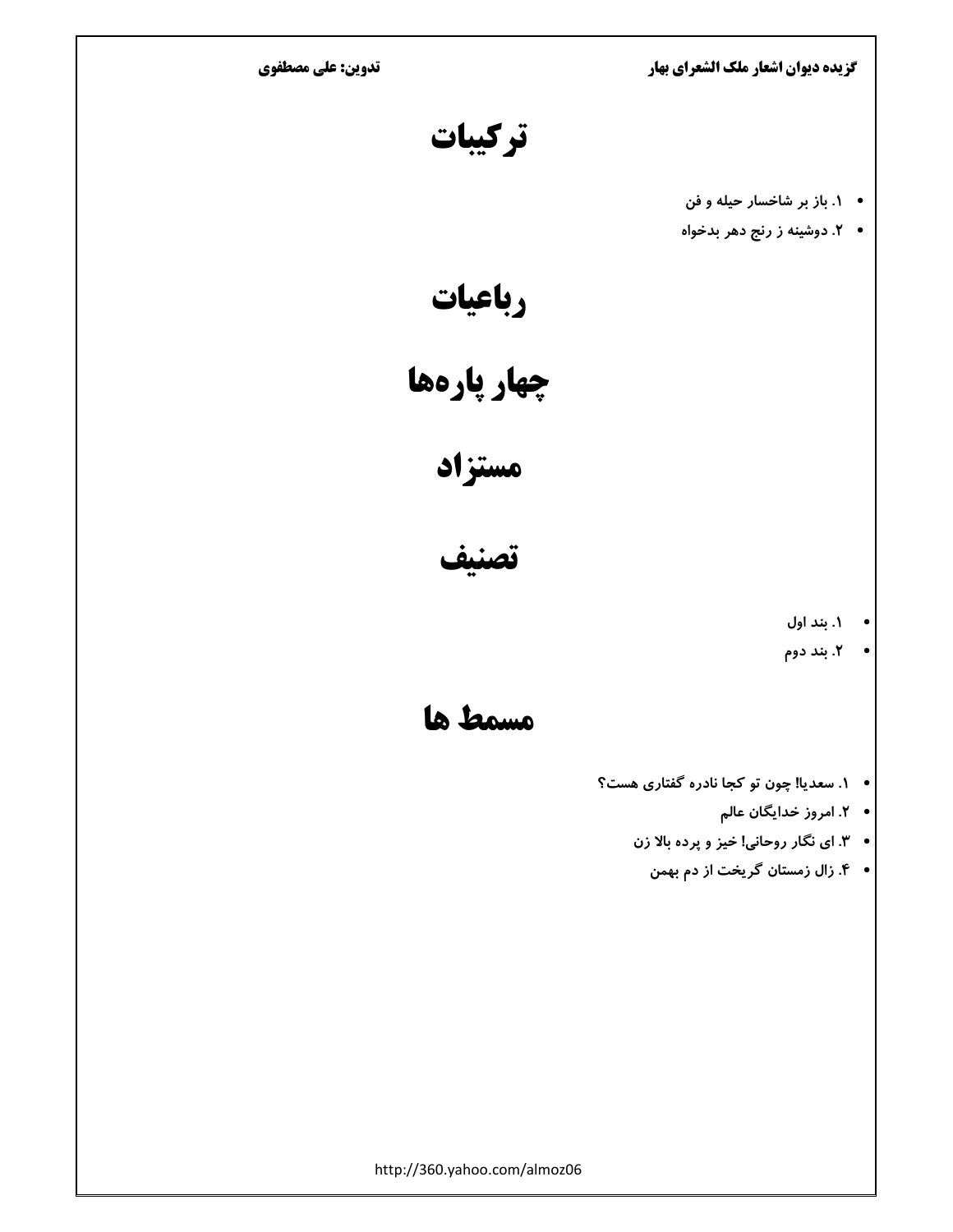تدوین: علی مصطفوی

یا به رهت سپارم این جان به لب رسیده را يا به تو واگذارم اين جسم به خون تپيده را

خاکنشین چرا کنی کودک نازدیده را؟

خواجه! به هیچ کس مده بندهی زر خریده را

کی ز نظر نهان کنم، اشک به ره چکیده را؟

غزليات:

# **یا که به راه آرم این صید دل رمیده را**

یا که به راه آرم این صید دل رمیده را يا ز لبت كنم طلب قيمت خون خويشتن کودک اشک من شود خاکنشین ز ناز تو چهره به زر کشیدهام، بهر تو زر خریدهام گر ز نظر نهان شوم چون تو به ره گذر کنی گر دو جهان هوس بود، بی تو چه دسترس بود؟ جز دل و جان چه آورم بر سر ره؟ چو بنگرم خيز، بهار خونجگر! جانب بوستان گذر

### باغ ارم قفس بود، طایر پر بریده را ترک کمین گشاده و شوخ کمان کشیده را تا ز هزار بشنوی قصهی ناشنیده را

# شمعیم و دلی مشعلهافروز و دگر هیچ

شب تا به سحر گريهي جانسوز و دگر هيچ در پرده یکی وعدهی مرموز و دگر هیچ مردانگی و عشق بیاموز و دگر هیچ گهوارهتراش!ند و کفندوز و دگر هیچ لوحي سيه و چند بدآموز و دگر هيچ دیدار رخ یار دلافروز و دگر هیچ

شمعیم و دلی مشعلهافروز و دگر هی<del>چ</del> افسانه بود معنی دیدار، که دادند خواهی که شوی باخبر از کشف و کرامات زین قوم چه خواهی؟ که بهین پیشهورانش زین مدرسه هرگز مطلب علم که اینجاست خواهد بدل عمر، بهار از همه گیتی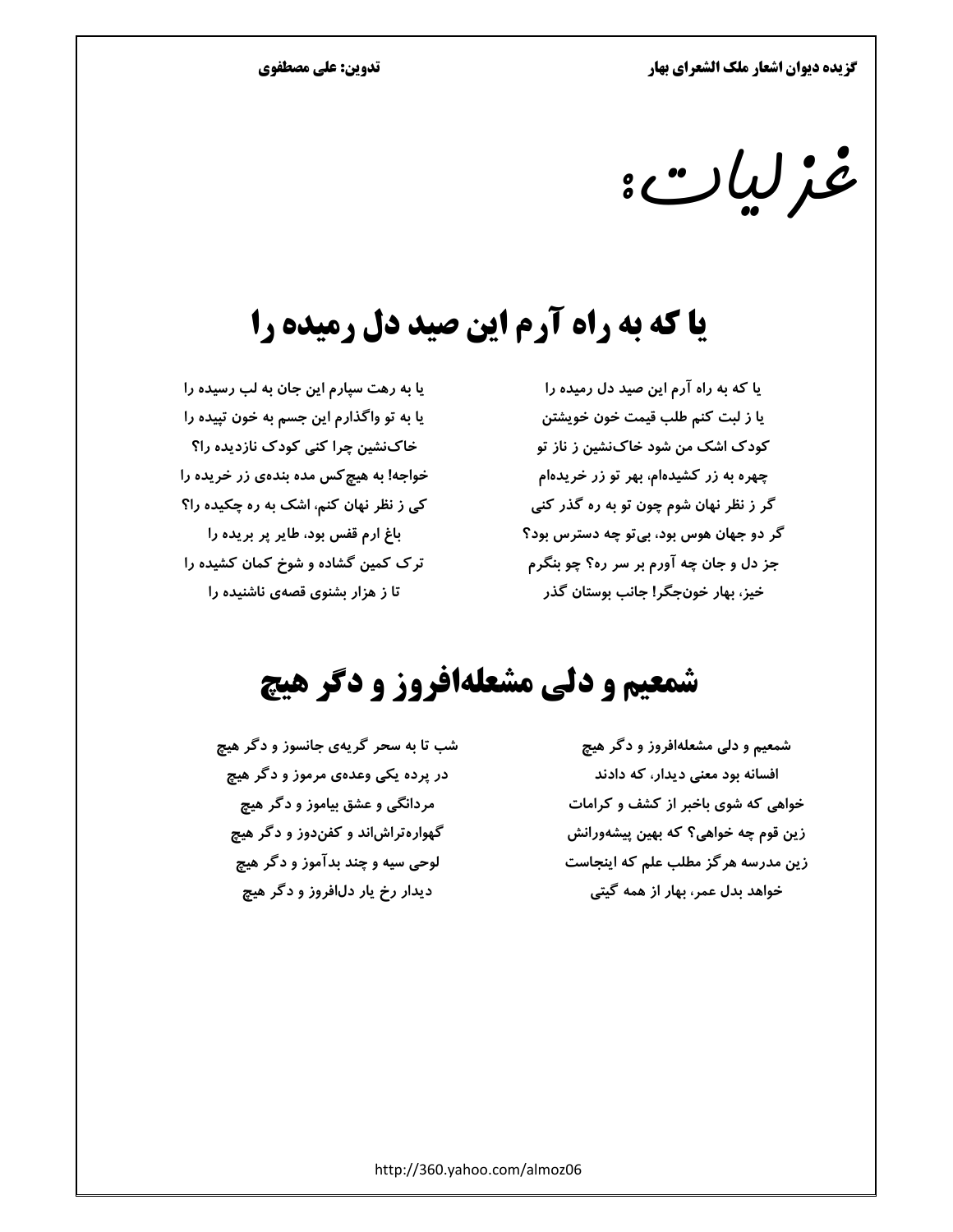# رخ تو دخلي به مه ندارد

که مه دو زلف سیه ندارد که هیچ وجه شبه ندارد که کس در این گوشه ره ندارد ولی چه حاصل؟ نگه ندارد که ملک دل یادشه ندارد عسس نخواهد، سپه ندارد »بهار مسکین گنه ندارد؟«

رخ تو دخلی به مه ندارد به هيچ وجهت قمر نخوانم بیا و بنشین به کنج چشمم نکو ستاند دل از حریفان بیا به ملک دل ار توانی عداوتی نیست، قضاوتی نیست یکی بگوید به آن ستمگر:

# آخر از جور تو عالم را خبر خواهیم کرد

آخر از جور تو عالم را خبر خواهیم کرد اول از عشق جهانسوزت مدد خواهیم خواست جان اگر باید، به کویت نقد جان خواهیم یافت هر کسی کام دلی آورده در کویت به دست تا که ننشیند به دامانت غبار از خاک ما یا ز آه نیمشب، یا از دعا، یا از نگاه لابهها خواهیم کردن تا به ما رحم آوری چون بهار از جان شیرین دست برخواهیم داشت

خلق را از طرهات آشفته تر خواهیم کرد یس جهانی را ز شوقت پر شرر خواهیم کرد سر اگر باید، به راهت ترک سر خواهیم کرد ما هم آخر در غمت خاکی به سر خواهیم کرد روی گیتی را ز آب دیده تر خواهیم کرد هرچه باشد در دل سختت اثر خواهیم کرد ور به بیرحمی زدی، فکر دگر خواهیم کرد یس سر کوی تو را پرشور و شر خواهیم کرد

# **در غمش هر شب به گردون پیک آهم میرسد**

در غمش هر شب به گردون پیک آهم میرسد شام تاریک غمش را گر سحر کردم چه سود؟ صبر کن گر سوختی ای دل! ز آزار رقیب گر گنه کردم، عطا از شاه خوبان دور نیست

صبر کن، ای دل! شبی آخر به ما هم میرسد کز پس آن نوبت روز سیاهم میرسد کاین حدیث جانگداز آخر به شاهم میرسد روزی آخر مژدهی عفو گناهم میرسد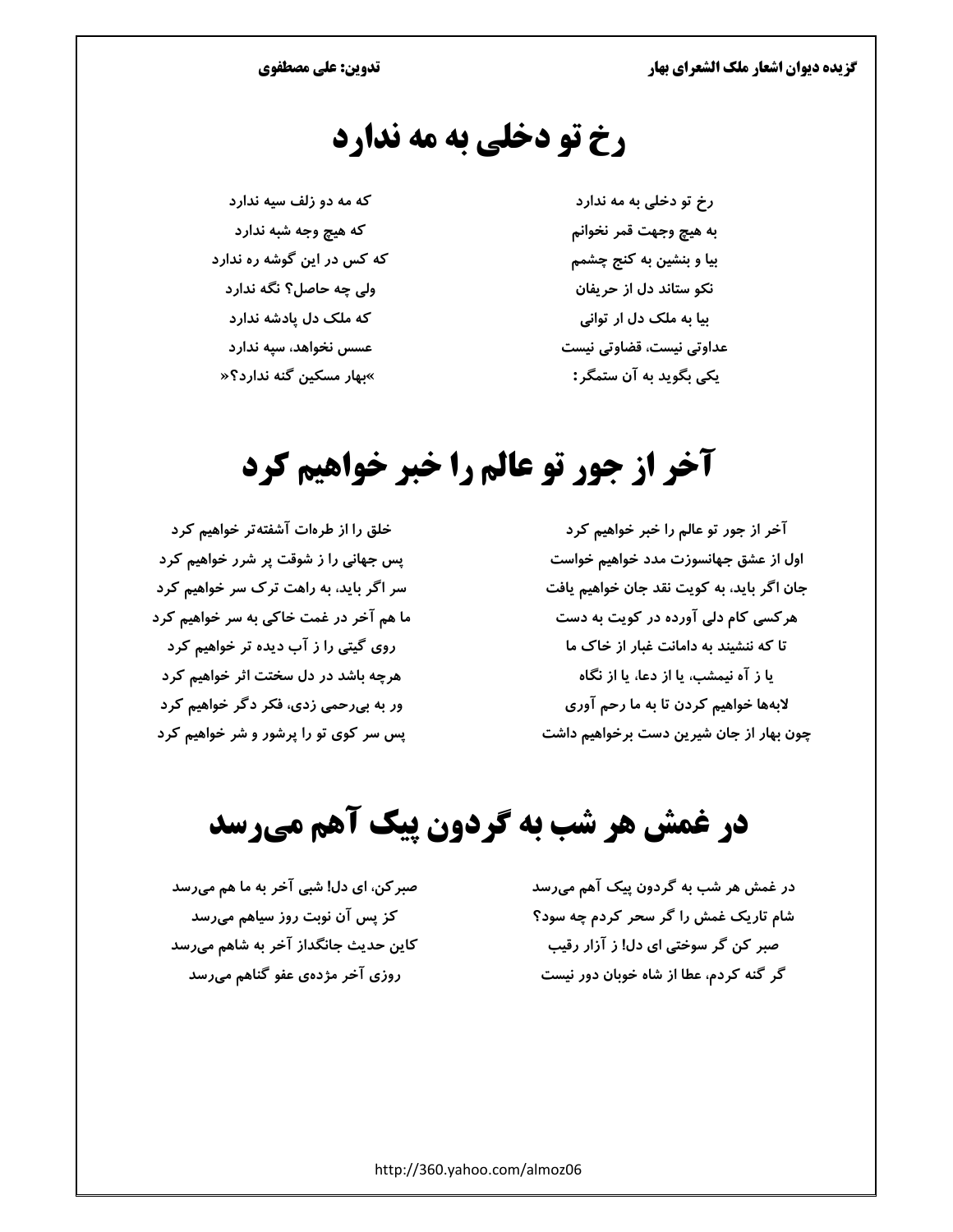تدوین: علی مصطفوی

# اگر تو رخ بنمایی ستم نخواهد شد

اگر تو رخ بنمایی ستم نخواهد شد برون ز زلف تو یک حلقه هم نخواهد رفت تو پاک باش و برون آی بیحجاب و مترس اگر بر آن سری ای ماهرو!که روز مرا گرم زنی چون قلم، بند بند، این سر من رقیب گفت: « بهار از تو سیر شد » هیهات!

ز حسن و خوبی تو هیچ کم نخواهد شد کم از دهان تو یک ذره هم نخواهد شد کسی به صید غزال حرم نخواهد شد کنی سیاه، به زلفت قسم، نخواهد شد ز بندگیت جدا یک قلم نخواهد شد به حرف مفت، کسی متهم نخواهد شد

# دعوي چه کني؟ داعيهداران همه رفتند

دعوی چه کنی؟ داعیهداران همه رفتند آن گرد شتابنده که در دامن صحراست داغ است دل لاله و نیلی است بر سرو گر نادره معدوم شود هیچ عجب نیست افسوس که افسانهسرایان همه خفتند فریاد که گنجینهطرازان معانی یک مرغ گرفتار در این گلشن ویران خون بار، بهار! از مژه در فرقت احباب

شو بار سفر بند که پاران همه رفتند گوید : « چه نشینی؟ که سواران همه رفتند» كز باغ جهان لالهعذاران همه رفتند کز کاخ هنر نادرهکاران همه رفتند اندوه که اندوه گساران همه رفتند گنجینه نهادند به ماران، همه رفتند تنها به قفس ماند و هزاران همه رفتند کز پیش تو چون ابر بهاران همه رفتند

### به گلگشت جنان گل میفرستم

به رضوان شاخ سنبل میفرستم می موز و قرنفل میفرستم سرود خوش به بلبل میفرستم خط و شعر و ترسل میفرستم که جز وی را سوی کل میفرستم شراب صافی و مل میفرستم به ماچین تار کاکل میفرستم

به گلگشت جنان گل میفرستم به هندوستان فضل و خلر علم حدیث خوش به قمری میسرایم به قابوس و به صابی از رعونت ز خودبینی و رعنایی و شوخی است به جلفای صفاهان از سر جهل به تبت مشک اذفر میگشایم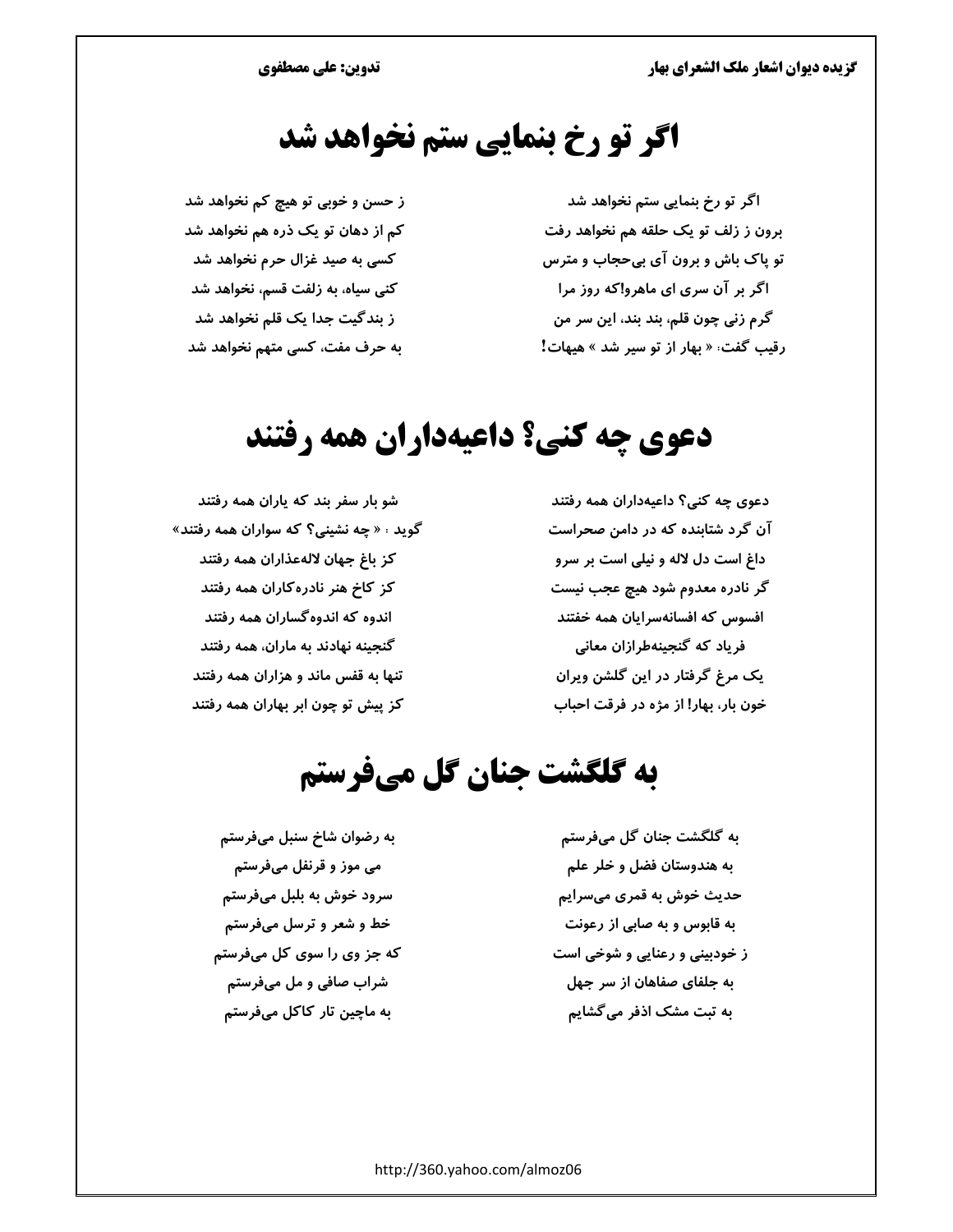# نوبهار و رسم او ناپایدار است ای حکیم!

گلشن طبع تو جاویدان بهار است، ای حکیم! از نسیم مهر گانی بر کنار است، ای حکیم! در بر گلخانهی طبع تو خار است، ای حکیم! مشکبیز و مشکریز و مشکبار است، ای حکیم! كاين چين گفتار نغزت آبدار است؟ اي حكيم! اینک آثار تو فخر روزگار است، ای حکیم! چون تویی را مدح گفتن افتخار است، ای حکیم!

نوبهار و رسم او ناپایدار است ای حکیم! آن بهاری کاعتدالش ز آفتاب حکمت است نوبهار فرخ بلخ و بهارستان گنگ نافهی چین است مشکین خامهات کثار وی یا مگر دریاست با آب مدادت تعبیه حکمت ار میکرد فخر از روزگار بوعلی مدح این بیدولتان عار است دانا را ولیک

# خوشا فصل بهار و رود کارون

افق از پر تو خورشید، گلگون نمايان صدهزاران نخل وارون به دریا چون موتور بر روی هامون نمایان گشته با ترتیب موزون به قصد دشمن از بهر شبیخون

خوشا فصل بهار و رود كارون ز عکس نخلها بر صفحهی آب دمنده کشتی کلگای زیبا قطار نخلها از هر دو ساحل چو دو لشکر که بندد خط زنجیر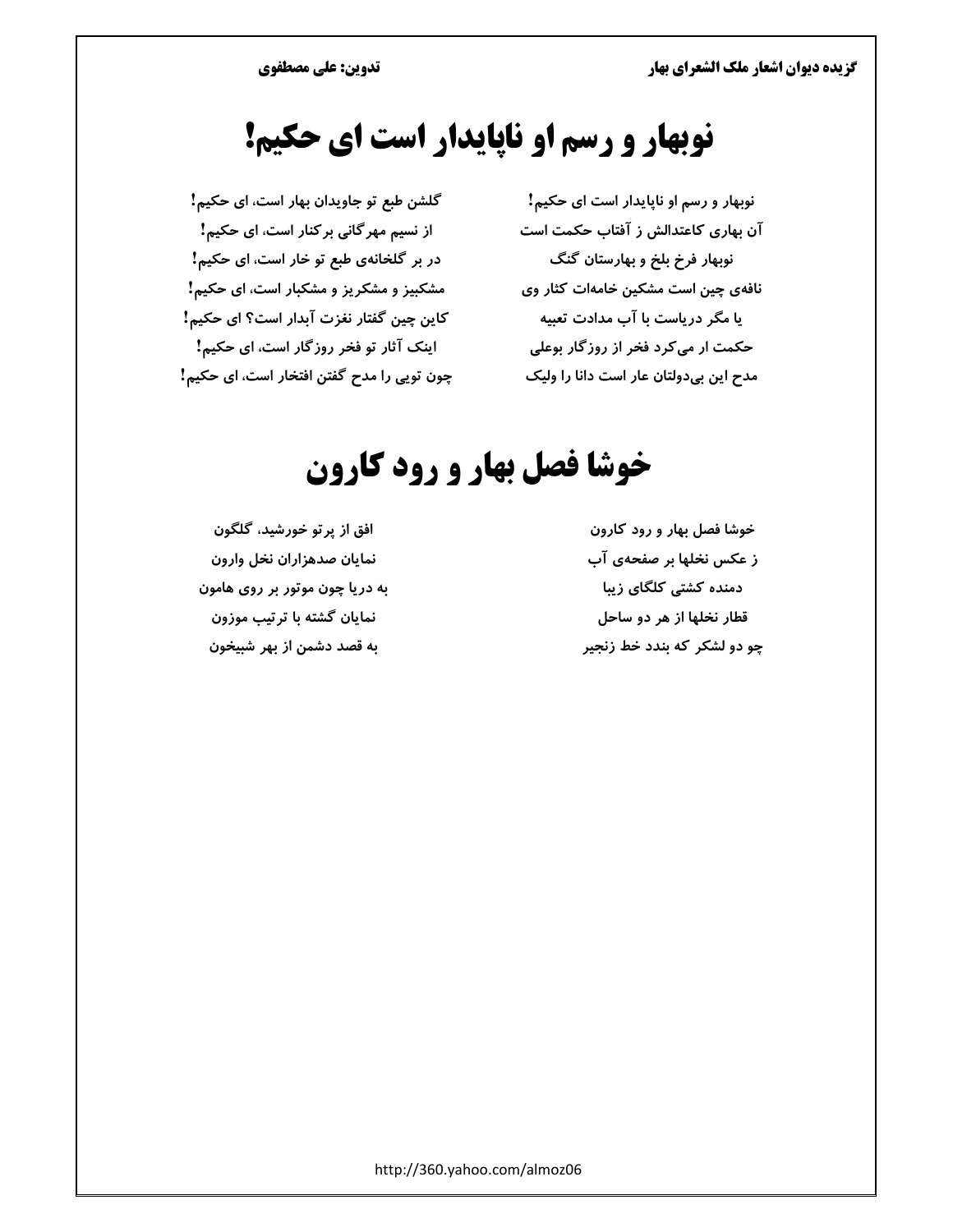قهاير:

### دگر باره خیاط باد صبا

دگر باره خیاط باد صبا یکی را به بر ارغوانی سلب ز اصحاب بستان که یکسر بدند به دست یکی بست زیبا نگار بیاراست بر پیکر سرو بن برافکند بر دوش بید نگون بسی ساخت بازیچه و پخش کرد به دست یکی پیکری خوب چهر یکی بسته شکلی به رخ بلعجب یکی را به بر، طرفهای مشک بیز یس آن گه بسی عقد گوهر ز هم درخت شکوفه ده انگشت خویش سیه ابر توفنده کز جیش دی بر آن شد که آید به یغمای باغ برآمد خروشنده از کوهسار که ناگاه باد صبا در رسید بنالید از آن درد ابر سیاه تو گفتی سیه بندهای کرده جرم ببارد ز مژگان سرشک آن چنان گه از خشم دندان نماید همی ببالد چمن ز آن خروش و غریو چنان کز خروشیدن کوس رزم

بر اندام گل دوخت رنگین قبا یکی را به تن خسروانی ردا برهنه تن و مفلس و بینوا به پای یکی بست رنگین حنا یکی سبز کسوت ز سر تا به پا ز پیروزه دراعهای پربها به اطفال باغ از گل و از گیا به چنگ یکی لعبتی خوش لقا یکی هشته تاجی به سر خوشنما یکی را به کف حقهای عطر سا گسست و پراکندشان بر هوا فرا پیش کرد و ربود آن عطا جدا مانده در کوه جفت عنا بتاراجد آن ایزدی حلهها بییچید از خشم چون اژدها زدش چند سیلی همی بر قفا شد آفاق از نالهاش پر صدا دهد خواجه اکنون مر او را جزا کز آن تر شود باغ و صحن سرا بتابد ز دندانش نور و ضیا بخندد سمن ز آن فغان و بکا بخندد همی لشکر یادشا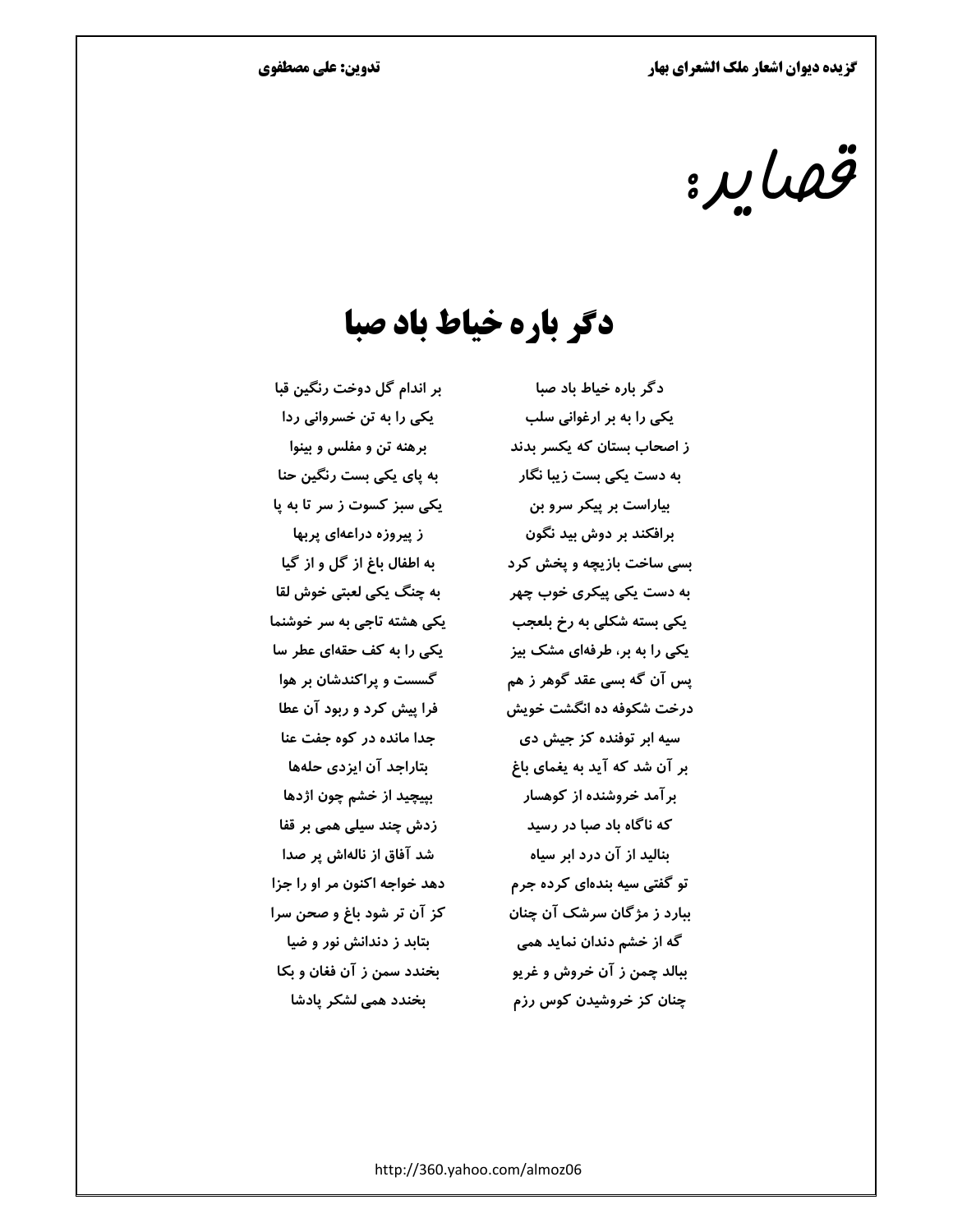# از من گرفت گیتی یارم را

از من گرفت گیتی یارم را وز چنگ من ربود نگارم را آشفته کرد یکسره کارم را ویرانه ساخت یکسره کاخم را در پیش دیده کند مزارم را ز اشک روان و خاک به سر کردن یک سو سرشک و یکسو داغ دل پر باغ لاله ساخت کنارم را گر باغ لاله داد به من، پس چون از من گرفت لاله عذارم را؟ بر باد داد صبر و قرارم را در خاک کرد عشق و شبابم را در کام سگ فکند شکارم را بر گور مرده ریخت شرابم را اندر سرم شکست خمارم را جام می|م فکند ز کف و آن گاه بس زار ناله کردم و پاسخ داد با زهر خند، نالهی زارم را گیتی خزان نمود بهارم را گفتم بهار عشق دمید اما گیتی گنه نکرد و گنه دل کرد کاین گونه کرد سنگین بارم را باری، بر آن سرم که از این سینه بیرون کنم دل بزهکارم را

# کند از جا عاقبت سیلاب چشم تر مرا

كند از جا عاقبت سيلاب چشم تر مرا آتشی سوزاندهام وین گیتی آتش پرست گر نکردی جامه و کفش و کله سنگین تنم کاشکی یک روز برکندی ز جا این تند باد خوی با نسرین و سیسنبر گرفتم کاین دو پار سوی من بوی تو باد آورد، زین حسرت رقیب یافتم گنجی وز آن ترسم که روز داوری

بر سر من گر نبودی از خیالت نیتی دوستان رفتند از این کشور، رقیبان! همتی هر کجا گیرم قلم در دست و بگشایم زبان تا زبان پارسی زنده است، من هم زندهام بس که در میدان آزادی کمیتم تند راند بس که بدخواهان بدم گفتند نزد شهریار در حق من مرگ تدریجی مگر قایل شدند؟ مردم از این مرگ تدریجی و طول احتضار ای دریغا مرگ آنی کز چنین طول ممات

همتی یاران! که بگذشته است آب از سر مرا هر زمان پنهان کند در زیر خاکستر مرا چون گیاه خشک برکندی ز جا صرصر مرا و اندر افکندی درون خانهی دلبر مرا می کنند از روی و از مویت حکایت مر مرا حیله سازد تا درافتد کار با داور مرا جنگ با داور فتد زین گنج باد آور مرا اندر این بیغوله جان میآمدی بر سر مرا تا مگر بیرون کند سلطان از این کشور مرا چون سخن گیرند دانایان ز یکدیگر مرا ور به خنجر حاسد دون بر درد حنجر مرا گیتی کجرو به زندان میدهد کیفر مرا قیمتم بشکست و کرد از خاک ره کمتر مرا کاین چنین دارند در زندان به غم همبر مرا کاش در یک دم شدی پیراهن از خون تر مرا هر سر مویی همی بر تن زند نشتر مرا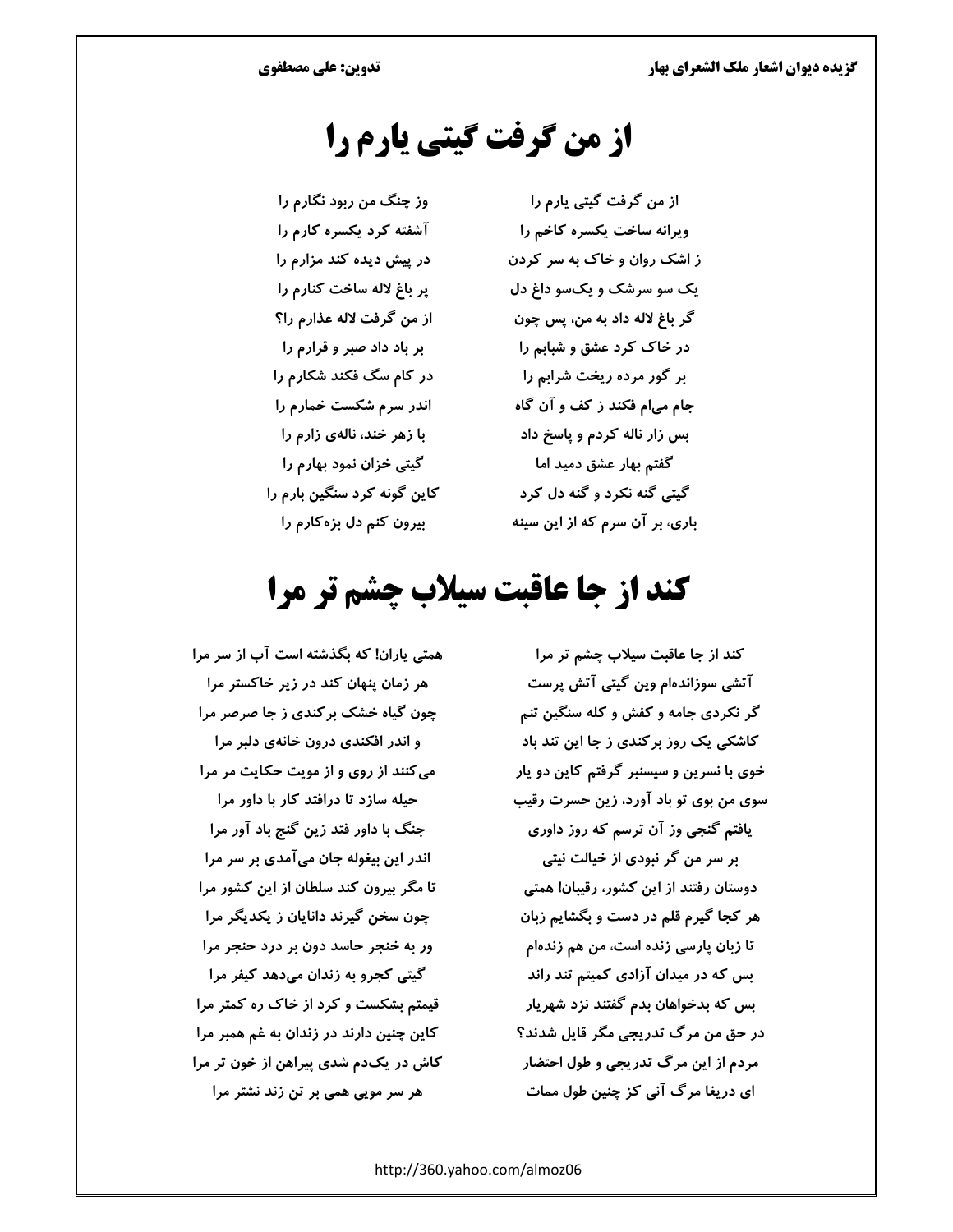چون به یاد کودکان از دیده بگشایم سرشک رنج حبس و دوری پاران و فکر کودکان با چنین درویشی اکنون سخت خرسندم، بهار!

### تدوین: علی مصطفوی

کودکان اشک در گیرند، گرد اندر مرا با تهیدستی و بیبر گی کند مضطر مرا اختر کجرو نرنجاند دمادم گر مرا

# بگرفت شب ز چهرهی انجم نقابها

بگرفت شب ز چهرهی انجم نقابها استارگان تافته بر چرخ لاجورد اکنون که آفتاب به مغرب نهفته روی مجلس بساز با صنمی نغز و دلفریب ساقي به پاي خاسته چون سرو سيمتن در گوش مشتری شده آواز چنگها فصلی خوش و شبی خوش و جشنی مبارک است بستند باب انده و تیمار و رنج و غم رنگین کند به باده کنون دامن سیید گویند: « می منوش و مخور باده، ز آنکه هست در باده گر گناه فزون است، هم بود شمس|لشموس، شاہ ولایت که کردہاند بهر مقر و منكر او ايزد آفريد خواهی اگر نوشت یکی جزوش از مدیح اکنون به شادی شب جشن ولادتش جشنی است خسروانه و بزمی است دلفروز آن آتشین درخت چو زر بفت خیمه است

آشفته شد به دیدهی عشاق خوابها چونان که اندر آب ز باران حبابها از باده برفروز به بزم آفتابها افکنده در دو زلف سیه پیچ و تاب ها و انباشته به ساغر زرین شرابها بر چرخ زهره خاسته بانگ ربابها وز کف برون شده است طرب را حسابها وز شادی و نشاط گشادند بابها زاهد که بودش از می سرخ اجتنابها میخواره را گناه و گنه را عقابها« در آستان حجت پزدان ثوابها شمس و قمر ز خاک درش اکتسابها انعامها به خلد و به دوزخ عذابها در پیش نه ز برگ درختان کتابها گردون نهاده بر کف انجم خضابها گوپی گرفتهاند ز جنت حجابها و آن تيرهاي جسته، چو زرين طنابها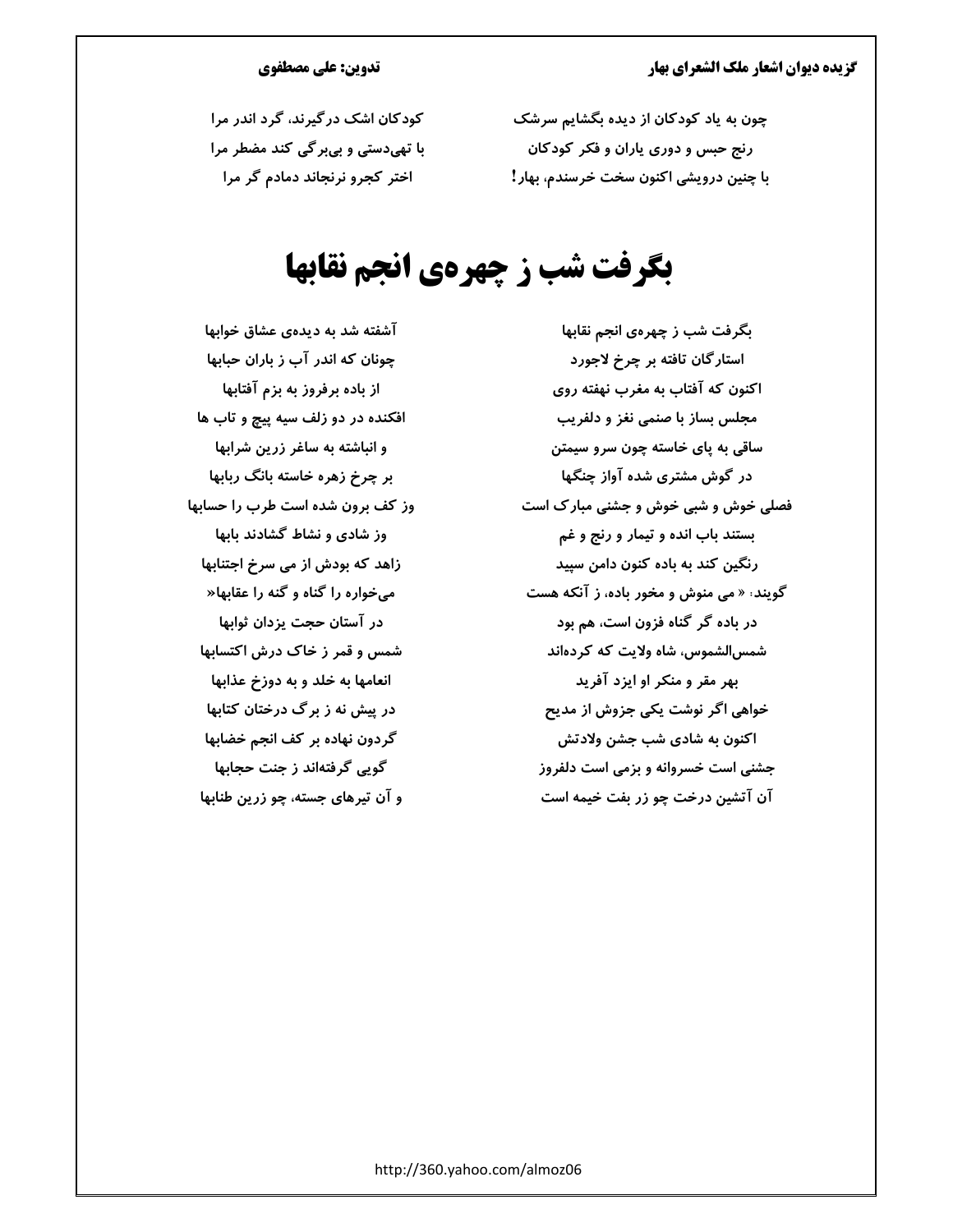# سحابي قيرگون بر شد ز دريا

که قیر اندود زو روی دنیا به دوزخ رخنه کرد و ریخت آنجا از آن چاه سيه سر زد به بالا خروشان قلزمی جوشان و دروا وز ایشان رعد سان برخاست هرا به گردون تاختند از سطح غبرا وز آن شد روشن و تاریک صحرا ز جیبش مهرهی خورشید رخشا شبیخون زد به یزدان توانا نهان شد در پس دیوار فردا چو کور بیعصا در سخت سرما فرو مرد از نهیب باد نکبا زمانه نعره زد چون غول کانا که از هر سو درآمد بی محابا در افزوده به بالا و به یهنا چو روی مرد جنگی روز هیجا که شد کوه از نهیبش زیر و بالا چو برف دی مهی بر کوه خارا

سحابی قیر گون بر شد ز دریا خلیج فارس گفتی کز مغاکی به ناگه چون بخاری تیره و تار علم زد بر فراز بام اهواز نهنگان در چه دوزخ فتادند هزاران اژدهای کوه پیکر بجست از کام آنان آتش و دود هزیمت شد سیهر از هول و افتاد تو گفتی کز نهان اهریمن زشت برون پرید روز از روزن مهر شب تاری در آمد لرز لرزان ز برق او را به کف شمعی که هر دم طبیعت خنده زد چون خندهی شیر زمین پنهان شد اندر موج باران خروشان و شتابان رود کارون رخ سرخش غبار آلود و تیره ز هر سو موجها انگیخت چون کوه به تیغ موجهایش کف نشسته

# **ای آفتاب گردون! تاری شو و متاب**

ای آفتاب گردون! تاری شو و متاب بنمود جلوهای و ز دانش فروخت نور شمس رسل محمد مرسل که در ازل تابنده بد ز روز ازل نور ذات او لیکن جهان به چشم خود اندر حجاب داشت تا دید بیحجاب رخی را که کردگار روپی که آفتاب فلک پیش نور او شاهی که چون فراشت لوای پیمبری با مهر اوست جنت و با حب او نعیم

كز برج دين بتافت يكي روشن آفتاب بگشود چهرهای و ز بینش گشود باب از ما سوی الله آمده ذات وی انتخاب با پرتو و تجلی بی پرده و نقاب امروز شد گرفته ز چشم جهان، حجاب بر او بخواند آیت والشمس در کتاب باشد چنان که کتان در پیش ماهتاب بگسسته شد ز خیمهی پیغمبران، طناب با قهر اوست دوزخ و با بغض او عذاب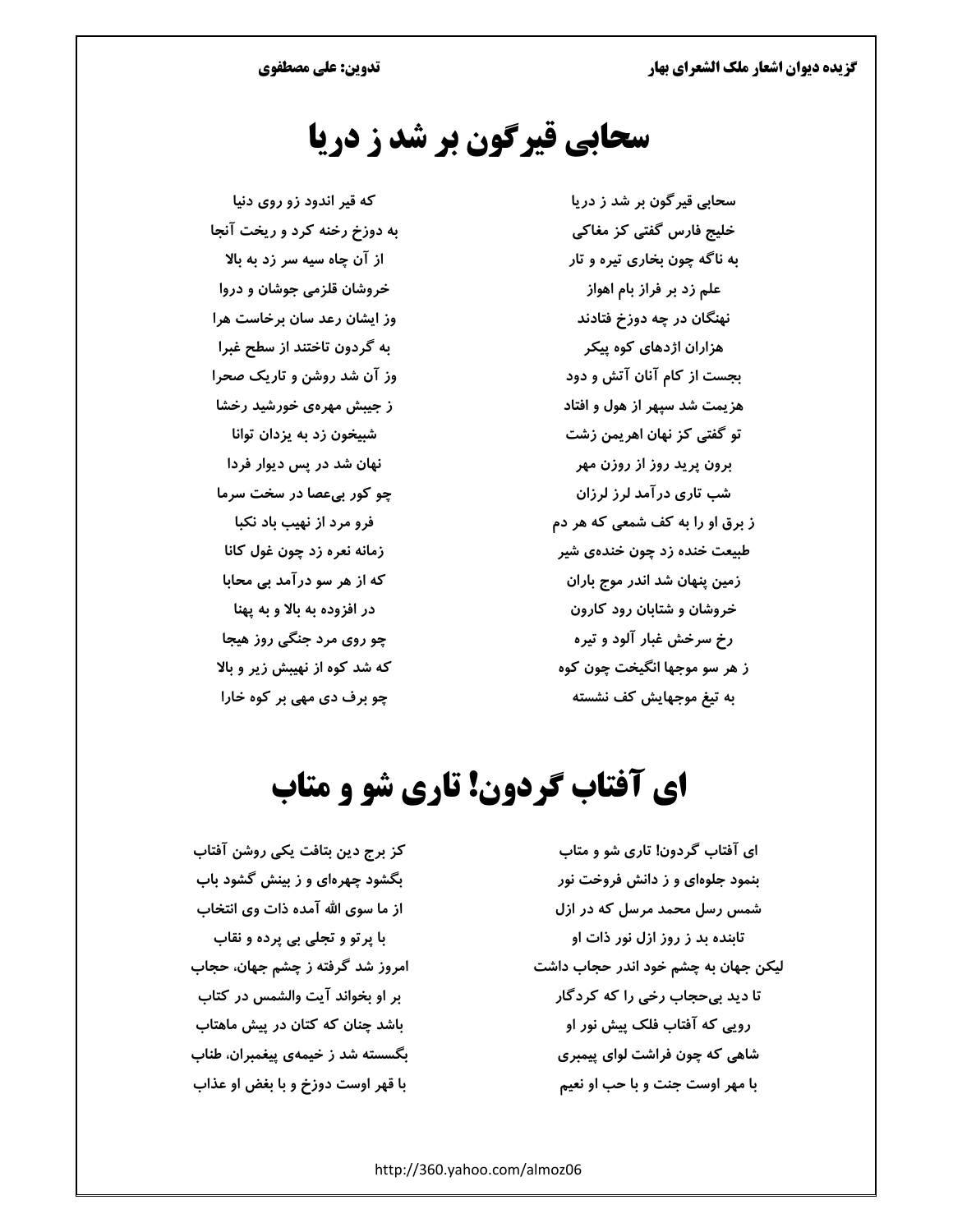با مهر او بود به گناه اندرون، نوید شیطان به صلب آدم گر نور او بدید ز آن شد چنین ز قرب خداوندگار، دور مقرون به قرب حضرت بیچون شد آن که او امروز جلوهای به نخستین نمود و گشت پرلیغی آمدش به دوم جلوه از خدای یس برد مرکبیش خرامانتر از تذرو چندان برفت کش رهیان و ملازمان و آن گه به قاب قوسین اندر نهاد رخت چون یافت قرب وصل، دگر باره بازگشت اندر ذهاب، خوابگه خود نهاد گرم از فر یاک مقدمش امروز گشتهاند جشنی بود ز مقدم او در نه آسمان

### تدوین: علی مصطفوی

با قهر او بود به صواب اندرون، عقاب چندین چرا نمود ز یک سجده اجتناب؟ کاندر ستوده گوهر او داشت ارتیاب سلمان صفت نمود به وصل وی اقتراب زین جلوه، چشم گیتی انگیخته ز خواب کای دوست! سوی دوست بیکره عنان بتاب جبریل، در شبیش سیه گونتر از غراب گشتند بی توان و بماندند بیشتاب وآمد ز پاک پزدان او را بسی خطاب سوی زمین ز نه فلک سیمگون قباب هم خوابگاه خویش چنان یافت در ایاب احباب در تنعم و اعدا در اضطراب جشنی دگر به درگه فرزند بوتراب

# ماندهام در شکنج رنج و تعب

ماندهام در شكنج رنج و تعب دلم آمد در این خرابه به جان شد چنان سخت زندگی که مدام ای دریغا لباس علم و هنر که شد آوردگاه طنز و فسوس آه غبنا و اندها! که گذشت غم فرزندگان و اهل و عیال با قناعت كجا توان دادن بخت بد بین که با چنین حالی کیستم ؟ شاعری قصیده سرای چیست جرمم که اندر این زندان به یکی تنگنای مانده درون روز، محروم ديدن خورشيد از یکی روزنک همی بینم شب نبینم همی از آن روزن دزد آزاد و اهل خانه به بند

زين بلا وارهان مرا، يارب! جانم آمد در این مغاک به لب شدهام از خدای مرگ طلب ای دریغا متاع فضل و ادب که شد آماجگاه رنج و تعب عمر در راه مسلک و مذهب روز عیشم سیه نموده چو شب ياسخ پنج بچەي مكتب ؟ يادشا هم نموده است غضب چیستم ؟ کاتبی بهار لقب درد باید کشید و گرم و کرب ؟ چون به دیوار، درشده مثقب شام، ممنوع ریت کوکب یارهای ز آسمان به روز و به شب جز سر تیر و جز دم عقرب داوری کردنی است سخت عجب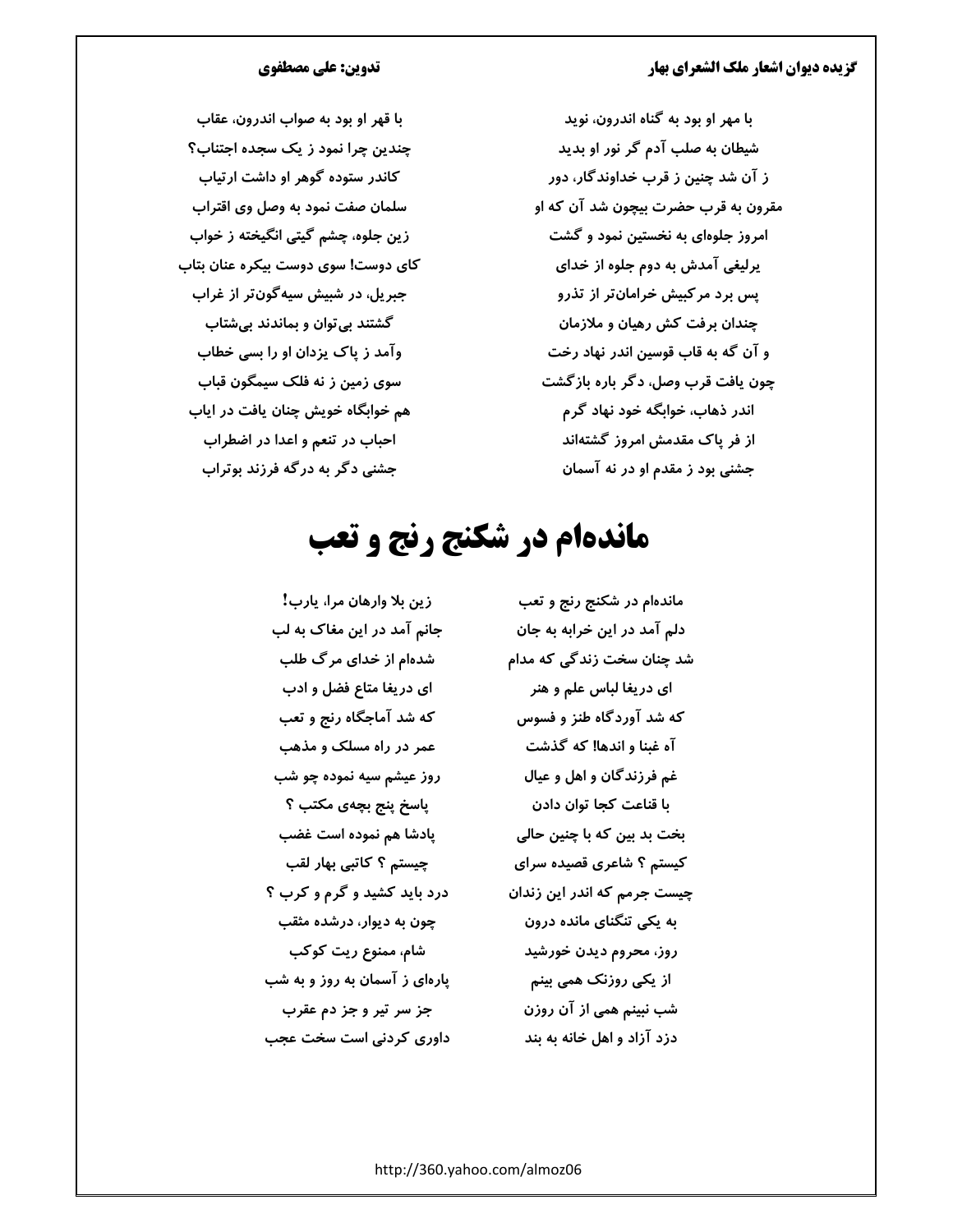# سخن بزرگ شود چون درست باشد و راست

سخن بزرگ شود چون درست باشد و راست چه جد، چه هزل، در آید به آزمایش کج شنیدهای که به یک بیت فتنهای بنشست سخن گر از دل دانا نخاست، زیبا نیست کمال هر شعر اندر کمال شاعر اوست چو مرد گشت دنی، قولهای اوست دنی سخاوت آرد گفتار شاعری که سخی است کلام هر قوم انگارهی سرایر اوست نشان سیرت شاعر ز شعر شاعر جوی نشان خوی دقیقی و خوی فردوسی است جلال و رفعت گفتارهای شاهانه عتابهای غیورانه و شجاعتها محاورات حکیمانه و درایتهاش صریح گوید گفتارهای او کاین مرد کجا تواند یک تن دو گونه کردن فکر ؟ به صد نشان هنر اندیشه کرده فردوسی درون صحنهی بازی، یکی نمایشگر یکی به صحنهی شهنامه بین که فردوسی امیر کشور گیر است و گرد لشکر کش مکالمات ملوک و محاوارت رجال برون پرده جهانی ز حکمت است و هنر به تخت ملک فریدون، به پیش صف رستم به گاه پوزش خاک و به گاه کوشش آب عتابهاش چو سیل دمان، نهنگ اوبار به گاه رقت، چون کودکی نکرده گناه به وقت رای زدن، به ز صد هزار وزیر به بزمسازی، مانند باده نوش ندیم به گاه خوف مراقب، به گاه کین بیدار به حسب حال، کجا بشمرد حکایت خویش؟

کس ار بزرگ شد از گفتهی بزرگ، رواست هر آن سخن که نپیوست با معانی راست شنیدهای که ز یک شعر کینهای برخاست گرش قوافی مطبوع و لفظها زیباست صنیع دانا انگارهی دل داناست چو مرد والا شد، گفتههای او والاست گدایی آرد اشعار شاعری که گداست اگر فریسهی کبر است یا شکار ریاست که فضل گلبن، در فضل آب و خاک و هواست تفاوتی که به شهنامهها ببینی راست نشان همت فردوسی است، بی کم و کاست دلیل مردی گوینده است و فخر او راست گواه شاعر در عقل و رای حکمتزاست به غیرت از امرا و به حکمت از حکماست جز آنکه گویی دو روح در تنی تنهاست نعوذ بالله پیغمبر است اگر نه خداست اگر دو گونه نمایش دهد، بسی والاست به صد لباس مخالف به بازی آمده راست وزیر روشن رای است و شاعری شیداست همه قریحهی فردوسی سخن آراست درون پرده یکی شاعر ستوده لقاست به احتشام سکندر، به مکرمت داراست به وقت هيبت آتش، به وقت لطف هواست خطابهاش چو باد بزان، جهان پیماست به وقت خشیت، چون نره دیو خورده قفاست که هر وزیری دارای صد هزار دهاست به پارسایی، چون مرد مستجاب دعاست گه ثبات چو کوه و گه عطا درياست حدیثهای صریحش تهی ز روی و ریاست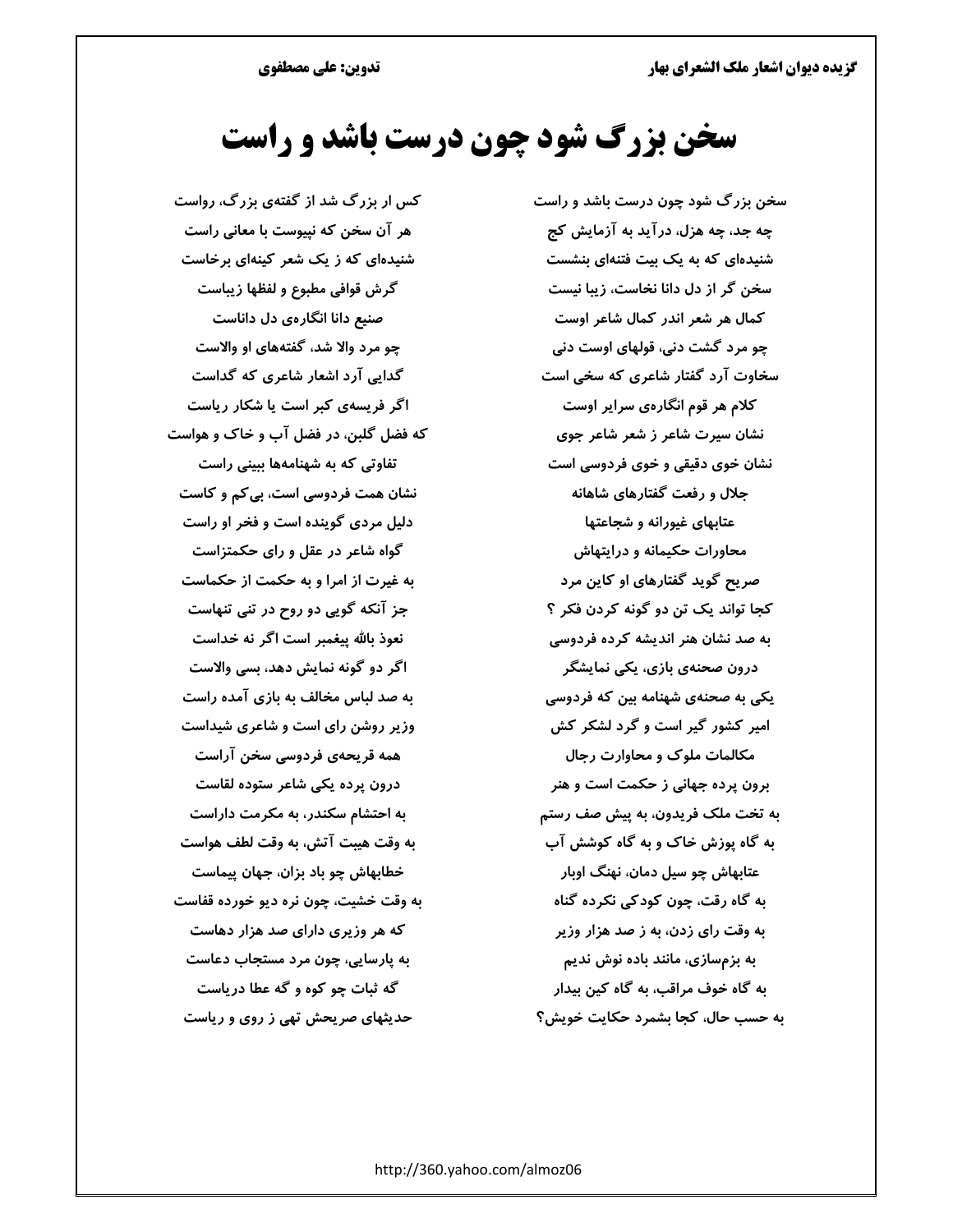# در شهربند مهر و وفا دلبری نماند

زیر کلاه عشق و حقیقت سری نماند آیینه گو مباش چو اسکندری نماند بر خاک مرقدم کف خاکستری نماند اکنون که از برای تو بال و پری نماند زین خشکسال حادثه برگ تری نماند کرم ستم به شاخ فضیلت بری نماند غیر از طریق دام، ره دیگری نماند طوری به باد رفت کز آن اخگری نماند بهر پناه مردم مسکین دری نماند بر باد رفت و ز آن همه جز دفتری نماند با جاهلان بساز، که دانشوری نماند در پایمردی ضعفا، سروری نماند وز خانوادههای کهن مهتری نماند دیگر به هیچ مرتبه جاه و فری نماند ای شیر! تشنه میر، که آبشخوری نماند دیگر به شهر و دهکده، سیم و زری نماند یر ناشده ز خون جگر ساغری نماند

در شهربند مهر و وفا دلبری نماند صاحبدلی چو نیست، چه سود از وجود دل؟ عشق آن چنان گداخت تنم را که بعد مرگ ای بلبل اسیر! به کنج قفس بساز ای باغبان! بسوز که در باغ خرمی برق جفا به باغ حقیقت گلی نهشت صیاد رہ ببست چنان کز پی نجات آن آتشی که خاک وطن گرم بود از آن هر در که باز بود، سپهر از جفا ببست آداب ملکداری و آیین معدلت با ناکسان بجوش، که مردانگی فسرد با دستگیری فقرا، منعمی نزیست زین تازه دولتان دنی، خواجهای نخاست زین ناکسان که مرتبت تازه یافتند آلوده گشت چشمه به پوز پلید سگ جز گونههای زرد و لبان سپید رنگ ياران! قسم به ساغر مي، كاندر اين بساط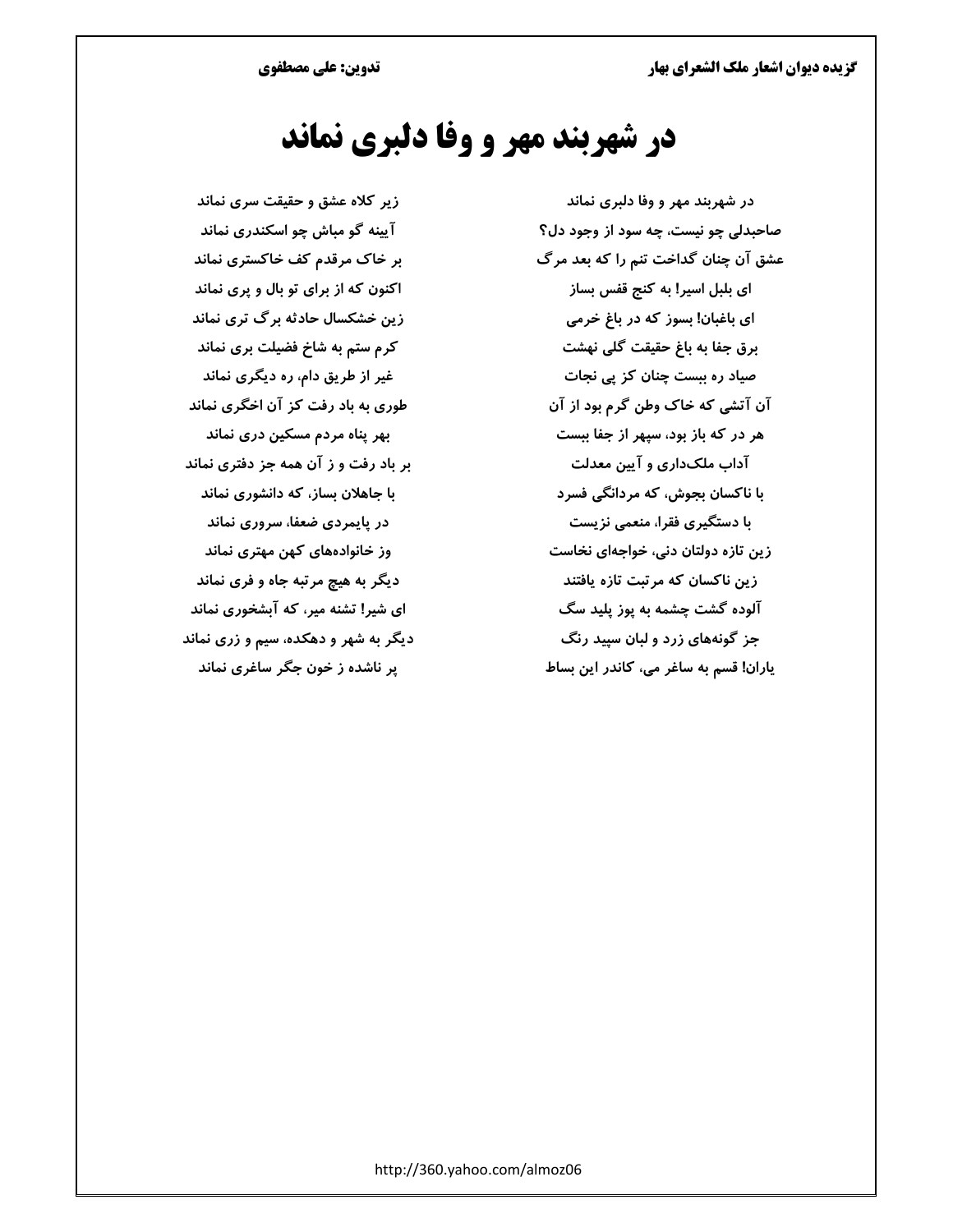# ای دیو سپید پای در بند!

| ای گنبد گیتی! ای دماوند!   | ای دیو سپید پای در بند!   |
|----------------------------|---------------------------|
| ز آهن به ميان يکي کمر بند  | از سیم به سر یکی کله خود  |
| بنهفته به ابر، چهر دلبند   | تا چشم بشر نبیندت روی     |
| وین مردم نحس دیومانند      | تا وارهی از دم ستوران     |
| با اختر سعد کرده پیوند     | با شیر سپهر بسته پیمان    |
| سرد و سیه و خموش و آوند    | چون گشت زمین ز جور گردون  |
| آن مشت تویی، تو ای دماوند! | بنواخت ز خشم بر فلک مشت   |
| از گردش قرنها پس افکند     | تو مشت درشت روزگاری       |
| بر ری بنواز ضربتی چند      | ای مشت زمین! بر آسمان شو  |
| ای کوه! نیم ز گفته خرسند   | نی نی، تو نه مشت روز گاری |
| از درد ورم نموده یک چند    | تو قلب فسردەی زمینی       |
| وآن آتش خود نهفته میسند    | شو منفجر ای دل زمانه!     |
| افسرده مباش، خوش همی خند   | خامش منشین، سخن همی گوی   |
| این پند سیاه بخت فرزند     | ای مادر سر سپید! بشنو     |
| بخروش چو شرزه شیر ارغند    | بگرای چو اژدهای گرزه      |
| معجونى ساز بىھمانند        | تر کیبی ساز بیمماثل       |
| وز شعلهی کیفر خداوند       | از آتش آه خلق مظلوم       |
| بارانش ز هول و بیم و آفند  | ابری بفرست بر سر ری       |
| بادافره کفر کافری چند      | بشکن در دوزخ و برون ریز   |
|                            |                           |

ز آن گونه که بر مدینهی عاد مسلم سرصر شرر عدم پراکند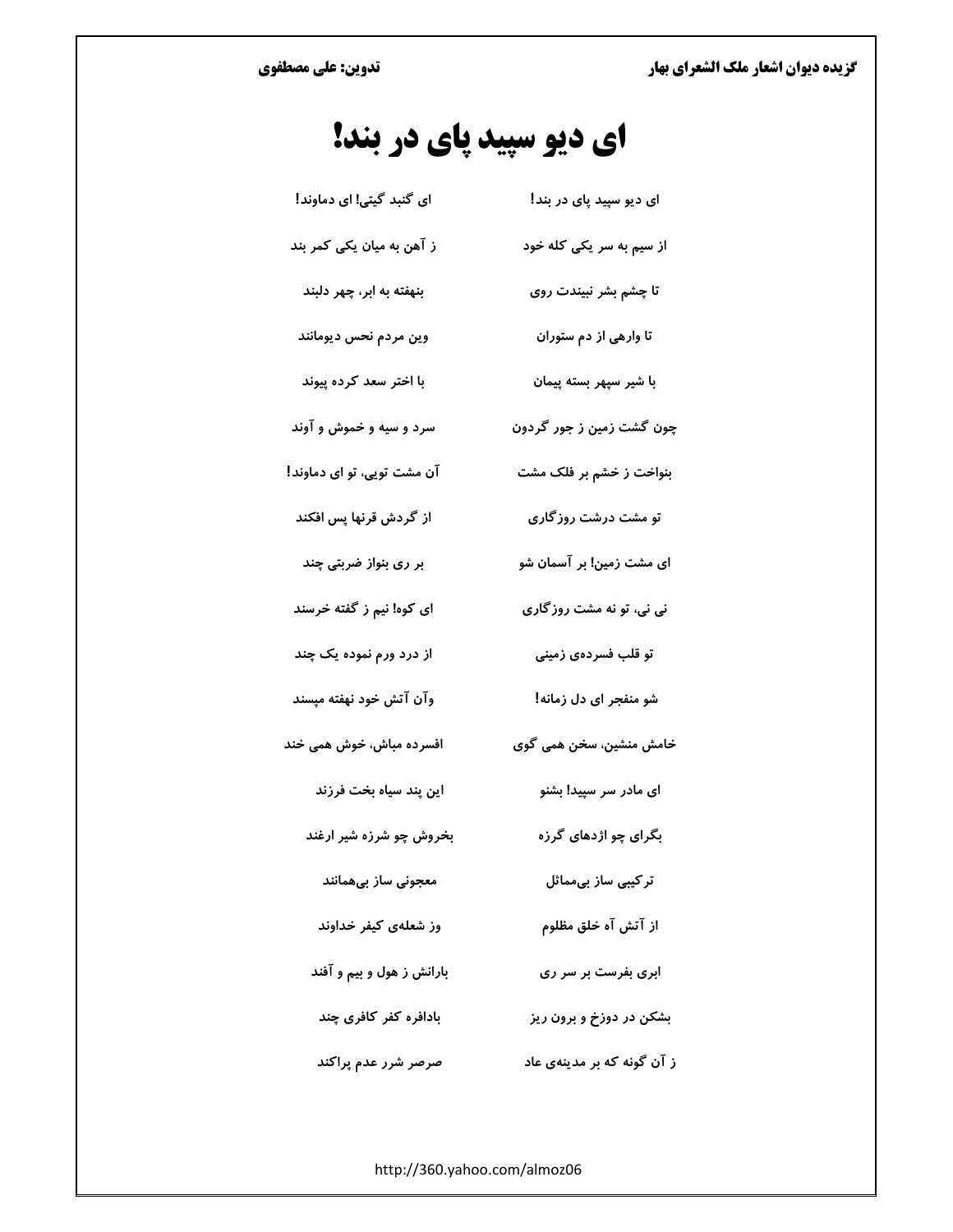#### تدوین: علی مصطفوی

| بگسل ز هم این نژاد و پیوند | بفکن ز پی این اساس تزویر    |
|----------------------------|-----------------------------|
| از ریشه بنای ظلم برکند     | بر کن ز بن این بنا، که باید |
| داد دل مردم خردمند         | زین بیخردان سفله بستان      |

### به کام من بر، یک چند گشت گیهان بود

به کام من بر، یک چند گشت گیهان بود هزاردستان بد در سخن مرا و چو من مرا چو کان بدخشان بد این دل دانا شکفته بود همه بوستان خاطر من نه دیدهام به ره چهرهای شدی گریان نبد مرا دل و دین کز دو چشم و زلف بتان به گرد من بر، خوبان همه کشید رده مرا نيارست آمد عدو به پيرامن کنون چه دانم گفتن ز کامرانی خویش کسم ندانست آن روزگار قیمت و قدر به سایهی پدر اندر نهاده بودم رخت بدین زمانه مرا روزگار چونین گشت طمع به نان کسانم نبد که شمس و قمر به خوی دیرین گیهان شکست پیمانم ز کین کیوان باشد شدن به سوی نشیب زمانه کرد چو چوگان، خمیده پشت و نژند بگشت بر سر خون من آسیای سپهر بگشت گردون تا بستد از من آن که مرا که را به گیتی سیر بهار و بستانی است ز رنج و دردم آسوده بود تن، که مرا

که با زمانه مرا عهد بود و پیمان بود نه در هزار چمن یک هزاردستان بود سخن بدو در، چون گوهر بدخشان بود حسود را دل از اندیشه سخت پژمان بود نه خاطرم ز غم طرهای پریشان بود همه سرایم زین پیش، کافرستان بود تو گفتی انجم بر گرد ماه تابان بود که از سرشک غم او را به راه طوفان بود که هرچه گفتم و گويم هزار چندان بود که این گرامی گوهر نهفته در کان بود یی دو نان نه مرا ره به کاخ دونان بود بدان زمانه مرا روزگار چونان بود به خوان همت من بر، دو قرصهی نان بود همیشه تا بود، این خوی، خوی گیهان بود مرا که اختر والا فراز کیوان بود مرا که گوی زمانه به خم چوگان بود فغان من همه زين آسياي گردان بود شکفته گلبن و آراسته گلستان بود مرا ز رویش سیر بهار و بستان بود به رنج دارو بود و به درد درمان بود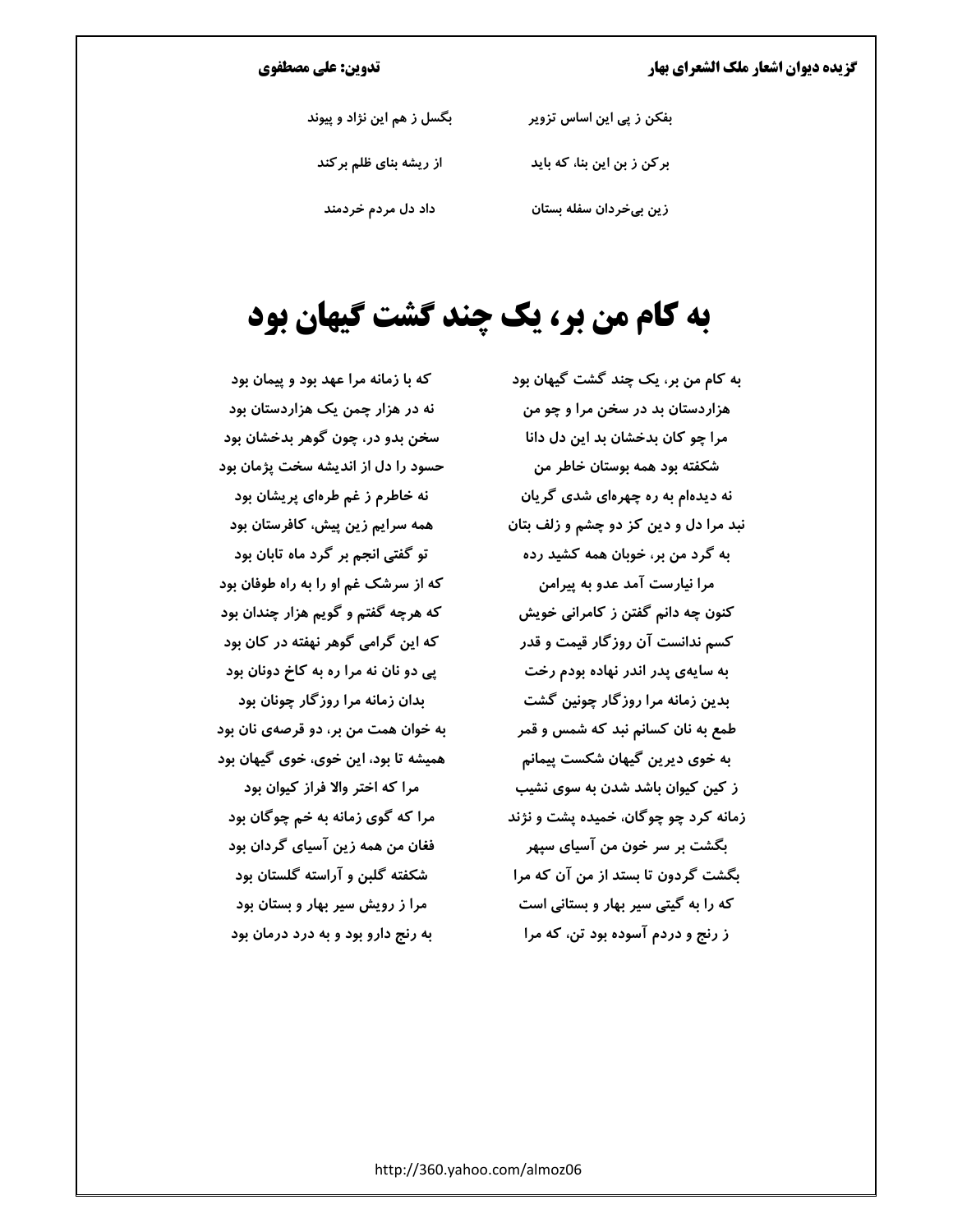# هنگام فرودین که رساند ز ما درود؟

هنگام فرودین که رساند ز ما درود؟ کز سبزه و بنفشه و گلهای رنگ رنگ دریا بنفش و مرز بنفش و هوا بنفش جای دگر بنفشه یکی دسته بدروند کوه از درخت گویی مردی مبارز است اشجار گونهگون و شکفته میانشان چون لوح آزمونه که نقاش چربدست شمشاد را نگر که همه تن قد است و جعد از تیغ کوه تا لب دریا کشیدهاند آن بیشهها که دست طبیعت به خارهسنگ ساری نشید خواند بر شاخهی بلند آن از فراز منبر هر پرسشی کند یک جا به شاخسار، خروشان تذرو نر آن یک نهاده چشم، غریوان به راه جفت بر طرف رود چون بوزد باد بر درخت **آن شاخهای نارنج اندر میان میغ** بنگر بدان درخش کز ابر کبود فام چون کودکی صغیر که با خامهی طلا بنگر یکی به رود خروشان به وقت آنک چون طفل ناشکیب خروشان ز یاد مام دیدم غریو و صیحهی دریای آبسکون بیچاره مادری است کز آغوشش آفتاب داند که آفتاب جگر گوشگانش را زین رو همی خروشد و سیلی زند به خاک

بر مرغزار دیلم و طرف سپیدرود گویی بهشت آمده از آسمان فرود جنگل کبود و کوه کبود و افق کبود وین جایگه بنفشه به خرمن توان درود پرهای گونهگون زده چون جنگیان به خود گلهای سیب و آلو و آبی و آمرود الوان گونهگون را بر وی بیازمود قدی است ناخمیده و جعدی است نابسود فرشی کش از بنفشه و سبزه است تار و پود گلها نشانده بیمدد باغبان و کود بلبل به شاخ کوته خواند همی سرود این یک ز پای منبر پاسخ دهدش زود یک سو تذرو ماده به همراه زاد و رود این یک ببسته گوش و لب از گفت و از شنود آید به گوش نالهی نای و صفیر رود چون پارههای اخگر اندر میان دود برجست و روی ابر به ناخن همی شخود کژ مژ خطی کشد به یکی صفحهی کبود دریا پی پذیرهاش آغوش بر گشود کاینک بیافت مام و در آغوش او غنود دریافتم که آن دل لرزنده را چه بود چندین هزار طفل به یک لحظه در ربود همراه باد برد و نثار زمین نمود از چرخ برگذاشته فریاد رود رود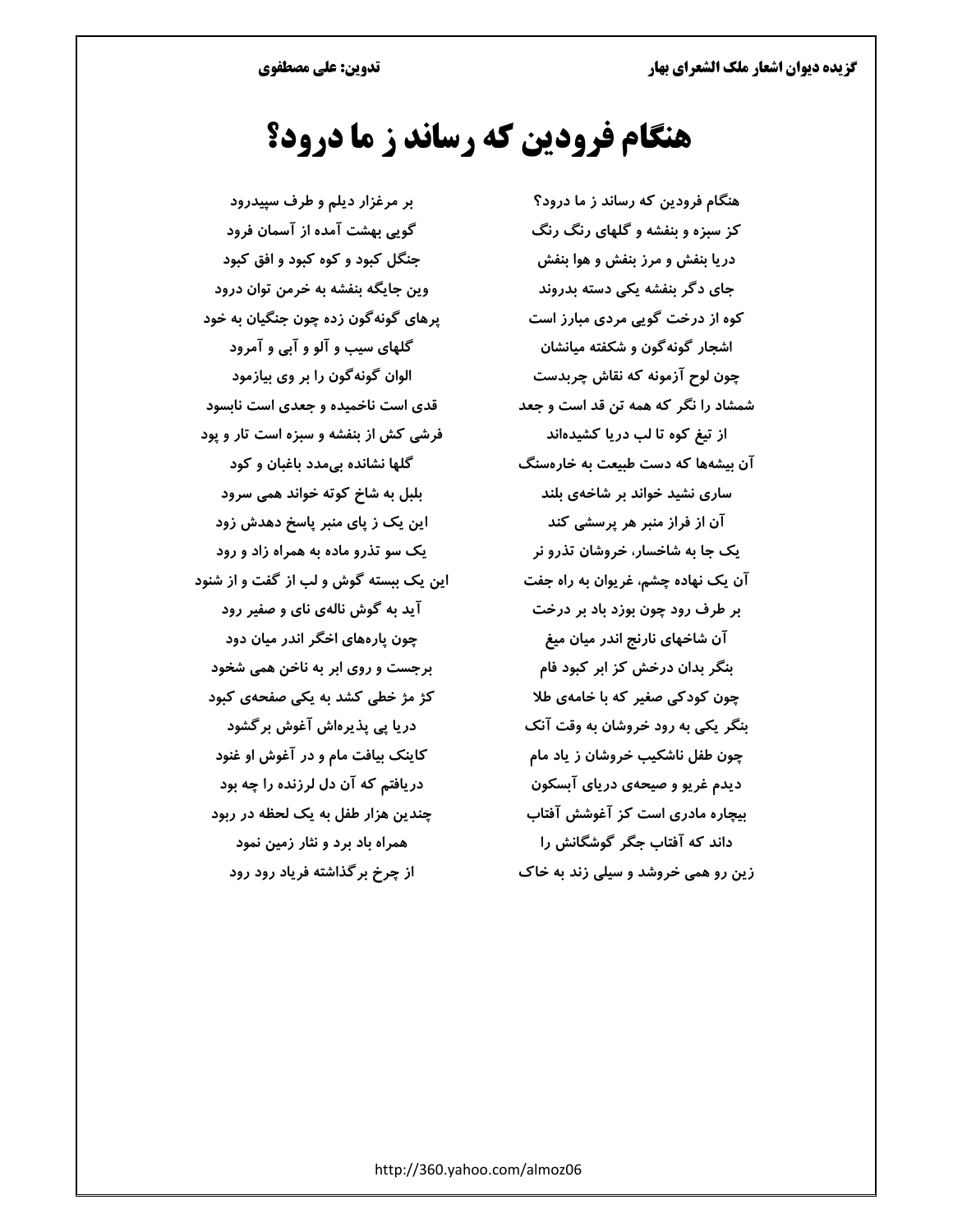# رسید موکب نوروز و چشم فتنه غنود

درود باد بر این موکب خجسته، درود به فرق کوه یکی مغفری است سیم اندرود سحاب لل پاشد همی به سیمین خود گسسته عقد گهر بر ستاک شفتالود چنان بود که سر نیزههای خونآلود چنان بود که گه مسکنت جبین یهود گواه موسی پابی و معجز داوود به هرچه بر گذری، اندهی کند بدرود یکی است شاد به چنگ و یکی است شاد به رود مرا به خرمی ملک شاد باید بود

رسید موکب نوروز و چشم فتنه غنود به کتف دشت یکی جوشنی است مینا رنگ سپهر گوهر بارد همی به مینا درع شکسته تاج مرصع به شاخک بادام به طرف مرز بر آن لالههای نشکفته به روی آب نگه کن که از تطاول باد صنیع آزر بینی و حجت زردشت به هر که درنگری، شادیی پزد در دل یکی است شاد به سیم و یکی است شاد به زر همه به چیزی شادند و خرماند و لیک

# بهارا! بهل تا گیاهی برآید

درخشی ز ابر سیاهی برآید که از دامن شرق ماهی بر آید به نیروی خورشید راهی برآید بمان تا عزیزی ز چاهی بر آید که روز دگر دادخواهی بر آید وز این دشت گرد سپاهی برآید بهل تا ز دستی گناهی برآید مگر از بلایی رفاهی برآید ز حلقوم مظلوم آهي برآيد وز آن گرد، صاحب کلاهی برآید

بهارا! بهل تا گیاهی بر آید در این تیرگی صبر کن شام غم را بمان تا در این ژرف یخزار تیره وطن چاهسار است و بند عزیزان به بیداد بدخواه امروز سر کن بر این خاک تیغ دلپری بجنبد ز دست کس ار هیچ ناید صوابی مگر از گناهی بلایی بخیزد مگر از میان بلا گرمگاهی مگر ز آه مظلوم گردی بخیزد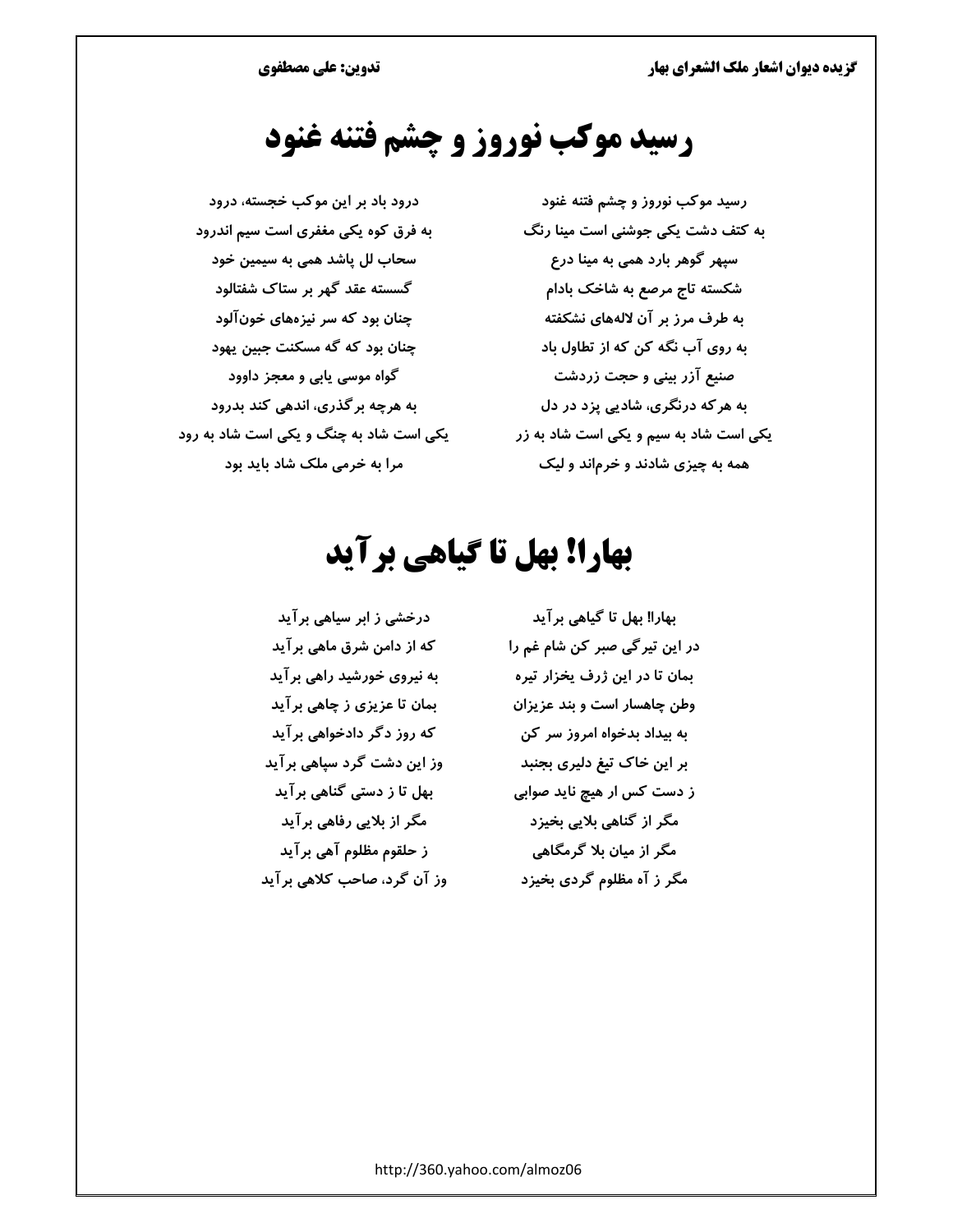### نخلی که قد افراشت، به پستی نگراید

نخلی که قد افراشت، به پستی نگراید ملکی که کهن گشت، دگر تازه نگردد فرصت مده از دست، چو وقتی به کف افتاد با همت و با عزم قوی ملک نگهدار گر منزلتی خواهی، با قلب قوی خواه با عقل مردد نتوان رست ز غوغا یا مرگ رسد ناگه و آسوده شود مرد راه عمل این است، بگویید ملک را یاران موافق را آزرده نسازد

شاخی که خم آورد، دگر راست نیاید چو پیر شود مرد، دگر دیر نپاید کاین مادر اقبال همه ساله نزاید کز دغدغه و سستی کاری نگشاید کز نرمدلی قیمت مردم نفزاید اینجاست که دیوانگیی نیز بباید یا کام دل از شاهد مقصود برآید تا جز سوی این ره سوی دیگر نگراید خصمان منافق را چیره ننماید

# **شب خرگه سیه زد و در وی بیارمید**

شب خرگه سیه زد و در وی بیارمید روز از برون خیمه دراستاد و جابهجای گفتی کسی به روی یکی ژرف آبگیر یارب! کجاست آن که چو شب در چکد به جام؟ چون پر کنی بلور و بداری به پیش چشم همبوی بیدمشک است اما نه بیدمشک آن می که ناچشیده هنوز از میان جام گر پر وی نبستی زنجیرهی حباب بر نودمیده خوید بخوردم یکی شراب از شیشه تافت پرتو می ساعتی به مرز

وز هر کرانه دامن خرگه فرو کشید آن سقف خیمهاش را عمدا بسوزنید سیصد هزار نرگس شهلا پراکنید گویی به جام، اختر ناهید در چکید گویی در آفتاب گل سرخ بشکفید همرنگ سرخ ید است اما نه سرخ بید چون فکر شد به مغز و چو گرمی به خون دوید از لطف، می ز جام همی خواستی پرید خوشا شراب خوردن بر نودمیده خوید نیرو گرفت خوید و به زانوی من رسید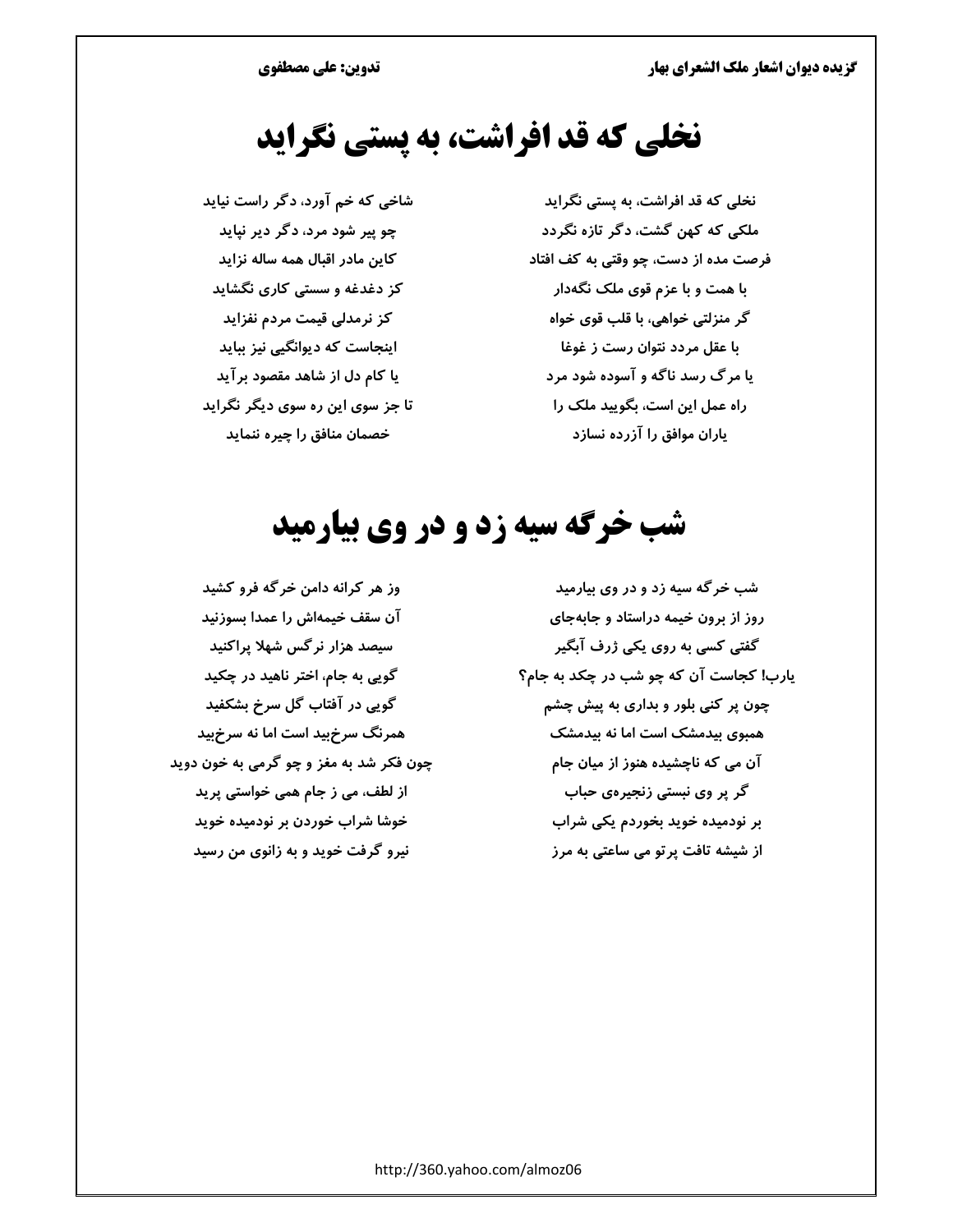تدوین: علی مصطفوی

گزیده دیوان اشعار ملک الشعرای بهار

# **ای زده زنار بر، ز مشک به رخسار!**

جز تو که بر مه ز مشک برزده زنار؟ کو دل خلقی ز خویش کرده نگونسار موی تو تابیده مشک از بر گلنار زلف تو دامی و عالمیش گرفتار مرجان داری، نهاده بر در شهوار فتنهی شهری از آن دو طرهی طرار چهر تو باغی است لالهزار و سمنزار این همه ناخوش کلام و تلخی گفتار نیکی و پاکی به دخت احمد مختار کو را فرمانبرند ثابت و سیار آن به دو گیتی پدرش، سید و سالار صدر گزین بساط ایزد دادار ایمان، پر گار و اوست نقطهی پر گار اینکه خمیده است پشت گنبد دوار در چمن احمدی است نخلی پربار ای شده دوش تو از گناه گرانبار! عفت، بحر است و اوست گوهر شهوار صیت جلالش رسیده در همه اقطار گر بندانی، ببین به نامه و اخبار

ای زده زنار بر، ز مشک به رخسار! زلف نگونسار کردهای و ندانی روی تو تابنده ماه بر زبر سرو چشم تو ترکی و کشوریش مسخر ریحان داری، دمیده بر گل نسرین آفت جانی از آن دو غمزهی دلدوز فتنه شدستم به لاله و سمن از آنک ز آن لب شیرین تو بدیع نماید ختم بود بر تو دلربایی، چونانک زهرا، آن اختر سپهر رسالت فاطمه، فرخنده مام یازده سرور پردەنشین حریم احمد مرسل عرفان، عقد است و اوست واسطهى عقد از پی تعظیم نام نامی زهراست بر فلک ایزدی است نجمی روشن بار ولایش به دوش گیر و میندیش عصمت، چرخ است و اوست اختر روشن کوس کمالش گذشته از همه گیتی فر و شکوه و جلال و حشمت او را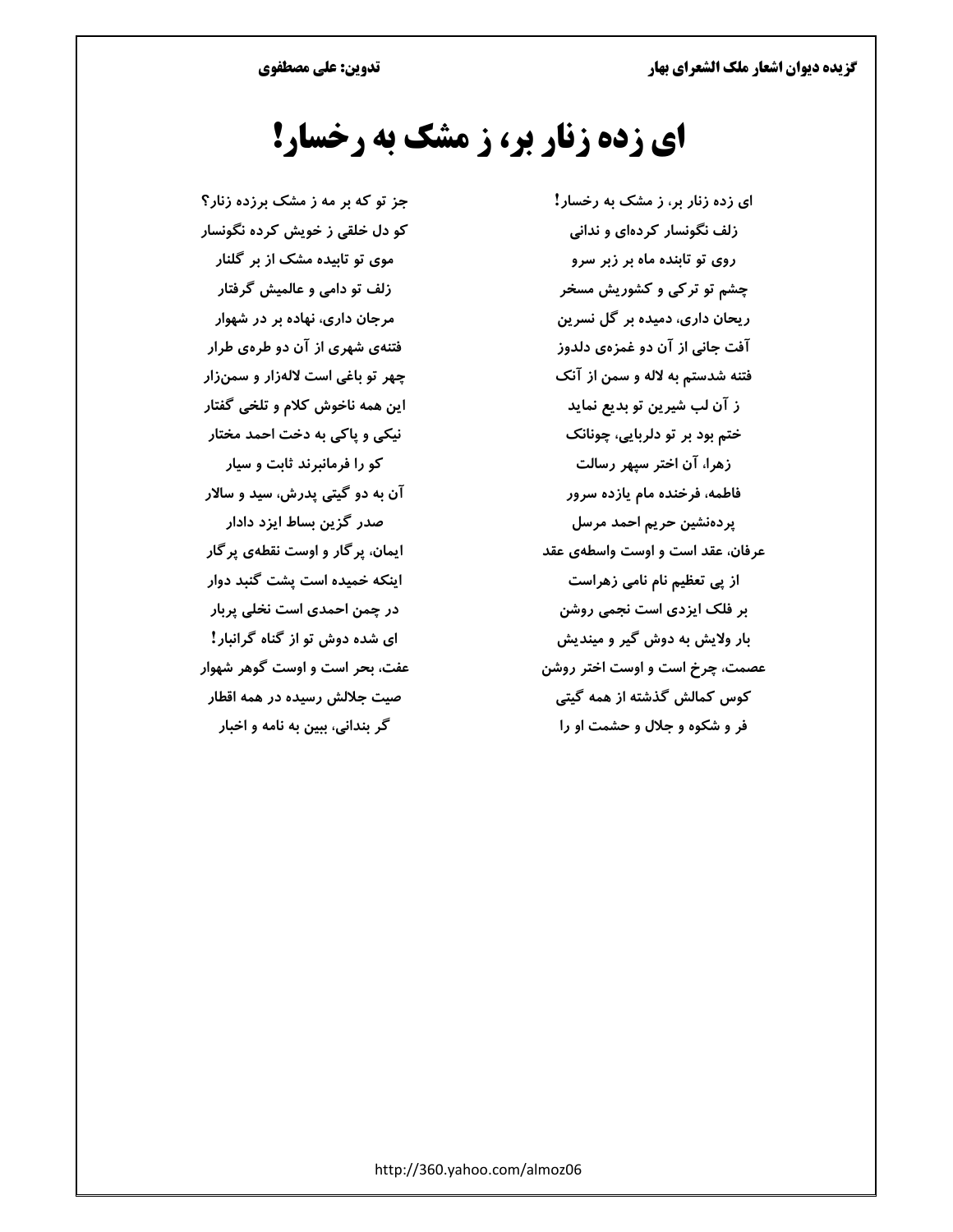### بگریست ابر تیره به دشت اندر

وز کوه خاست خندهی کبک نر بگریست ابر تیره به دشت اندر خورشید زرد چون کله دارا بر فرق ياسمين، كله خاقان قمری به کام کرده یکی بربط نسرین به سر ببسته ز نو دستار نوروز فر خجسته فراز آمد آن یک طراز مجلس و کاخ بزم آن بزم را طرازد چون کشمیر هر بامداد، باد برآید نرم خوی کرده گل ز شرم همی خندد بر خار بن بخندد و سیصد گل مانند کودکان که فرو خندند قارون هر آنچه کرد نهان در خاک زمرد همی بر آید از هامون پاسی ز شب چو در گذرد گردد برف از ستیغ کوه فرو غلتد

ابر سیه چو رایت اسکندر بر دوش نارون، سلب قیصر بلبل به نای برده یکی مزمر لاله به کف نهاده ز نو ساغر در موکېش بهار خوش دلېر این یک طراز گلشن و دشت و در این باغ را بسازد چون کشمر وز روی گل به لطف کشد معجر چون خوبرو عروس بر شوهر چون آفتاب سر زند از خاور آنگه کشان پذیره شود مادر اکنون همی ز خاک برآرد سر لل همی بغلتد در فرغر باغ از شکوفه چون فلک از اختر هر صبح کفتاب کشد خنجر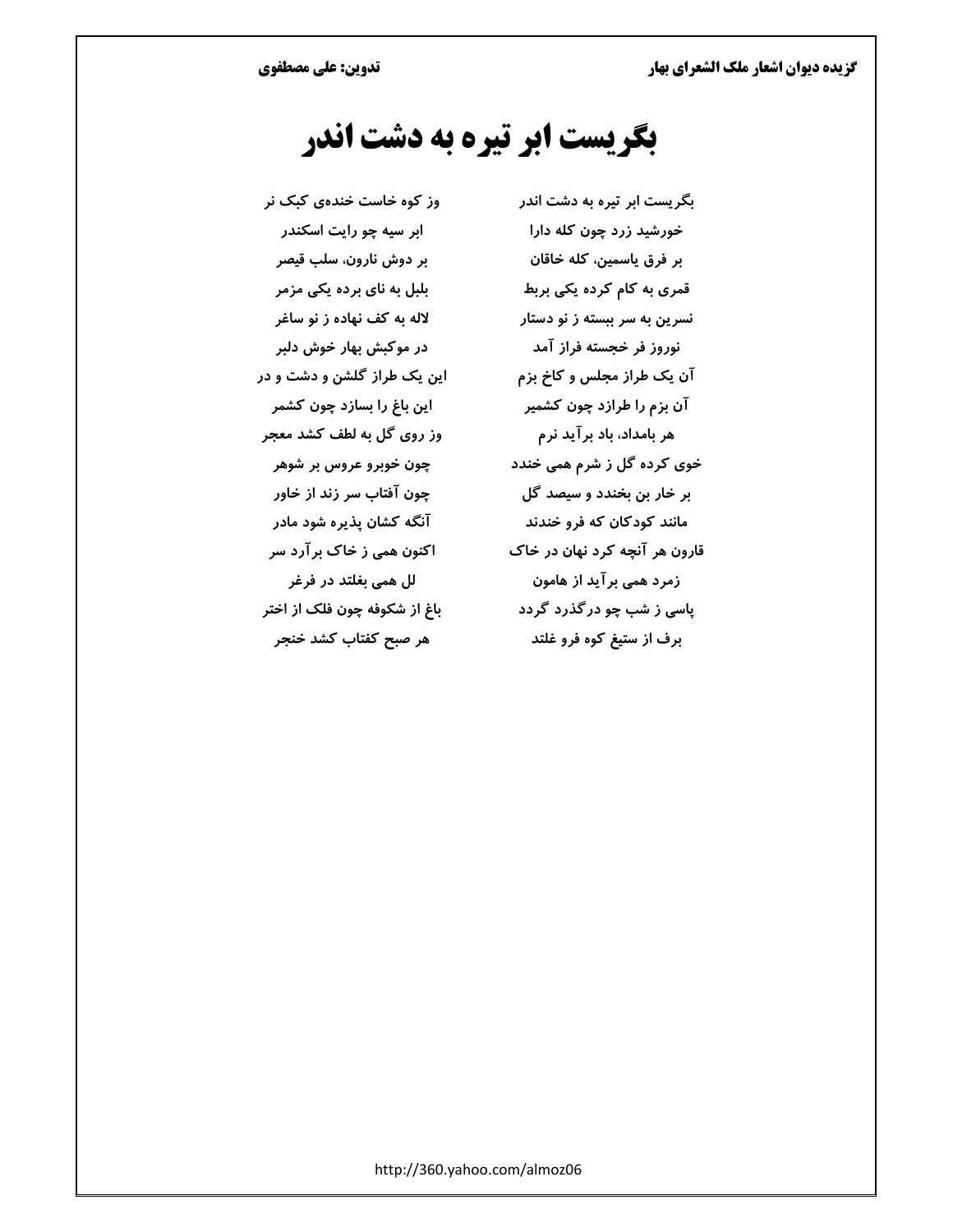# سنبل داري به گوشهي چمن اندر

نرگس کاری به برگ پاسمن اندر لاله نشاند به شاخ نسترن اندر کم ز غم آتش زدی به جان و تن اندر گاه بپیچم همی به خویشتن اندر »هست مگر کژدمش به پیرهن اندر؟« زار بنالد به حال زار من اندر حور فتاده به دام اهرمن اندر بافته جادو به صد هزار فن اندر بندی پنهان به زیر هر شکن اندر گرش به دلها کنند سرشکن اندر مشک نباشد به خطهی ختن اندر جادوی افتد میان مرد و زن اندر نیکو اندیشه کن بدین سخن اندر ملک درافتد به حلقهی فتن اندر هیچ بندهد کسی به علم تن اندر جای نباشد مگر به مرزغن اندر زآنش ببرند سر بدین زمن اندر سجده برم چون به پیش بت، شمن اندر شیرین آید به کام کوهکن اندر

سنبل داری به گوشهی چمن اندر در عجبم ز آفریدگار کز آن روی ای صنم خوبرو! به جان تو سوگند گاهي بيخويشتن شوم ز غم تو سخت بپیچم که هرکه بیند گوید: زار بنالم چنان که هرکس بیند روی تو در تاب تیره زلف تو گویی دام فریبی است طرهات که مر او را صد شکن اندر دو زلف داری و باشد صد گره افتد به هر دلی که به گیتی است چند کز آن زلف برستردی امروز زلف سترده مده به باد که در شهر جادوی اندر میان خلق میفکن جادوی و گرېزي چو شد همه جايي چون گذرد کارها به حیلت و افسون مردم نیرنگ ساز را به جهان در زلفک تو حیلهساز گشت و سیهکار قد تو چون راستی گزید، به پیشش در غمت ار جان دهم خوش است که مردن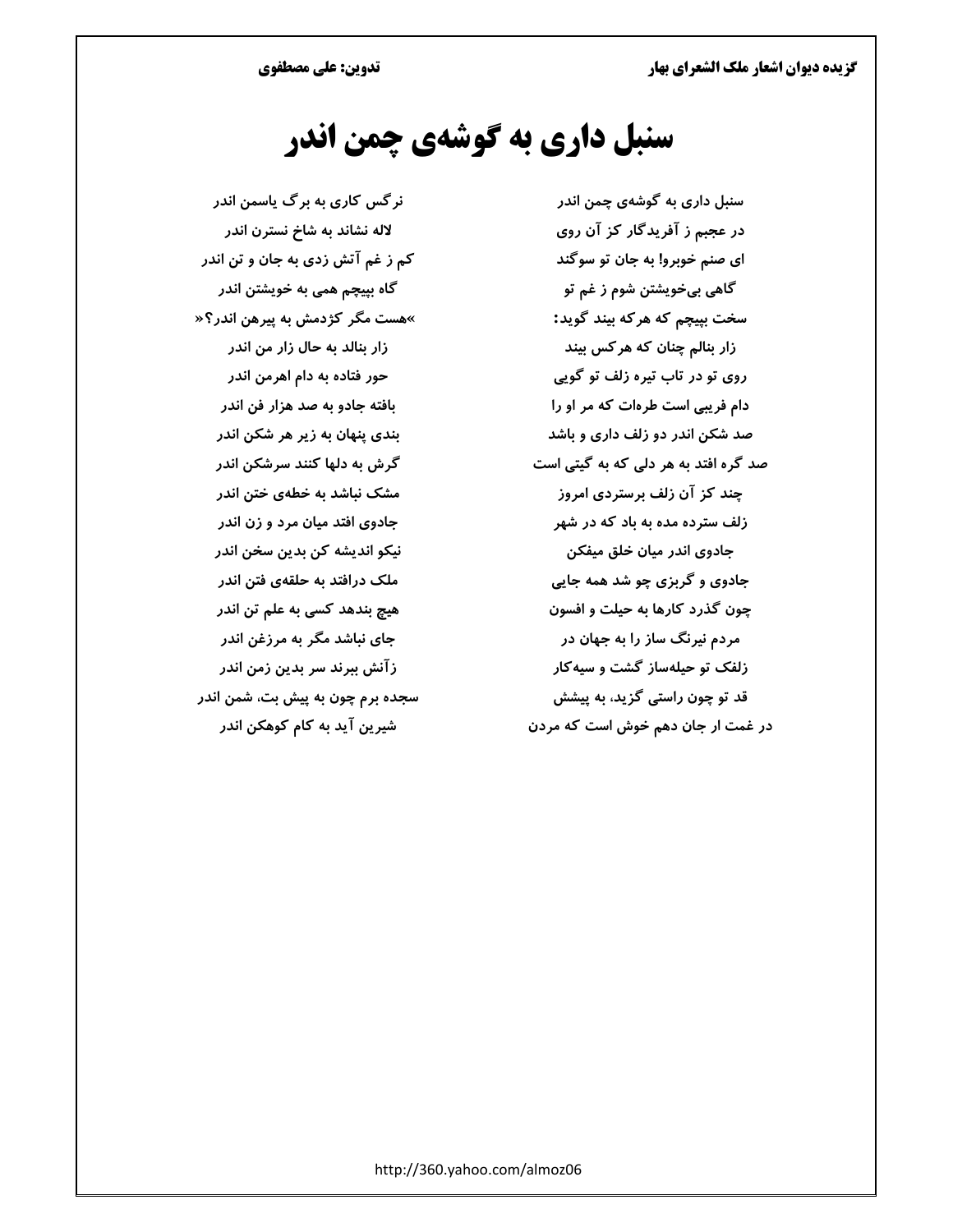### **ای خامه! دو تا شو و به خط مگذر**

وی نامه! دژم شو و ز هم بردر وی وهم! دگر به هیچ سو مگذر وی دیده! دگر به روی کس منگر وی پای ! طریق مردمی مسپر وي طاير آرزو! فروتر پر وی طبع سخی! بکاه و زحمت بر وی فضل! از آنچه ساختی برخور وي عقل قوي! خموده شو درسر وی قلب فراخ! تنگ شو در بر وي اختر سعد! نحس شو ايدر وی قوت راستی! بکش کیفر وي تشنه! بمير پيش آبشخور کوته گشتی، هنوز کوتهتر بیرون شو و روز خرمی مشمر بفزای به رامش و به رامشگر از خون دل هزار نامآور کین توز به مردمان دانشور هر روز به روز سفلهای بنگر پنهان کن آتشی به خاکستر بگريز و فزون مخور غم كشور بر گرد ز روزگار دونپرور با نثری آتشین و نظمی تر تو غم بردی و دیگران گوهر يند دل خويشتن به ياد آور

ای خامه! دو تا شو و به خط مگذر ای فکر! دگر به هیچ ره مگرای ای گوش! دگر حدیث کس مشنو ای دست! عنان مکرمت در کش ای توسن عاطفت! سبکتر چم ای روح غنی! بسوز و عاجز شو ای علم! از آنچه کاشتی بدرو ای حس فره! فسرده شو در پی ای نفس بزرگ! خرد شو در تن ای بخت بلند! یست شو ایدون ای نیروی مردمی! ببر خواری ای گرسنه! جان بده به پیش نان ای آرزوی دراز بهروزی! ای غصهی زاد و بوم! بیرون شو کاهندهی مردی! ای عجوز ری! ای غازه کشیده سرخ بر گونه! ره ده به مخنثان بیمعنی هر شب به کنار ناکسی بغنو ای مرد! حدیث آتشین بس کن صد بار بگفمت کز این مردم زآن پیش که روزگار برگردد نشنیدی و نوحه بر وطن کردی تو خون خوردی و دیگران نعمت وامروز در این پلید بیغوله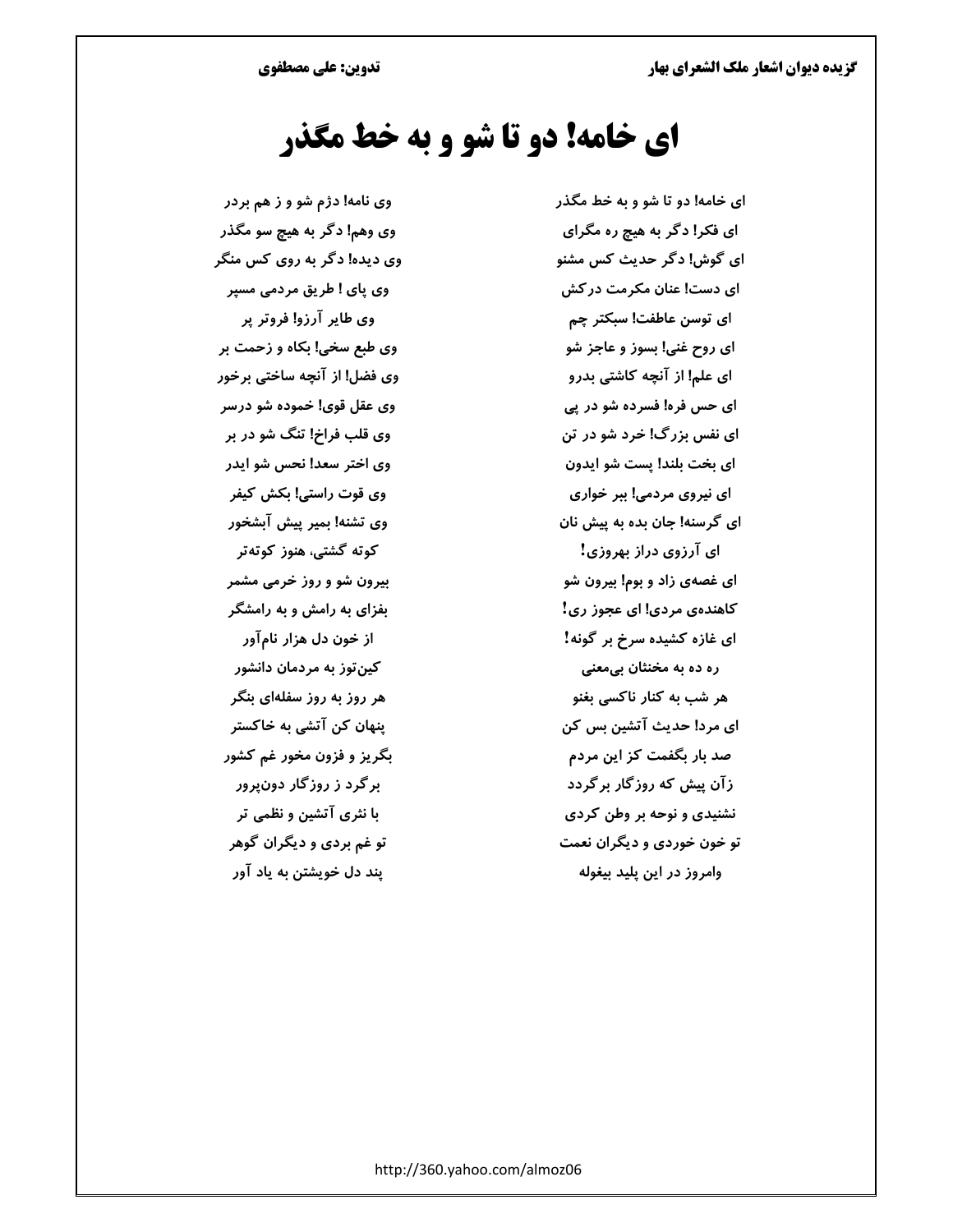# باز به پا کرد نوبهار، سرادق

| بلبل آمد خطیب و قمری ناطق        | باز به پا کرد نوبهار، سرادق      |
|----------------------------------|----------------------------------|
| وز حد مغرب گرفت تا حد مشرق       | طبل زد از نیمروز لشکر نوروز      |
| بست به هر مرز برف راه مضایق      | لشکر دی شد به کوهسار شمالی       |
| بر سر دشمن ز برق ریخت صواعق      | رعد فرو کوفت کوس و ابر ز بالا    |
| ابر بگريد به سان ديدهي وامق      | غنچه بخندد به گونهی لب عذرا      |
| باز نگردد مگر ز گریهی عاشق       | سنگدلی بین که چهر درهم معشوق     |
| جام خرد پر نگردد از می رایق      | از می فکرت بساز جام خرد پر       |
| راحت مخلوق جست و رحمت خالق       | هر که سحرخیز گشت و فکر کننده     |
| جانب حق روی کن به نیت صادق       | چون گل خندان، پگاه، روی فرو شوی  |
| یکسره آزاد شو ز قید علایق        | غنچه صفت پردهی خمود فرو در       |
| تا که نماز آورد به رب مشارق      | خیز که گل روی خود به ژاله فروشست |
| همچو من اندر مديح جعفر صادق      | خیز که مرغ سحر سرود سراید        |
| دین هدی را نطاق بست ز منطق       | حجت یزدان که دست علم قدیمش       |
| پیشرو عارفان به کشف حقایق        | راهبر ممنان به درک مسائل         |
| ناخن فكرش گرهگشای دقایق          | جام علومش جهاننمای ضمایر         |
| گفتهی او خوان، که اوست ناصح مشفق | از پی او رو، که اوست هادی امت    |
| کوست طبیبی به هر معالجه حاذق     | راه به دارالشفای دانش او جوی     |
| جور کشیدی بسی ز خصم منافق        | ای خلف مرتضی و سبط پیمبر!        |
| تا تن پاکت به قبر گشت ملاصق      | خون به دلت کرد روزگار جفاکیش     |
| سایهی لطفت مباد کم ز مفارق       | يرتو مهرت مباد دور ز دلها        |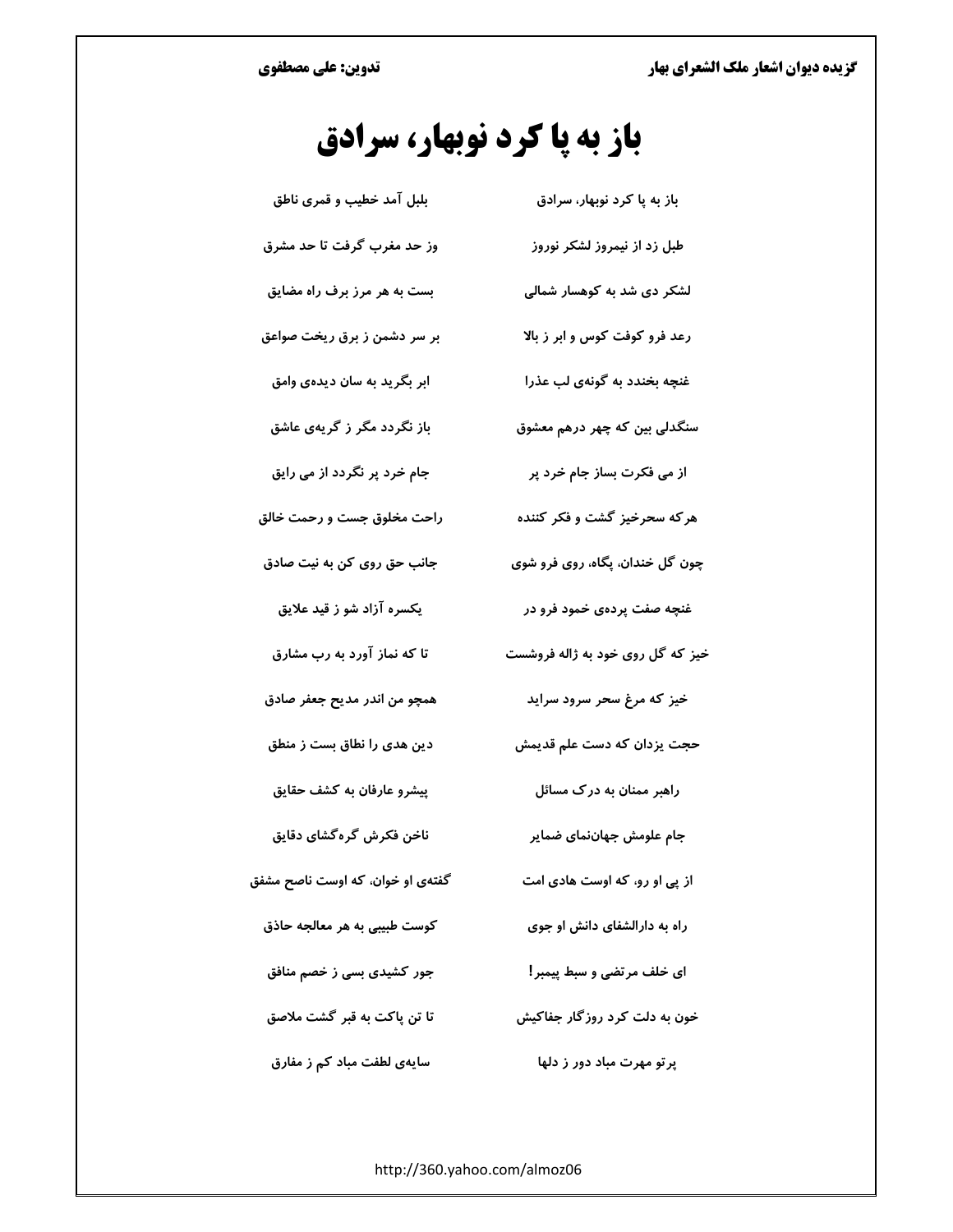#### تدوین: علی مصطفوی

| تا شنود مدح مردم متملق       | مدح تو گفتن بهار راست نکوتر    |
|------------------------------|--------------------------------|
| تا ز تن خسته روح گردد زاهق   | کیش تو جویم مدام و راه تو پویم |
| گر صلتی دارد این قصیدهی رایق | بر پدر و مادرم ز لطف کرم کن    |
| گوهر ایمان من ز پنجهی سارق   | چشم من از مهر برگشای و نگه دار |

# **پیامی ز مژگان تر میفرستم**

کتابی به خون جگر میفرستم پیامی ز مژگان تر میفرستم ز شهر غریبی خبر میفرستم ز هر یک درود دگر میفرستم ز درویش خونینجگر میفرستم سوی شکرستان، شکر میفرستم سوی دوست شرح سفر میفرستم بضاعت به سوی پسر میفرستم تشکر به نور بصر میفرستم به لطف نسیم سحر میفرستم تن خسته را بر اثر میفرستم هم آغوش بال اثر میفرستم

سوی آشنایان ملک محبت در اینجا جگرخستگاناند افزون درود فراوان سوی شاه خوبان گهر میفرستم سوی ژرف دریا ولیکن چه چاره؟ که از دار غربت ز بيتالحزن همچو يعقوب محزون شد از نامهات چشم این پیر روشن به صبح جبین منیرت سلامی فرستادم اینک دل خسته سویت به بام بقای تو پران دعایی

# ما فقیران که روز در تعبیم

یادشاهان ملک نیمشبیم شهرياران كامل النسبيم همه با نور یاک منتسبیم همه تردامنان خشکلبیم وز ملامت میان تاب و تبیم گه تنور جحیم را لهبیم که به هرجا رضای او طلبیم اهل گیتی تن|ند و ما عصبیم ز آنکه ما مردمان بلعجبیم

ما فقیران که روز در تعبیم تاجداران شامل البر كات همه با فیض محض متصلیم همه دلدادگان باکدلیم از فراغت میان ناز و نعیم گاه گلگشت خلد را کوثر بر ما دوزخ و بهشت یکی است خلق عالم سرند و ما مغزیم قول ما حجت است در هر کار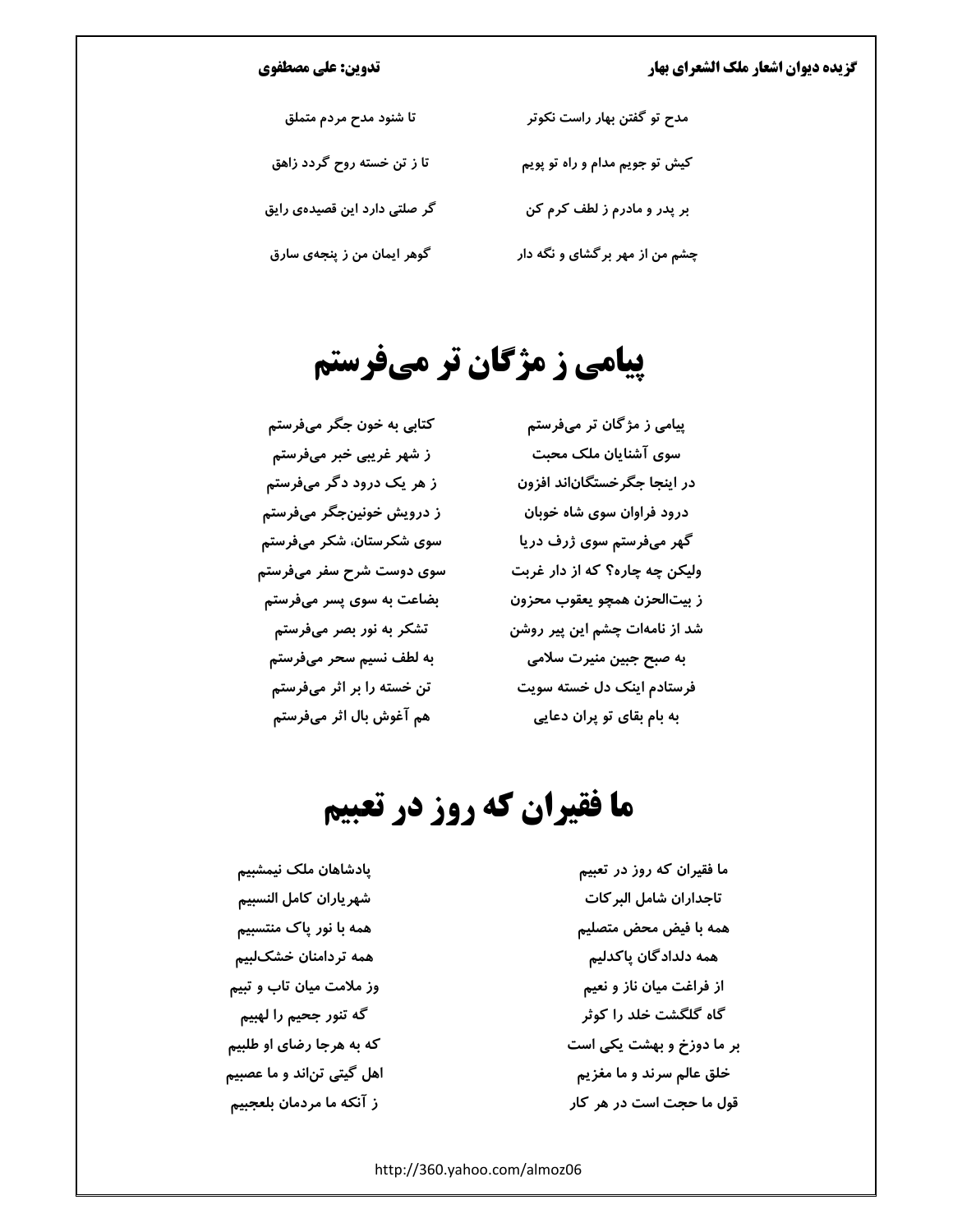### تدوین: علی مصطفوی

فرح و انبساط خلق از ماست ما زبان فرشتگان دانیم

گرچه خود جمله در غم و کربیم زآنکه شاگرد کارگاه ربیم

### بیا تا جهان را به هم برزنیم

بدین خار و خس آتش اندر زنیم همان به که آتش به دفتر زنیم صف هشت جنت به هم برزنیم قدم بر سر چرخ و اختر زنیم در انوار بیانتها پر زنیم وز این خشک و تر خیمه برتر زنیم برآییم و خود را به شکر زنیم چرا روز و شب حلقه بر در زنیم؟ به آیین نو نقش دیگر زنیم قلم بر رسوم مقرر زنیم به شریان عادات نشتر زنیم برآییم و با دوست ساغر زنیم

بیا تا جهان را به هم برزنیم بجز شک نیفزود از این درس و بحث ره هفت دوزخ به یی بسیریم زمان و مکان را قلم درکشیم از این ظلمت بی کران بگذریم مگر وارهیم از غم نیک و بد چو بادام از این پوستهای زمخت در آییم از این در به نیروی عشق از این طرز بیهوده یکسو شویم قدم بر بساط مجدد نهیم ز زندان تقليد بيرون جهيم از اين بي بها علم و بي مايه خلق

### خيز و طعنه بر مه و پروين زن

در دل من آذر برزین زن تير غمزه بر من غمگين زن صد گره بر این دل مسکین زن زآن دو زلف پرشکن و چین زن رو قدم به لاله و نسرين زن گه ز مژه خنجر و زوبین زن ور زنی، به ساعد سیمین زن ور همی زنی، ره آیین زن گه نوای خوب نوآیین زن نیمروز، ساغر زرین زن رو به شاهباز و به شاهین زن پیلوش به شاه و به فرزین زن

خيز و طعنه بر مه و پروين زن بند طره بر من بیدل نه یک گره به طرهی مشکین بند خواهی ار نی ره تقوا را تو بدین لطیفی و زیبایی گه ز غمزه ناوک پیکان گیر گر کشی، به خنجر مژگان کش گر همی بری، دل دانا بر گه سرود نغز دلارا ساز بامداد، بادەي روشن خواە زین تذرو و کبک چه جویی خیر؟ شو پیاده ز اسب طمع، و آن گاه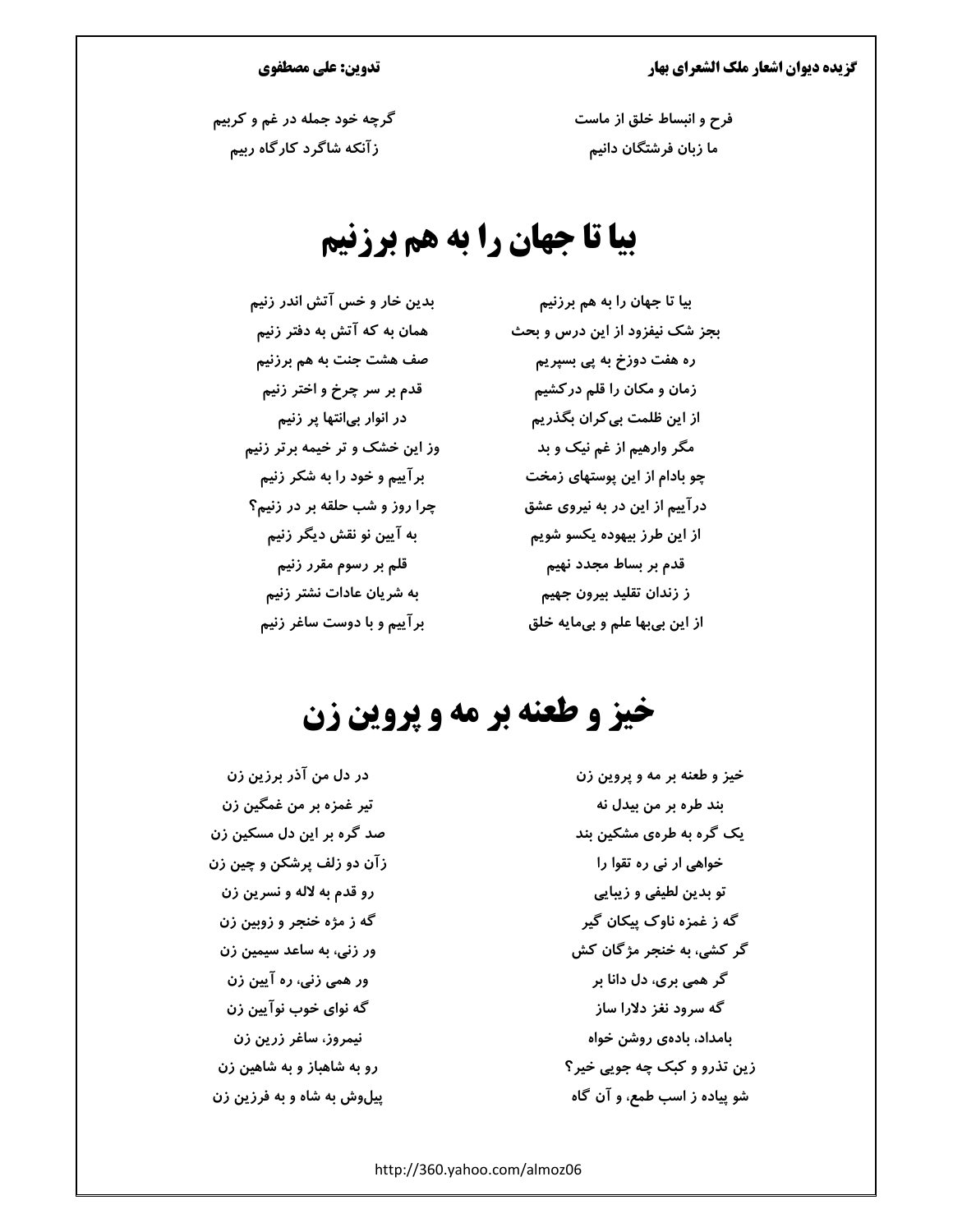تدوین: علی مصطفوی

گردن هوی به تبرزین زن کوس یادشاهی و تمکین زن تیغ اگر زنی، به ره دین زن شو در خديوي چونين زن بر کمیت کینهوری زین زن گه به نیزه بر کتف این زن بر سر خرافهی پارین زن کوس خسروی به در چین زن تکیه بر سریر سلاطین زن چون امیر خندق و صفین زن با سنان آخته پرچین زن بانگ بر جهان کژ آیین زن كاخ مجد را ز نو آيين زن بر دو پاش بندی رویین زن نیک بشنو و در تحسین زن بر من فسردهی مسکین زن گام بر بساط نوآیین زن

تا طبرزد آوری از حنظل بنده شو به درگه شه و آنگاه شاه غایب، آن که فلک گویدش رو ره امیری چونان گیر بر بساط دادگری یا نه گه به حمله بر اثر آن تاز دين حق و معنى فرقان را از دیار مشرق بیرون تاز ياي بر بساط خواقين نه پیش خیل بدمنشان، شمشیر بر كران اين چمن نوخيز تا به راستی گرود زین پس چهر عدل را ز نو آذین بند گر فلک ز امر تو سرپیچد طبع من زده است در مدحت برگشای دست کرم، و آن گاه تا جهان بود، تو بدين آيين

# اي به روي و به موي، لاله و سوسن!

ای به روی و به موی، لاله و سوسن! سوسن تو شکسته بر سر لاله لب لعلت گرفته رنگ ز مرجان آفت جانی از دو غمزهی دلدوز هر کجا دست برزنی به سر زلف زلف را بیهده مکاه که باشد خود به گردن تو راست خون جهانی نرم گردد کجا دل تو به افغان؟ من نجويم بجز هواي دل تو نازش تو همه به طرهی گیسو مهدىبن|لحسن ستودهى يزدان کار گیتی از اوست جمله به سامان خرم آن روی، کش نماید دیدار

سبزه داری نهفته در خز ادکن لالهی تو شکفته در بن سوسن سر زلف ربوده بوی ز لادن فتنهی شهری از دو نرگس پرفن رود از خانه بوی مشک به برزن دل عشاق را به زلف تو مسکن کی رسد دست عاشقانت به گردن؟ که به افغان نه نرم گردد آهن تو نجويي بجز بلاي دل من نازش من همه به حجت ذوالمن شاه علمآفرين و جهل پراکن یایهی دین از اوست محکم و متقن فرخ آن دست، کش رسید به دامن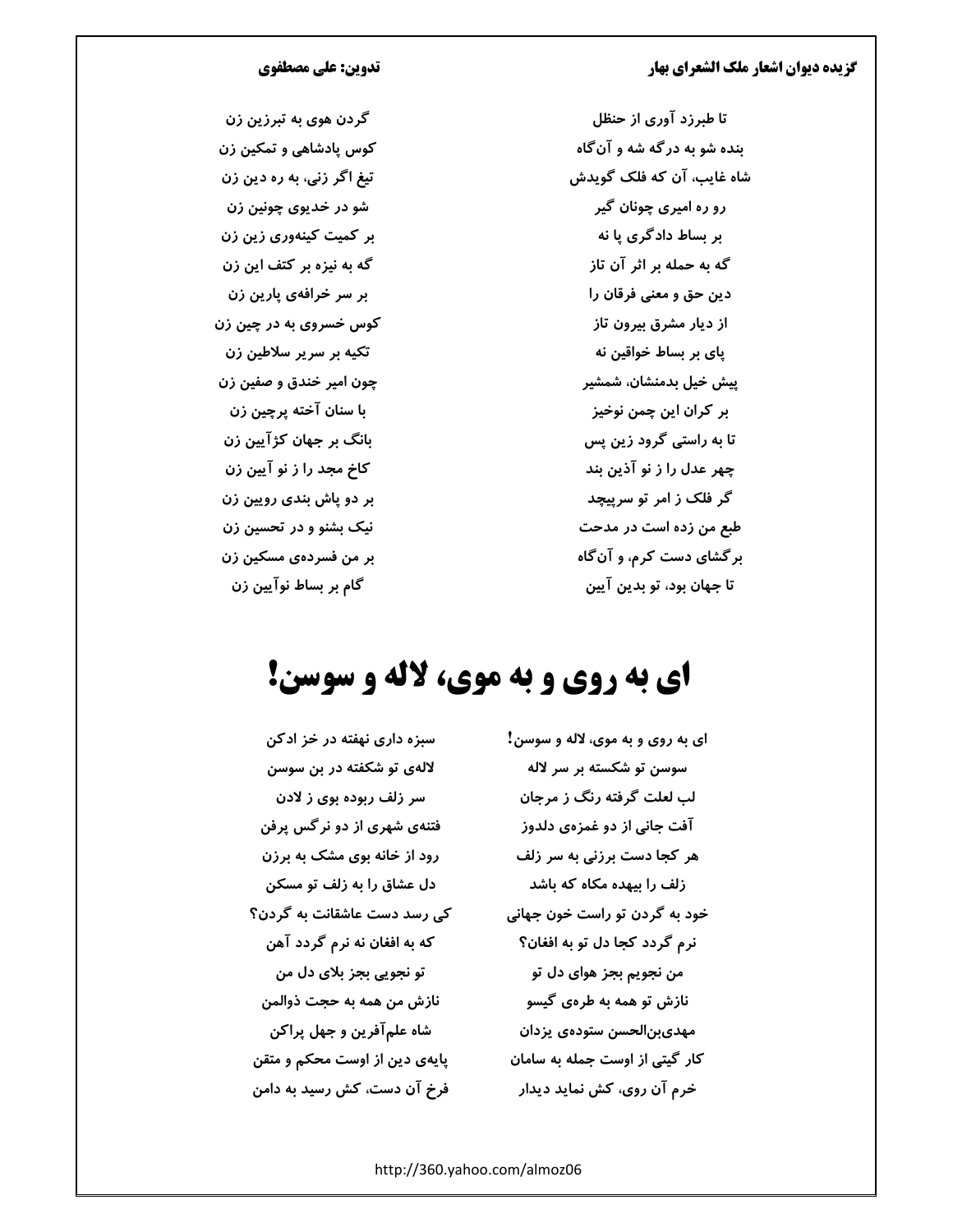### تدوین: علی مصطفوی

آن که جز راه دوستیش بپوید یای از جادهی خلافش بر کش ای ولی خدای! خیز وز گیتی پدری را توپی پسر که هزاران بتگراناند و بت پرستان در دهر چند ای خسرو زمانه! به گیتی به فلک بر فراز رایت نصرت خیمهی عدل را بهپا کن و بنشین قومی از کردگار بیخبران را تیغ خونریزی از نیام برون کن خرم آن روز كاين چنين بنشيني رایت دین مصطفی بفرازی

از خدایش بود هزار زلیفن دست در دامن ولایش برزن بیخ ظلم و بن ستم را بر کن گردن بت شکست و پشت برهمن خیز و تنشان بسوز و بتشان بشکن بي تو خاصان كنند ناله و شيون؟ خاک در چشم دیو خیره بیاکن که ستمگر شد این زمانهی ریمن جايگاه تو گشته مکمن و مسکن وز چنین ناکسان تھی کن مکمن ای گدای در تو چرخ نشیمن! از حد ترک تا مداین و مدین

# بر تختگاه تجرد، سلطان نامورم من

با سیرت ملکوتی، در صورت بشرم من لیکن ز جان و دل پاک از عالم دگرم من با ياد «هو»ست هوايم، وز خويش بيخبرم من هم آفتابم و هم ماه، هم غصن و هم ثمرم من زیرا به تربیت او را فرمانروا پدرم من وآنجا که فقر زند کوس، با تیغ و با سپرم من خرم بهار فضایل واردی مه هنرم من زیرا به خانهی گیتی، مهمان ماحضرم من مر خسرو علوی را گویی مگر پسرم من از قاصد ملکالعرش صد ره ستودهترم من راهی، که با دل ویران ز آن سوی رهگذرم من زیرا در این قفس تنگ، مرغی شکستهپرم من ای پادشاه اثربخش! لطفی، که بیاثرم من

بر تختگاه تجرد، سلطان نامورم من این عالم بشری را من زادهی گل و خاکم سلطان ملک فنایم، منصور دار بقایم موجود و فانی فیالله، هستی یذیر و فناخواه فرزند ناخلف نفس فرمان من برد از جان آنجا که عشق کشد تیغ، بیدرع و بیزر هم من ييش خزان جهالت واسفند ماه تحير غیر از فنا نگرفتم زین چیده خوان ملون از کید مادر دنیا، غار غمم شده مأوا مدح ستودهی گیتی صد ره بگفتم، ازیرا ای دستگیر فقیران! وای رهنمای اسیران! بال و پريم دگر ده، جاييم خرم و تر ده بر من ز عشق هنر بخش، وز فقر تاج و کمربخش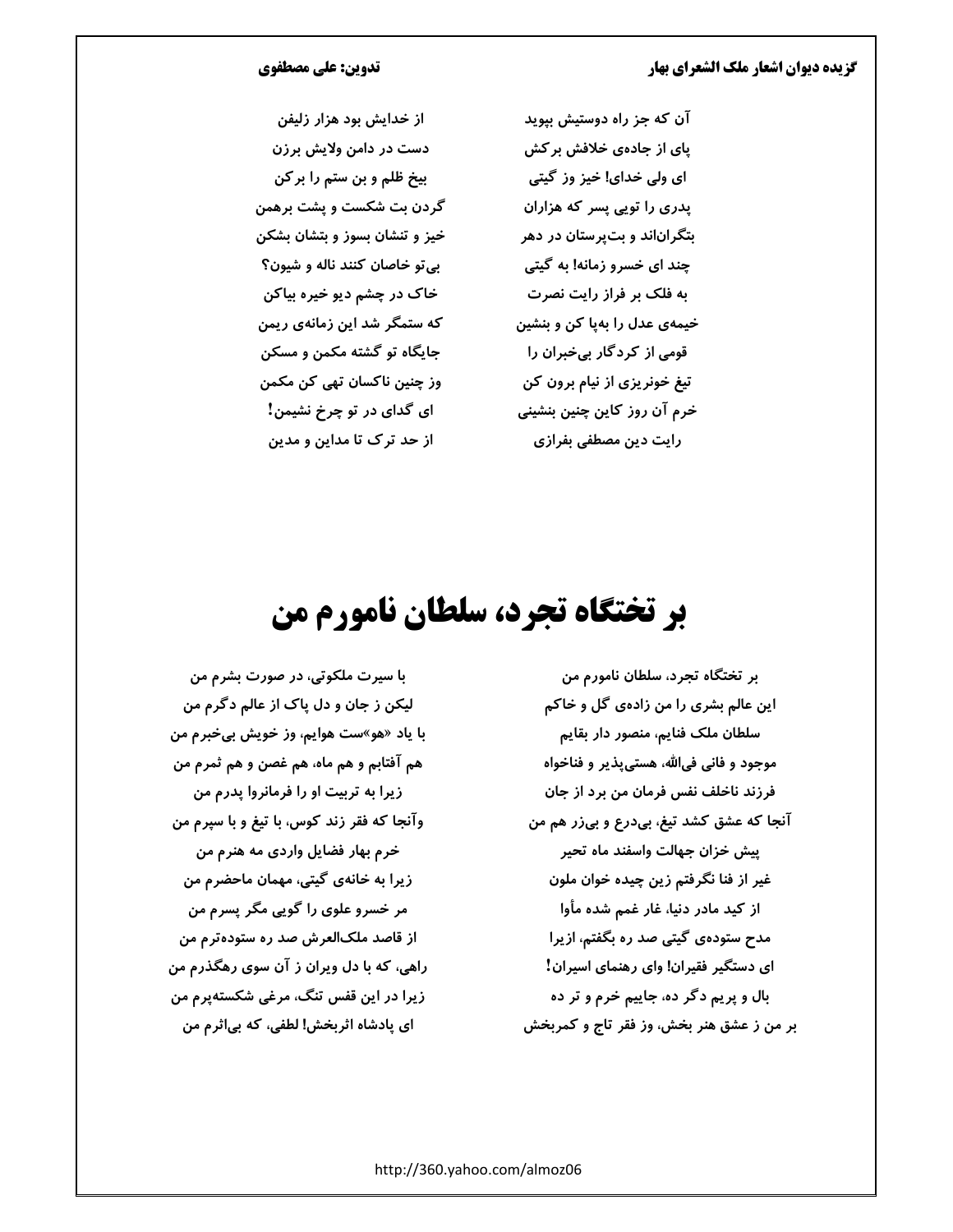# مغز من اقلیم دانش، فکرتم بیدای او

مغز من اقلیم دانش، فکر تم بیدای او شعر من انگیخته موجی است از دریای ذوق اژدهای خامهام در خوردن فرعون جهل چون ز مژگان برگشایم خون به درد زاد و بوم از نهيب آه من بيدار ماند تا سحر تفته چون دوزخ سرپرم هر شب از گرمای تب محشر کبراست گویی پیکرم، کش تاب تب جنت و دوزخ به یک جا گرد شد بینفخ صور از دم من شد گریزان دوزخ رشک و حسد خون شدم دل، واندر آن هر قطره از پهناوری دل چو خونین لجه و چون کشتی بیبادبان کیمیای فکرت من ساخت زر از خاک راه خوشتر است از سیم و زر در چشمم آن خاکی کز آن دلرباتر از زر سرخ است و از سیم سپید میزنم روز و شبان داد غریبی در وطن ای دریغا عرصهی پاک خراسان کز شرف ای دریغا مرغزار توس و آن بنیان تو هر که چون طوطی سخن گوید در این ویرانه بوم فاضلی بینی سراسر از فنون فضل پر جاهلی بینی به دعوی بر گشاده لب چو غار آری، آری، هر که نادانتر، بلندآوازهتر

سینه دریای هنر، دل گوهر یکتای او من شناور چون نهنگان بر سر دریای او چون عصای موسوی پیچان و من موسای او ارغوانی حله پوشد خاک مشک اندای او آسمان با صد هزاران چشم شبپیمای او من چون مرد دوزخی نالنده از گرمای او دوزخ است و فکر روشن جنتالمأوای او بلعجب هنگامه بین در محشر کبرای او زانکه در نگرفت با من شعلهی گیرای او قلزمی صد مرد بالا کمترین ژرفای او روح من سرگشته در غرقاب محنتزای او باز آن زر خاک شد از تاب استغنای او بردمد با کاسهی زر نرگس شهلای او نزد من مرز گل و خاک سیهسیمای او زین قبل دورم ز شهر و مردم کانای او هست ایران چهر و او خال رخ زیبای او بر سر گور حکیم و شاعر دانای او بوم بندد آشیان بر منزل و مأوای او لیک خامش مانده از دعوی لب گویای او گوش گردون گشته کر از بانگ استیلای او و آن که فضلش بیشتر، کوتاهتر آوای او

# **فغان ز جغد جنگ و مرغوای او**

که تا اېد بريده باد ناي او گسسته و شکسته پر و پای او کز او بریده باد آشنای او که کس امان نیابد از بلای او وز استخوان کار گر، غذای او که جان برد ز صدمت صلای او

فغان ز جغد جنگ و مرغوای او بریده باد نای او و تا ابد ز من بریده یار آشنای من چه باشد از بلای جنگ صعبتر؟ شراب او ز خون مرد رنجبر همی زند صلای مرگ و نیست کس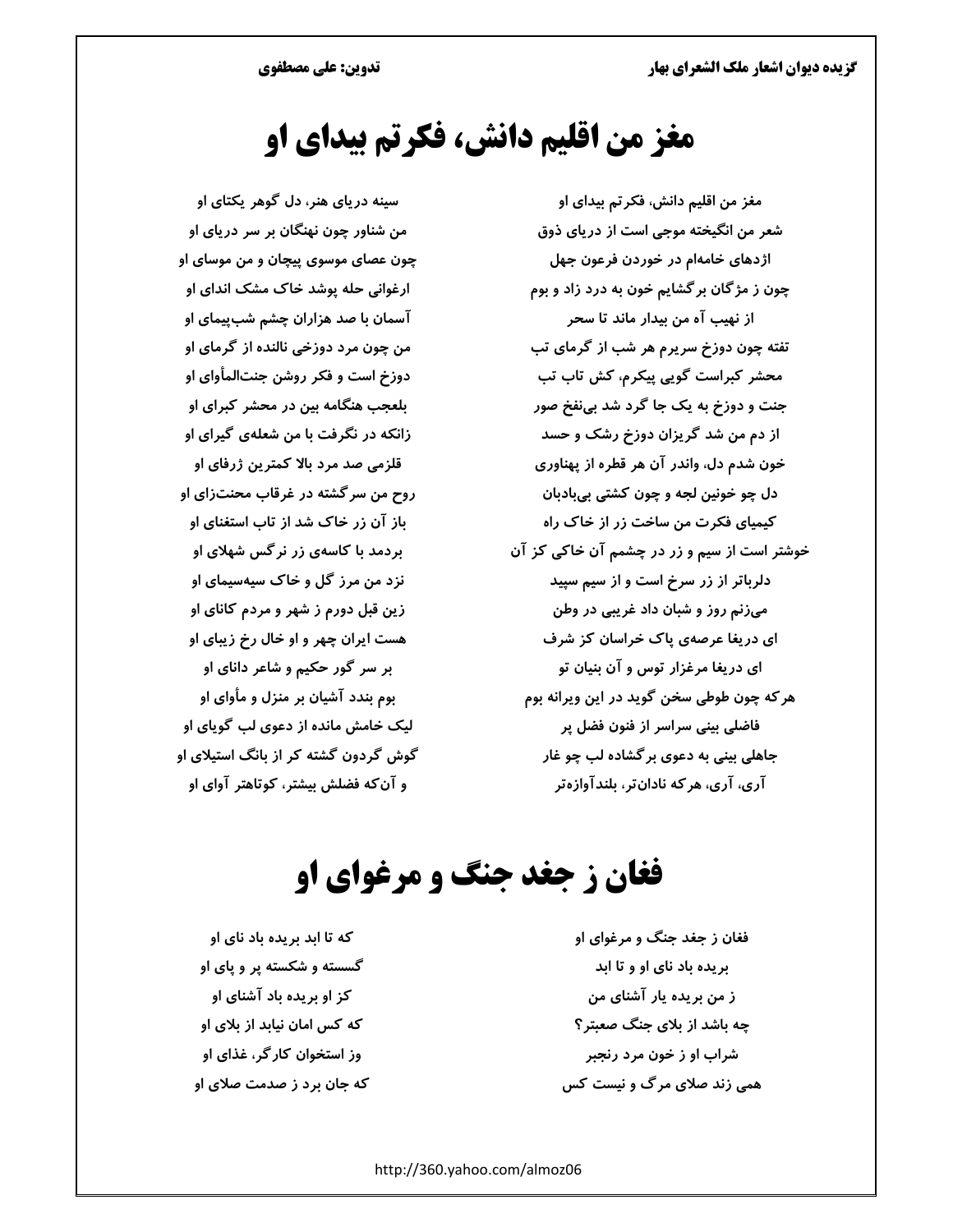همی دهد ندای خوف و میرسد همي تند چو ديوپای در جهان چو خیل مور گرد پارهی شکر به هر زمین که باد جنگ بروزد به رزمگه خدای جنگ بگذرد به هر زمین که بگذرد، بگسترد جهانخواران گنجبر به جنگ بر ز غول جنگ و جنگبار گی بتر به خاک مشرق از چه رو زنند ره به نان ارزنت بساز و کن حذر به سان که که سوی کهربا رود نه دوستیش خواهم و نه دشمنی همه فریب و حیلت است و رهزنی غنای اوست اشک چشم رنجبر عطاش را نخواهم و لقاش را لقای او پلید چون عطای وی کجاست روزگار صلح و ایمنی؟ کجاست عهد راستی و مردمی؟ کجاست عهد راستی و مردمی؟ کجاست دور یاری و برابری؟

فنای جنگ خواهم از خدا که شد

زهی کبوتر سیید آشتی!

رسید وقت آنکه جغد جنگ را

بهار طبع من شکفته شد چو من

بر این چکامه آفرین کند کسی

شد اقتدا به اوستاد دامغان

### تدوین: علی مصطفوی

به هر دلی مهابت ندای او به هر طرف کشیده تارهای او فتد به جان آدمی عنای او به حلقها گره شود هوای او چو چشم شیر لعلگون قبای او نهيب مرگ و درد ويل و واي او مسلطاند و رنج و ابتلای او سر شت جنگباره و بقای او جهانخواران غرب و اولیای او؟ ز گندم و جو و مس و طلای او رود زر تو سوی کیمیای او نه ترسم از غرور و کبریای او مخور فریب جاه و اعتلای او مبين به چشم ساده در غنای او که شومتر لقایش از عطای او عطای وی کریه چون لقای او شکفته مرز و باغ دلگشای او فروغ عشق و تابش ضیای او فروغ عشق و تابش ضیای او حیات جاودانی و صفای او بقای خلق بسته در فنای او که دل برد سرود جانفزای او جدا کنند سر به پیش پای او مدیح صلح گفتم و ثنای او که پارسی شناسد و بهای او »فغان از این غراب بین و وای او«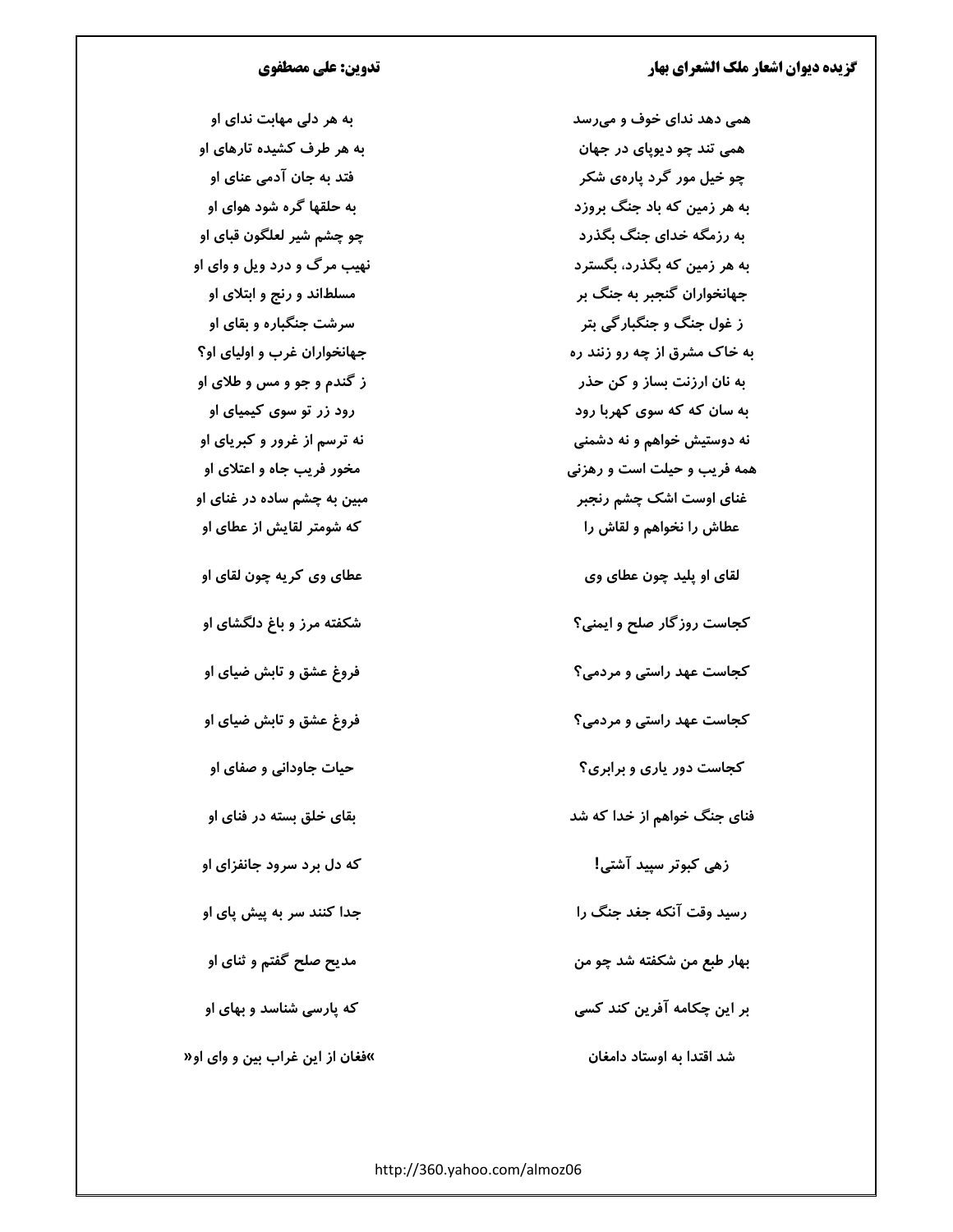# منصور باد لشکر آن چشم کینهخواه

منصور باد لشکر آن چشم کینهخواه عشقش سپه کشید به تاراج صبر من جانم دژم شد از غم آن نرگس دژم این درد و این بلا به من از چشم من رسید ای دل! مرا بحل کن، وی دیده !خون گری بر قد سرو قدان کمتر کنی نظر ای دل! تو نیز بی گنهی نیستی از آنک گیرم که دیده پیش تو آورد صورتی گر علتیت نیست، چرا در زمان بری ای دل! کنون بنال در این بستگی و رنج چون بنده گشت جاهل و خودکام و بی|دب

پیوسته باد دولت آن ابروی سیاه آنگه که شب ز مشرق بیرون کشد سپاه پشتم دو تا شد از خم آن سنبل دو تاه چشمم گناه کرد و دلم سوخت بی گناه چندان که راه بازشناسی همی ز چاه بر روی خوبرویان کمتر کنی نگاه از دیدن نخستین بیرون شدی ز راه چون صد هزار زهره و چون صد هزار ماه در حلقههای زلفش نشناخته پناه؟ این است حد آن که ندارد ادب نگاه او را ادب کنند به زندان پادشاه

# خورشید برکشید سر از بارهی بره

خورشید بر کشید سر از بارهی بره اسفندماه رخت برون برد از این دیار در کشتزار سبز، گل سرخ بشکفید بلبل سرودخوان شد و قمری ترانه گوی وز شام تا به بام ز بالای شاخسار یک بیت را مدام مکرر همی کنند بیلطف نیست نیز به شبهای ماهتاب خوشگوی ناطقی است خلق جامه عندلیب لاله بریده روی خود از جهل و کودکی خورشید گه عیان شود از ابر و گه نهان رعد از فراز بام تو گویی مگر ز بند برخیز و می بیار، که از لشکر غمان غم کودکی است مادر او رشک و بخل و کین یاران درون دایرهی عیش و عشرتاند بر قبر عزت و شرف خود نشستهام

ای ماه! بر گشای سوی باغ پنجره هان ای پسر! سپند بسوزان به مجمره ز اسپید رود تا لب رود محمره از رود سند تا بر دریای مرمره آید به گوش بانگ شباهنگ و زنجره بر بید، چرخ ریسک و بر کاج، قبره آوای غوک ماده و نر، وآن مناظره پاکیزه جامهای است بدآوازه کشکره تا همچو کودکان به کف آورده استره چون جنگیی که رخ بنماید ز کنگره دیوی بجسته از پی هول و مخاطره نه میمنه به جای بمانم، نه میسره می کار این سه را کند از طبع یکسره تنها منم نشسته ز بیرون دایره چون قارپی که هست نگهبان مقبره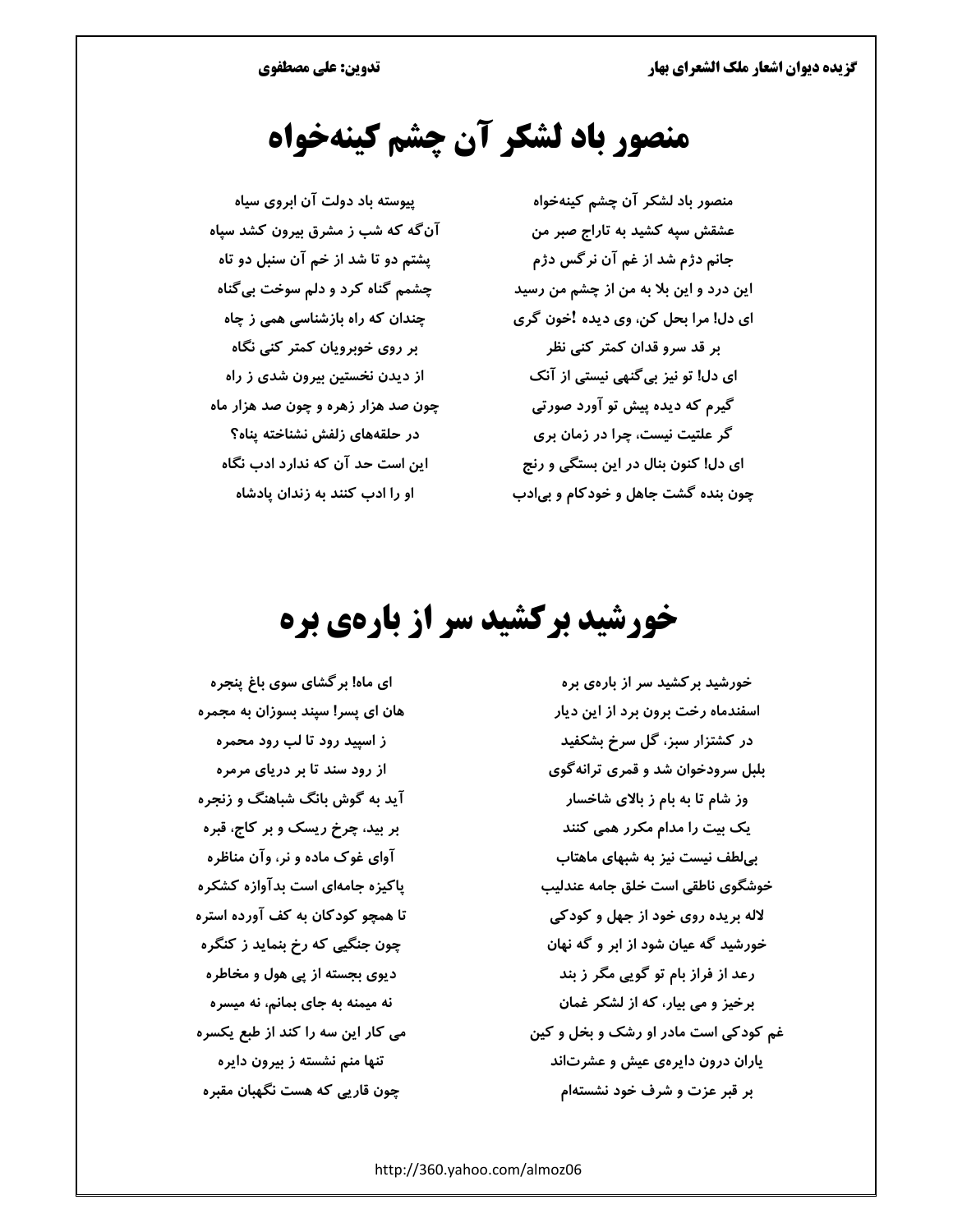ری شهر مسخره است، از آنم نمیخرند این قوم کودکاند و نخواهند جز قریب کورند نیم و نیم دگر نیز ننگرند

### تدوین: علی مصطفوی

زیرا که مسخره است خریدار مسخره کودک فریب خواهد و رقاص دایره جز در تصورات و خیالات منکره

# مگر میکند بوستان زرگری

مگر می کند بوستان زر گری به کان اندر، آن مایه زر توده نیست به باغ این چنین گفت باد صبا به ده ماه از این پیش دیدمت من وز آن پس به دو ماه دیدمت باز به سه ماه از آن پس شدی بارور به ديدار نو بينم اکنون تو را همانا که تو گنج زر یافتی به گاه جوانی همی داشتی کنون گشتهای سخت پیر و حریص دگر باره دختر شوی، ای عجب! چمن زر فروش است و زاغ سیاه

که دارد به دامان زر جعفری؟ که باشد در این دکهی زرگری که : «چونی بدین مایه حیلت وری؟ تهیدست و خستهتن از لاغری به تن جامه چینی و ششتری شکم کرده فربه ز بارآوری طرازیده بر تن قبای زری که کردی بدین گونه زر گستری به طنازی آیین لعبتگری همی خواسته نیز گردآوری عجوزه نديدم بدين دختري« شده زر او را به جان مشتری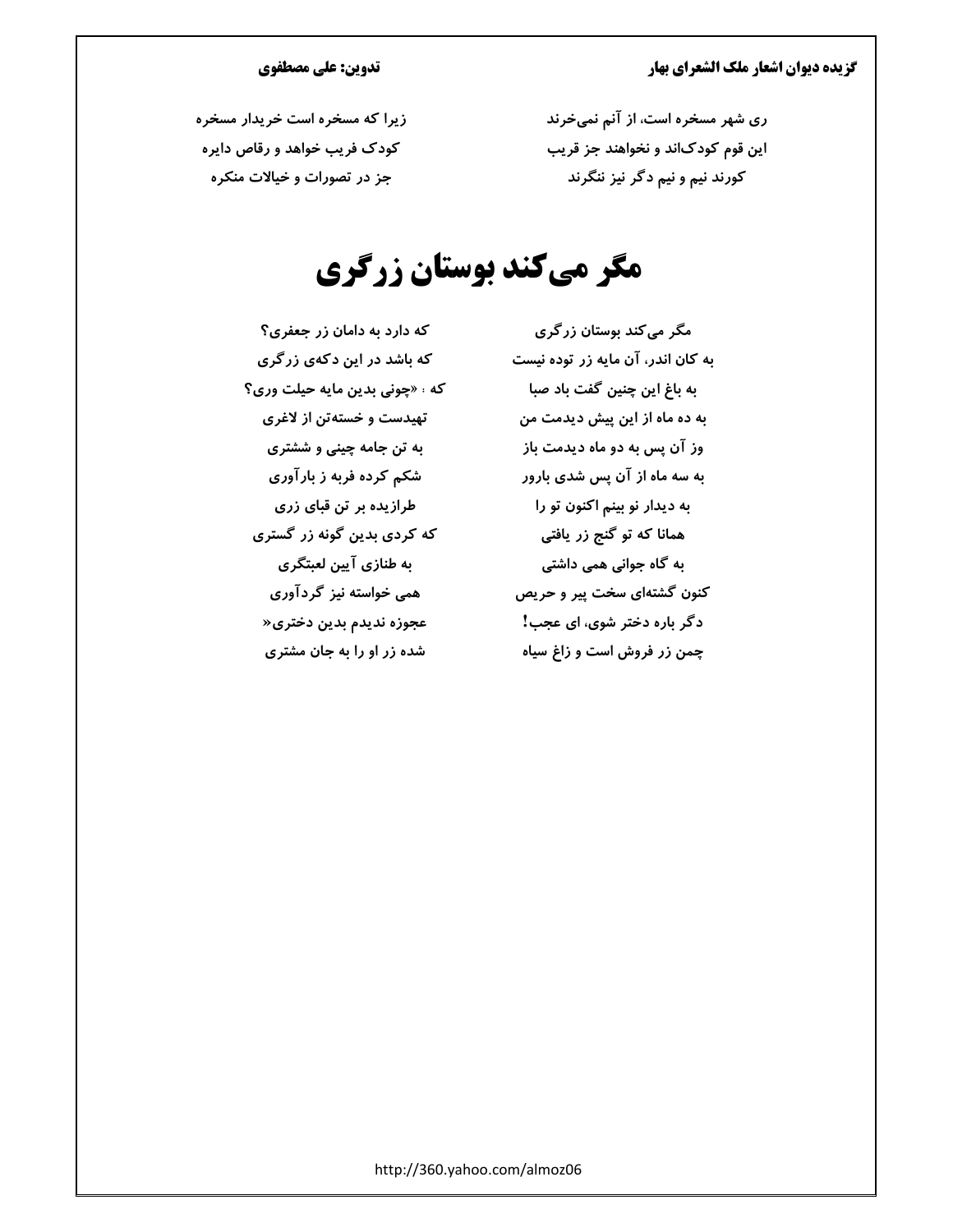# گر به کوه اندر پلنگی بودمی

گر به کوه اندر پلنگی بودمی گه پی صید گوزنی رفتمی گاه در سوراخ غاری خفتمی صیدم از کهسار و آبم ز آبشار گه خروشان بر کران مرغزار یا به ابر اندر عقابی گشتمی بودمی شهدی برای خویشتن ایمن از هر کید و زرقی خفتمی نه مرید شیخ و شابی گشتمی ور اسیر دام و مکری گشتمی غرقه در خون خفتمی یا در قفس مر مرا خوشتر که در این دیولاخ

سخت فک و تیز چنگی بودمی گاه در دنبال رنگی بودمی گاه بر بالای سنگی بودمی فارغ از هر صلح و جنگ بودمی گه شتابان زی النگی بودمی یا به بحر اندر نهنگی بودمی بهر بدخواهان شرنگی بودمی غافل از هر نام و ننگی بودمی نه اسیر خمر و بنگی بودمی یا خود آماج خدنگی بودمی مانده زیر پالهنگی بودمی خواجهي با ريو و رنگي بودمي

# بدرود گفت فر جوانی

سستی گرفت چیرهزبانی بدرود گفت فر جوانی آن کلک همچو تیغ یمانی شد نرم همچو شاخهی سوسن آن آبدار گوهر کانی شد خاکسار دست حوادث گشت آن غرور و نخوت فانی شد آن عذار دلکش پژمان چندان که پشت گشت کمانی تير غم نشست به پهلو دورم فكند چرخ كياني شد هفت سال تا ز خراسان نارم درست داد نشانی اکنون گرم ز خانه بپرسند بوم اندر آن به مرثیهخوانی شهر ری آشیانهی بوم است ز انبوه دوستان زبانی هر بامداد خانه شود پر در شنعت فلان و فلانی غیبت کنند و قصه سرایند آن روز راحت<sub>م</sub> که گریزم از چنگ آن گروه، نهانی با دھر کردہاند تبانی گوپی پی شکست بزرگان حال دل شکسته تو دانی یا رب! دلم شکست در این شهر کاین جای دزدی است و عوانی من نيستم فراخور اين جاي دزدند، دزد منعم و درویش یستاند، پست عالی و دانی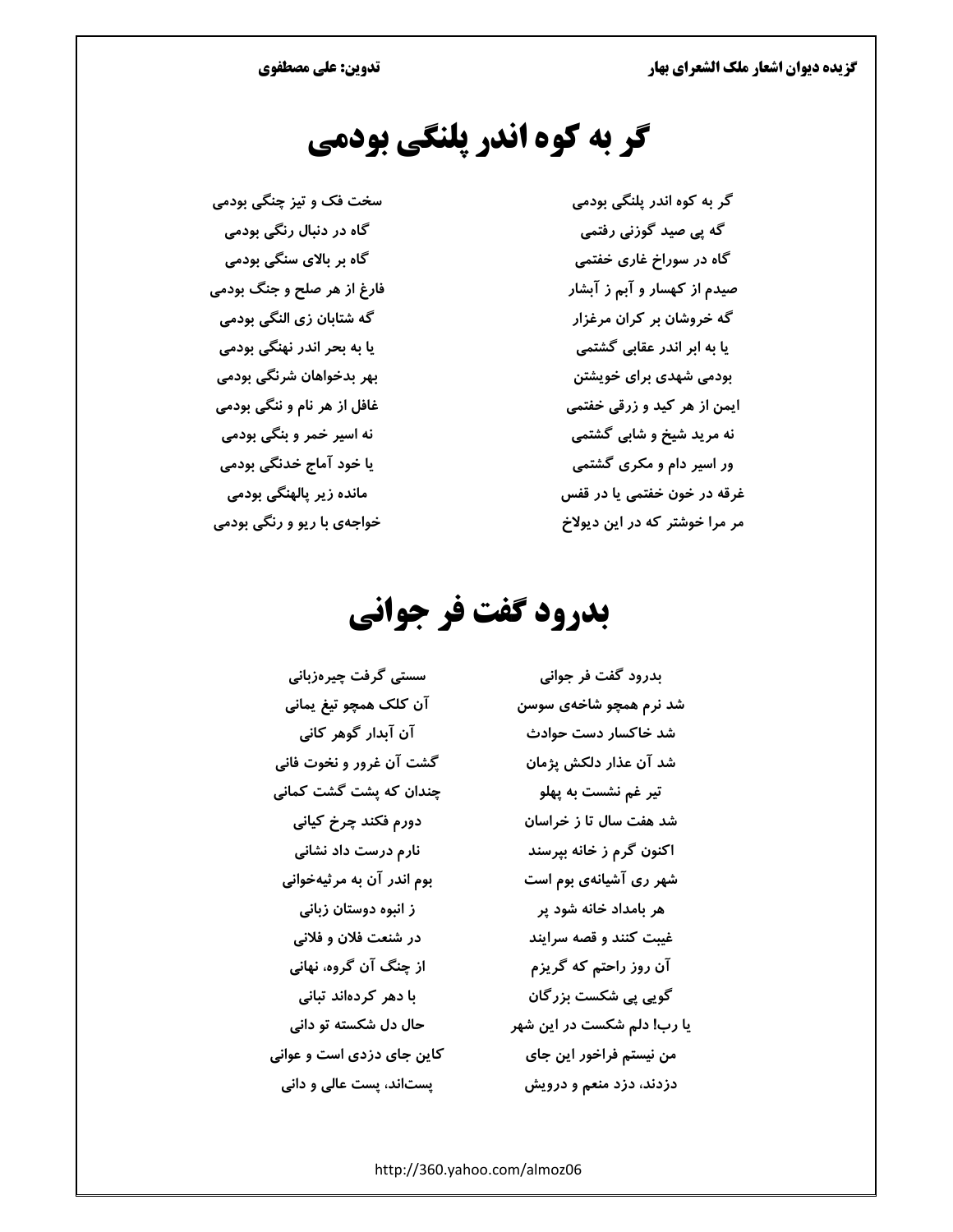سیراب باد خاک خراسان در نعمتش مباد کرانه آن بنگه شهامت و مردی آن مفتخر به تاج سپاری آن کوهسار دلکش و احشام و آن شاعران نیکوگفتار

#### تدوین: علی مصطفوی

و ایمن ز حادثات زمانی در مردمش مباد گرانی آن مرکز امیری و خانی آن مشتهر به شاه نشانی وآن دلنشین سرود شبانی الفاظ نیک و نیک معانی

ىك قطعە:

نهفته روی به برگ اندرون گلی محجوب ز تاب و جلوه اگر چند مانده بود جدا ز اوستادی خورشید و دایگانی ماه نه با تحیت نوری ز خواب برمیخاست فسرده عارض بی رنگ او به سایه، ولیک کمال ظاهر او پرورشگر ازهار به جای چهرهفروزی به بوستان وجود چه غم که بر سر باغ مجاز جلوه نکرد؟ به خسروان، سخن ناز اگر فروخت، رواست کسی که عقد سخن را به لطف داد نظام به نوبهار حیات از خزان مرگ به باد اگرچه حجلهی رنگین به کام خویش نساخت شکفت و عطر برافشاند و خنده کرد و بریخت

ز باغبان طبیعت ملول و غمگین بود ولي ز نکهت او باغ عنبر آگين بود جدا به سایهی اشجار، فرد و مسکین بود نه با فسانهی مرغی سرش به بالین بود فروغ شهرت او رونق بساتین بود جمال باطنش آرايش رياحين بود نصیب او ز طبیعت وقار و تمکین بود گلی که از نفسش طبع دهر مشکین بود شکر لبی که خداوند طبع شیرین بود ز جمع پردگیان، بیخلاف، پروین بود شد آن گلی که نه در انتظار گلچین بود ولی ز شعر خوشش روی دهر رنگین بود نتیجهی گل افسرده عاقبت این بود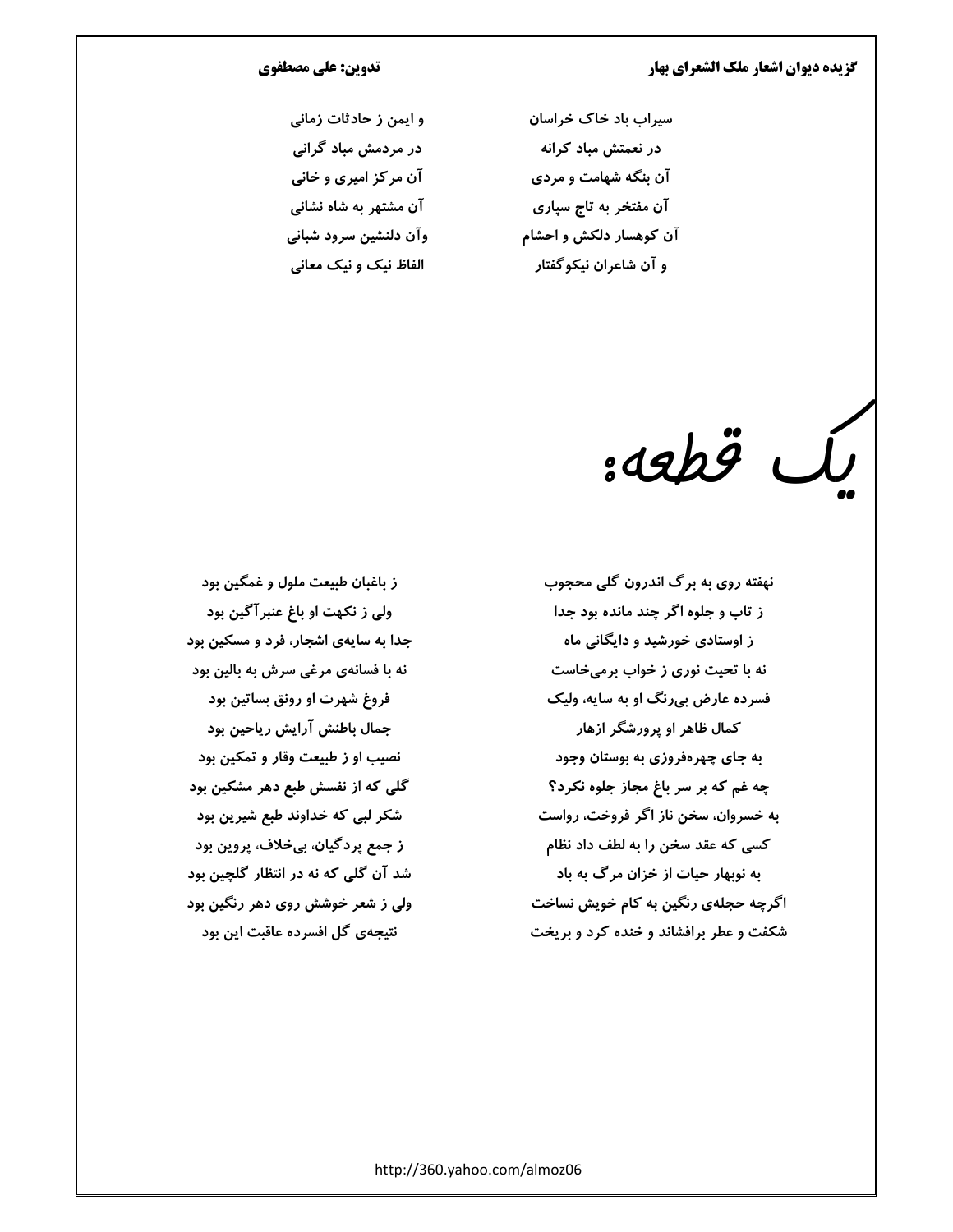تدوین: علی مصطفوی

متنويها:

شبی چشم کیوان ز فکرت نخفت

شبی چشم کیوان ز فکرت نخفت نحوست زده هاله بر گرد اوی دریغ و اسف از نشیب و فراز سعادت ز پیشش گریزنده شد فرشته خروشان برفته ز جای بجستیش برق نحوست ز چشم چو دیوانگان سر فرو برد پیش هوا گشت تاریک از اندیشهاش درون دلش عقدهای زهردار ز کامش برون جست مانند دود بییچد تا بامدادان به درد چو آبستنان نعرهها کرد سخت به دلش اندرون بد غمی آتشین یکی خنجر از برق بر سینه راند رها گشت کیوان هم اندر زمان سیه گوهر شوم بگداخته ز بالا خروشان سوی خاک تاخت حوانی دلیر و گشادهزبان به بالا به سان یکی زاد سرو گشادهدل و بر گشاده جبین نجسته هنوز از جهان كام خويش نکرده دهانی خوش از زندگی نگشته دلش بر غم عشق چیر چو بلبل نوایش همه دردناک هنوزش نیپوسته پر تا میان

دژم گشته از رازهای نهفت رده بسته ناکامیش پیش روی ز هر سو بر او ره گرفتند باز طبیعت از او اشک ریزنده شد تېسم کنان ديو پيشش به پای از او منتشر کینه و کید و خشم همی چرخ زد گرد بر گرد خویش از اندیشهاش شومتر، پیشهاش بییچد و خمید مانند مار تنورهزنان، شعلههای کبود به ناخن بر و سینه را چاک کرد جدا گشت از او خون و خوی لخت لخت بر او سخت افشرده چنگال کین به برق آن نحوست ز دل برفشاند از آن شوم سوزندهی بیامان که برقش ز کیوان جدا ساخته به خاک آمد و جان عشقی گداخت سخنگوی و دانشور و مهربان خرامنده مانند زیبا تذرو وطنخواه و آزاد و نغز و گزين نديده به واقع سرانجام خويش نگردیده جمع از پراکندگی نخندیده بر چهر معشوق سیر گريبان بختش چو گل چاکچاک نبسته به شاخی هنوز آشیان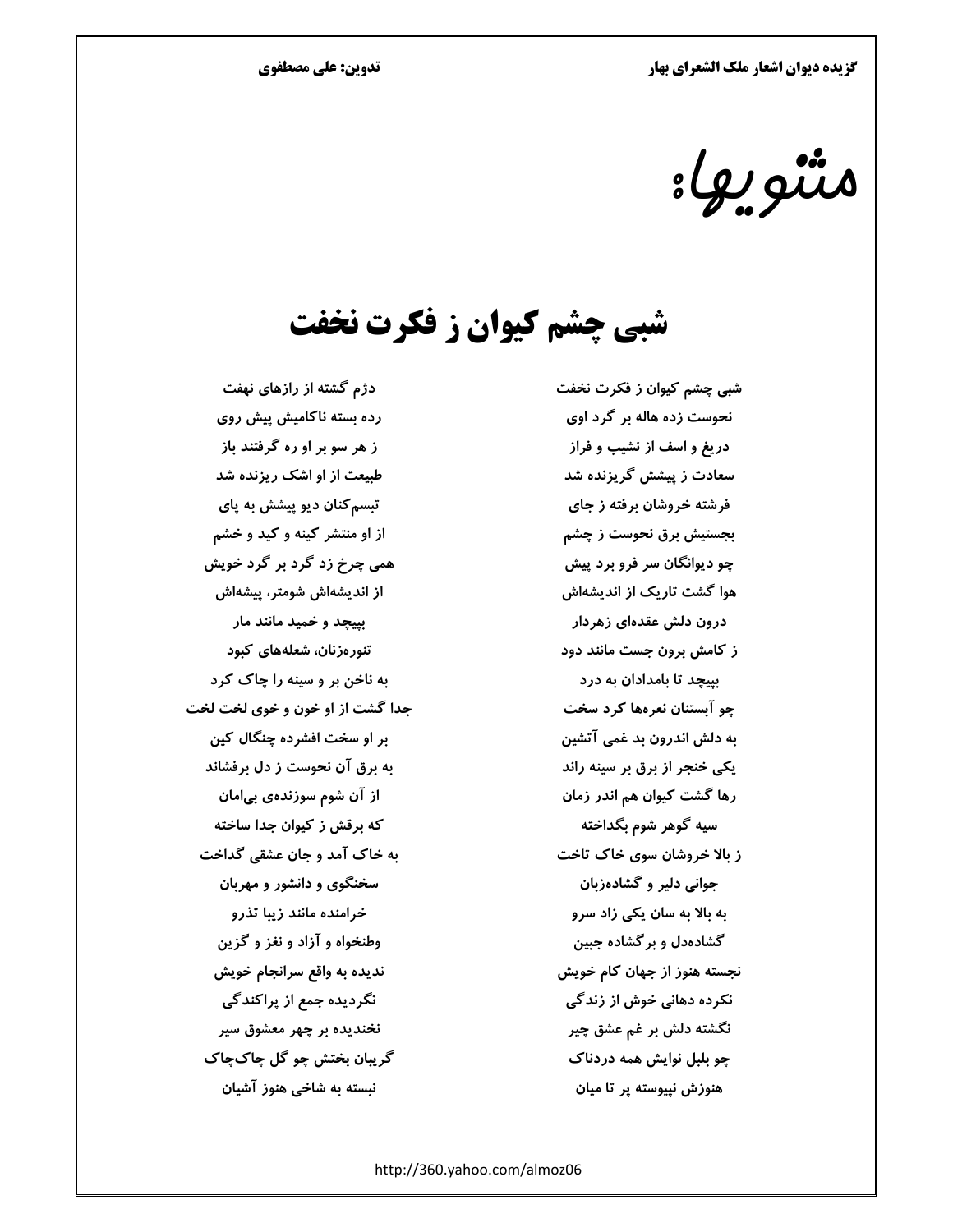تدوین: علی مصطفوی

سحر گاه با عشق در گفتگو جگر گاه مرغ سخنگوی خست گدازان چو آه دل بي گناه سيس سخت چون بيخ زقوم شد یکی دوزخی زیر دامن کشید به دل کینهی مرد دانا گرفت به تیرهدلان و به روشندلان به اعیان و اشراف و خرد و کبیر به قلب سیهشان گذر کردنا بجنبید مهرش به استمگران سوی کاخ مظلوم جولان گرفت به سوی سپیدان رخ از رشک تافت سیهرو برد بر سپیدان حسد ندید ای<del>چ</del> دیوار کوتاهتر گل عمر او چید و بر باد داد به عشق وطن خاک شد والسلام چو گل، صبحی از زندگی دید و رفت

به شب خفته بر شاخهی آرزو که از شست کیوان یکی تیر جست ز معدن جدا گشت سربی سیاه ز صنع بشر نرم چون موم شد به مدبر فرو رفت و گردن کشید چو افعی به غاری درون جا گرفت نگه کرد هر سو به خرد و کلان به سردار و سالار و میر و وزیر دريغ آمدش حمله آوردنا نچربید زورش به زورآوران ز ظالم بگردید و پیمان گرفت سیه بود و کام از سیاهی نیافت به قصد سپیدان بیفراشت قد ز دیوار عشقی در این بوم و بر بر او تاختن برد یک بامداد گل عاشقی بود و عشقیش نام نمو کرد و بشکفت و خندید و رفت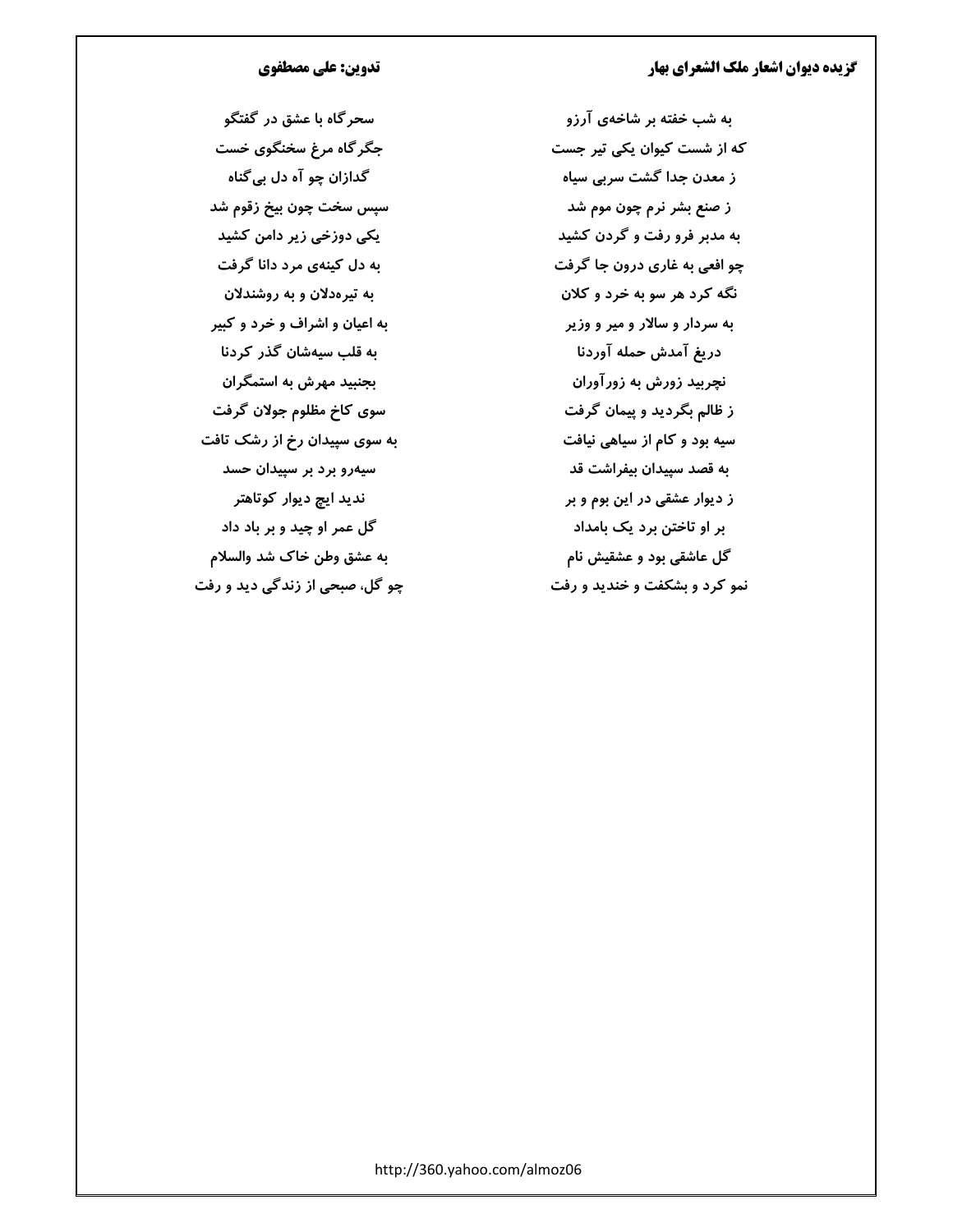# ایرجا! رفتی و اشعار تو ماند

کوچ کردی تو و آثار تو ماند مینهد آتشی از خویش به جا آتشت ماند ولی در دل من برگشودی پر و کردی بازی ناگهان رفتی و بالا ماندی روح پاک تو گذشت از افلاک نامه شد جامهدر از ماتم تو فلک دانش بیاختر شد وز غمت داغ مرکب تازه است مزه از نکته و معنی زامثال بر لب تار بجز مویه نماند بی تو شد عاشقی و عشق دروغ راستی سعدی شیرازی مرد آشیان ساختهای چون بلبل گوشهای بهر پذیرایی ما

ایرجا! رفتی و اشعار تو ماند چون کند قافله کوچ از صحرا بار بستی تو ز سرمنزل من چون کبوتربچەی پروازی اوج بگرفتی و بال افشاندی تن زار تو فروخفت به خاک جامه پوشید سیه در غم تو شجر فضل و ادب بیبر شد دفتر از هجر تو بیشیرازه است رفت در مرگ تو قدرت ز خیال اندر آهنگ دگر يويه نماند بي تو رفت از غزليات فروغ بی تو رندی و نظربازی مرد اندر آن باغ که بر شاخهی گل زیر سر کن ز ره مهر و وفا

# برو کار میکن، مگو چیست کار

که سرمایهی جاودانی است کار به فرزندگان چون همی خواست خفت که گنجی ز پیشینیان اندر اوست یژوهیدن و یافتن با شماست همه جای آن زیر و بالاکنید بگیرید از آن گنج هر جا سراغ« به کاویدن دشت بردند رنج هم اینجا، هم آنجا و هرجا که بود ز هر تخم برخاست هفتاد تخم چنان چون پدر گفت، شد گنجشان

برو کار میکن، مگو چیست کار نگر تا که دهقان دانا چه گفت که : « میراث خود را بدارید دوست من آن را ندانستم اندر کجاست چو شد مهر مه، کشتگه برکنید نمانید ناکنده جایی ز باغ پدر مرد و پوران به امید گنج به گاوآهن و بيل كندند زود قضا را در آن سال از آن خوب شخم نشد گنج پیدا ولی رنجشان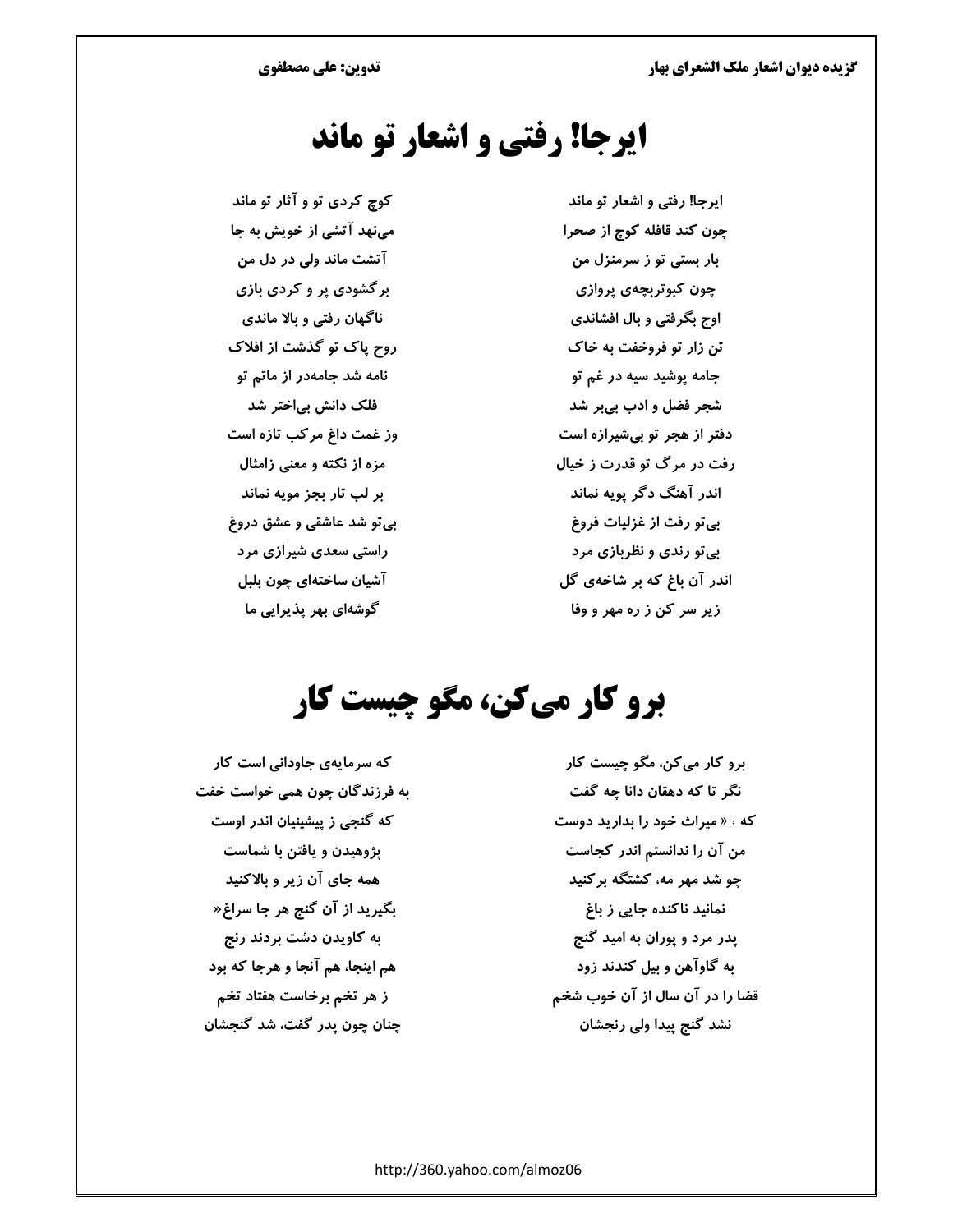# در خیابان باغ، فصل بهار

در خيابان باغ، فصل بهار بلبلی چند از قفای گراز گه به بحر طویل و گاه خفیف در قفای گراز خودکامه آن یکی نغمهی مغانی داشت مرغکان گه به شاخه، گاه به ساق گه ز گلبن به خاک جستندی خوک نادان به عادت جهال دم به تحسینشان بجنباندی نیز گاهی سری تکان دادی مرغکان لیک فارغ از آن راز ز آن به دنبال او روان بودند او دریدی به گاز خویش زمین و آمدی ز آن شیارهاش پدید بلبلان رزق خویش میخوردند جاهلانی که گشتهاند عزیز پیششان مرغکان ترانه کنند خوک نادان به لالهزار اندر لقمههایی کلان برانگیزد مرغكان خردههاش چينه كنند نغمهخوانان به بوی چینه چمان حمقا آن به ریش می گیرند لیک غافل که جز چرندی نیست

میچمید آن گراز پستشعار بر سر شاخ گل مدیحطراز میسرودند شعرهای لطیف این چکامه سرودی، آن چامه وآن دگر لحن خسروانی داشت مترنم به شیوهی عشاق گه به زیر ستاک جستندی شده سرخوش به نغمهی قوال گوش واکردی و بخواباندی خبر گیهای خود نشان دادی بي نياز از قبول و رد گراز که فقیران، گرسنگان بودند تا خورد بيخ لاله و نسرين کرمهایی لطیف، زرد و سفید همه بر خوک چاشت میکردند نه به حق، بل به نیش و ناخن تیز تا که تدبیر آب و دانه کنند مرزها را نموده زیر و زبر خردههایی از آن فرو ریزد وز پی کودکان هزینه کنند نغمههاشان مديح محتشمان وز کرامات خویش می گیرند غیر افسوس و ریشخندی نیست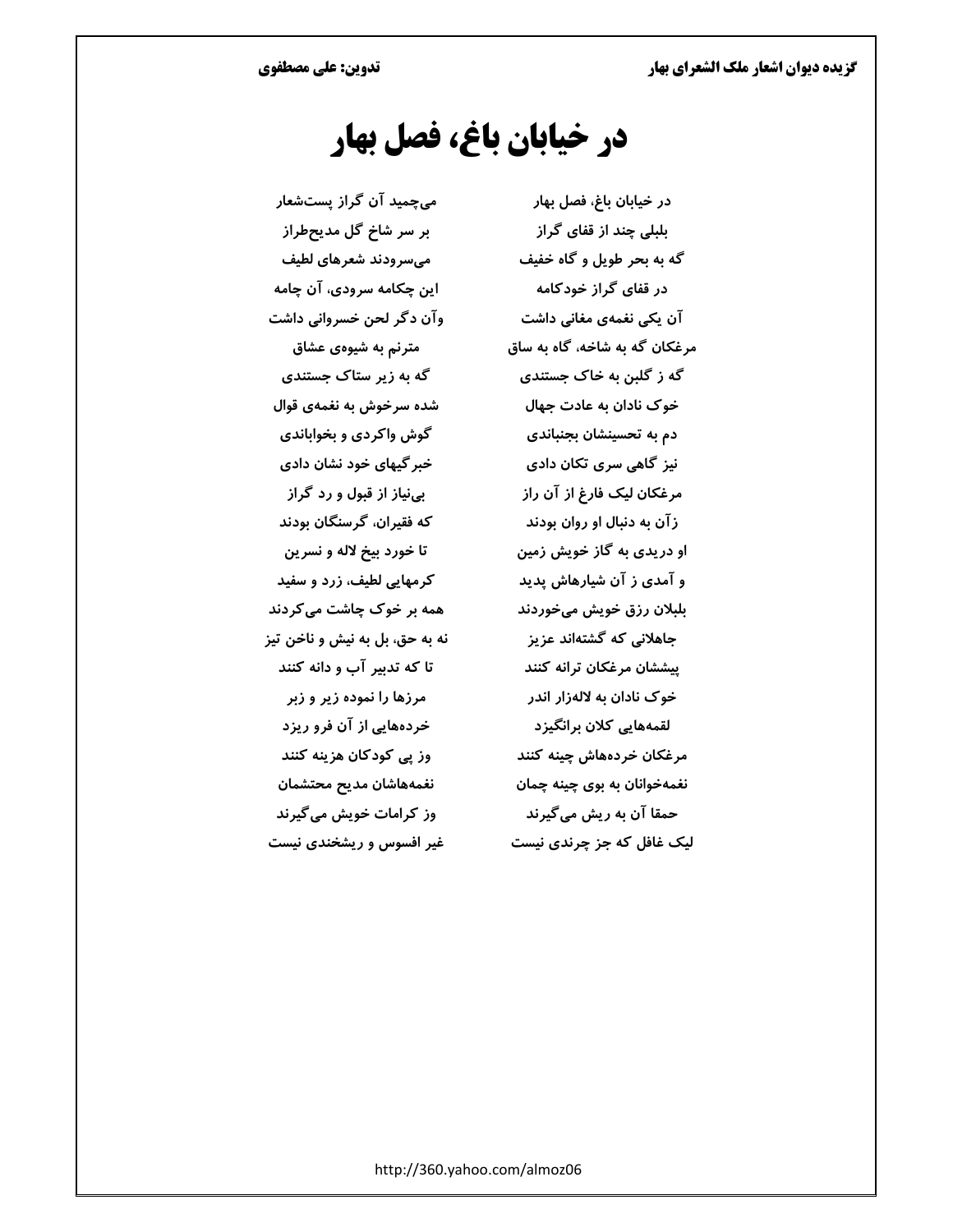### دست خدای احد لم یزل

ساخت یکی چنگ به روز ازل بسته بر او پردهی موزون ز نور مویهی او چارهی بیچار گان مهر فزونی کند و ظلم کاست هر که دهد گوش، برای خداست گم نکند پرده و آهنگ را بند غرور از دل او وا شود چنگ خدا محو کند نام جنگ« چنگزنی بهر وی آواز کرد سوی گروه بشر انداختیم تا بنماید ره دیگران بھر بشر چنگ نوازد کنون؟ کیست نوازنده در این انجمن؟ در دو جهان سر بفرازم ورا نيست جز اين مسله مقصود من« وز رہ ابلیس جدایی کنید تا به ابد متصل است از الست نغمهی او نغمهی پیغمبری است راه نمودند به برنا و پیر کس نشد از مهر هماهنگشان نغمهی ابلیس به کار اوفتاد ملعبه و دستخوش گمرهان هرچه دلش خواست بر آهنگ زد روح به گرداب تدنی فتاد رهزن حس ره به دل و جان گرفت تافت ره کشتی جان از بسیج لیک از این زخمه نه آن نغمه خاست زخمه دگر، آن دگر و این دگر یکسره بر دوش زمین بار گشت زیر لیے زمزمهی جنگ داشت کبر و تفرعن ز جهان گم نشد سوگ به یا گشت به هنگام سور

دست خدای احد لم یزل بافته ابریشمش از زلف حور نغمهی او رهبر آوارگان گفت : «گر این چنگ نوازند راست نغمهی این چنگ نوای خداست گر بنوازد کسی این چنگ را هر که دهد گوش و مهیا شود گرچه بود جنگ بر آهنگ چنگ چون که خدا چنگ چنین ساز کرد گفت که : «ما صنعت خود ساختیم راه نموديم به پيغمبران کیست که این ساز بسازد کنون؟ چنگ ز من، پرده ز من، ره ز من هر که نوازد بنوازم ورا چنگ محبت چه بود؟ جود من گوش بر الهام خدایی کنید رشتهی الهام نخواهد گسست هر که روانش ز جهالت بری است راهنمايان فروزان ضمير رنجه شد از چنگ زدن چنگشان زمزم یاک ازلی شد ز یاد چنگ خدا گشت میان جهان هر کسی از روی هوا چنگ زد مرغ حقیقت ز تغنی فتاد عقل گرانجان پی برهان گرفت لنگر هفت اختر و چار آخشیج در ره دین سختترین زخمه خاست نغمهي پزدان دگر و دين دگر دین همه سرمایهی کشتار گشت هر که بدان چنگ روان چنگ داشت کینه برون از دل مردم نشد اشک فرو ریخت به جای سرور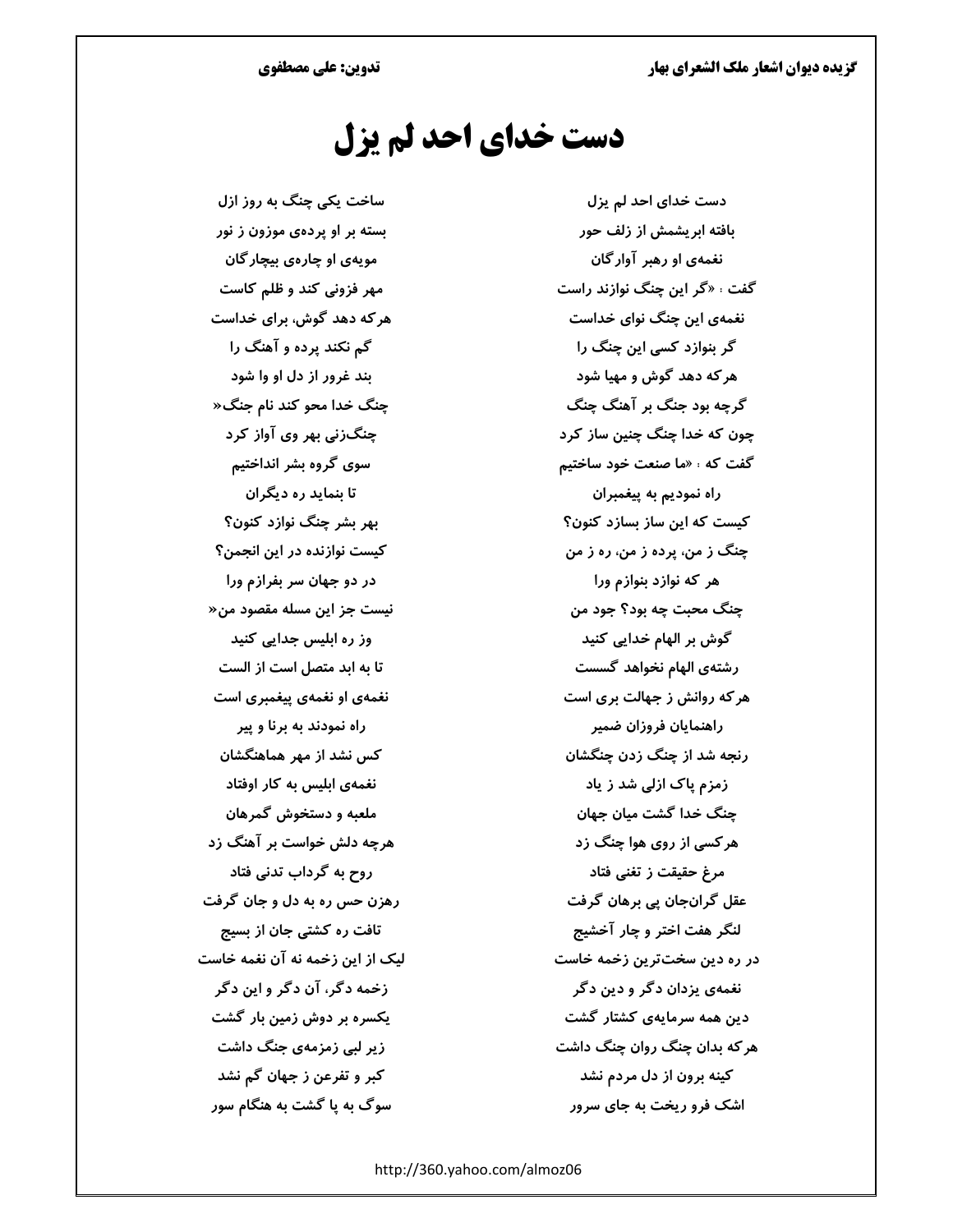مهریرستی ز جهان رخت بست گشت از این زمزمههای دروغ زآنکه به چنگ ازلیت به فن چنگ نکو بود ولی بد زدند چنگ نزد بر دل کس چنگشان

#### تدوین: علی مصطفوی

سم خر و گاو به جایش نشست مهر فلک بی|ثر و بیفروغ راه خطا زد سر هر انجمن چنگ خدا بهر دل خود زدند روح نجنبید بر آهنگشان

# **یکی زیبا خروسی بود جنگی**

به مانند عقاب از تیزچنگی برای جنگ و پرخاش آفریده فروهشته دو غبغب چون دو گلبرگ نگاهش خرمن بدخواه سوزان به هنگام نوا، عزال خوانان به یک گز میرسیدی گاه رفتار غريو قدقدش بانگ رجز بود دو خارش چون دو رمح آهنین دم چنان کز طوق دیبای مزرکش خروس چرخ را زهره دریدی ز بیم جان فکندی باز پیخال بەسان نیزەی آشفته پرچم به ضرب یک لگد بیرون نمودی كشيدندي سحر آهسته آواز يريد از نزد او لاغر كلاغي که اندر خیل مرغان شورش افتاد که گفتی نوک تیرش در جگر رفت پر و بالش به هم پیچد و ساقش دهانش باز ماند و چشم اعور یکی از محرمان پرسید حالش که بود او کاین چنین ترسیدی از وی؟« نبود او جز کلاغی زشت و لاغر که ترسد شرزه شیری از شغالی« »کس از یار موافق راز ننهفت كلاغ از پیش رویم جوجهای برد

یکی زیبا خروسی بود جنگی گشاده سینه و گردن کشیده نھادہ تاجی از پاقوت پر تر گ دو چشمانش چو دو مشعل فروزان خروشش چون خروش پهلوانان ز نوک ناخنش تا زیر منقار میان هر دو بالش نیم گز بود دو پایش چون دو ساق گاو، محکم فروهشته ز گردن پال دلکش به وقت بانگ چون گردن کشیدی به عزم رزم چون افراختی پال نمودی گردن از بھر کمین خم ز میدانش اگر سیمرغ بودی خروسان محل از هیبتش باز یکی روز از قضا در طرف باغی خروس از بیم کرد آن گونه فریاد ز نزدیک کلاغ آنسان به در رفت برفت از کف وقار و طمطراقش تیان شد قلبش از تشویش در بر پس از لختی که فارغ شد خیالش که ؛ « ای گردنفراز آهنینیی! به پاسخ گفت کای فرزانه دلبر! جوابش گفت : «باشد صعب حالی خروس پهلوان باماکیان گفت: من آن روزی که بودم جوجهای خرد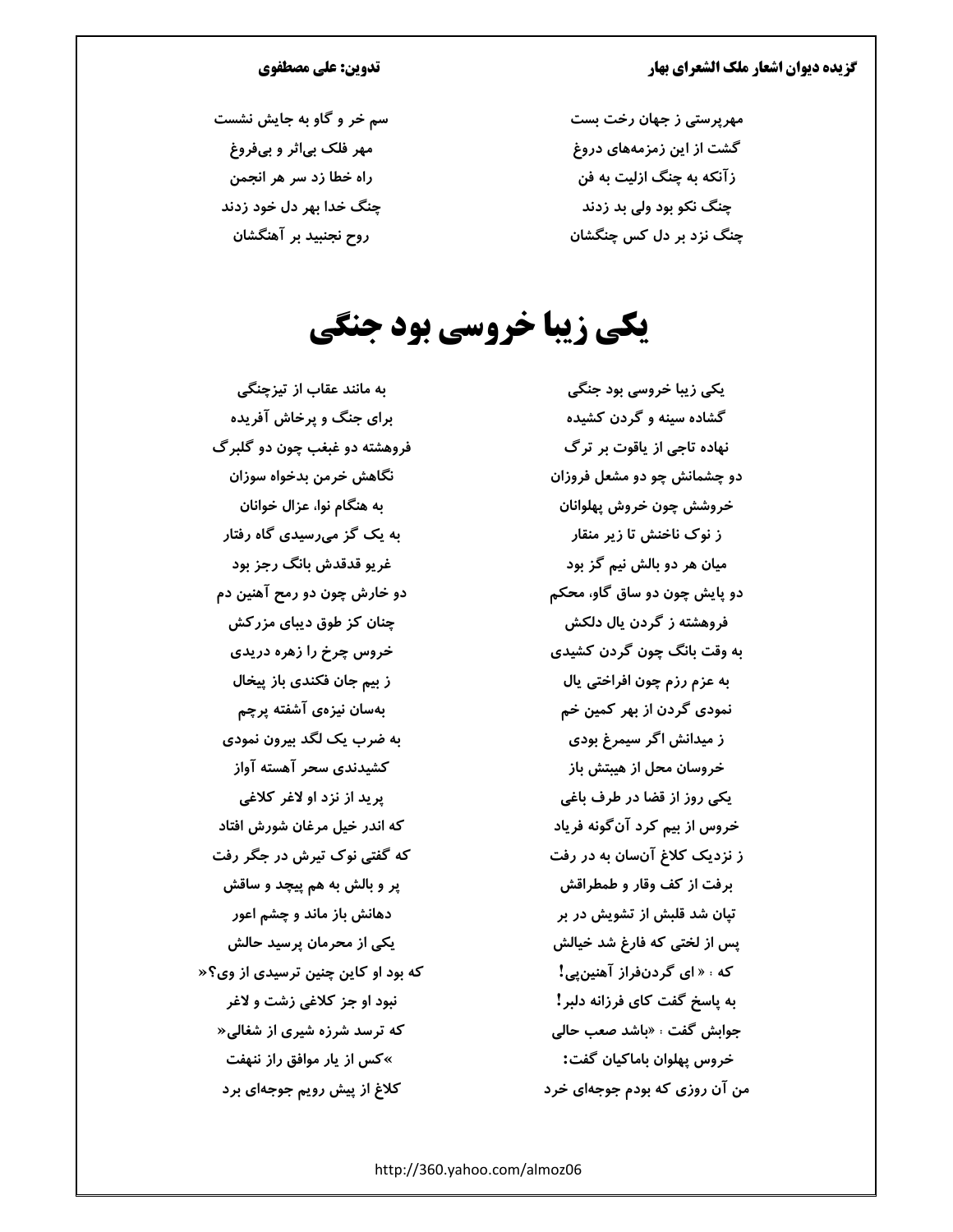بجست و کرد مسکن بر سر شاخ چنانم وحشتش بنشست در دل ز عهد کودکی تا این زمانه همان وحشت شود نو در دل من

تركيبات:

### باز بر شاخسار حیله و فن

انجمن كردهاند زاغ و زغن خار رسته به جایگاه سمن گلبنان را دریده پیراهن آب پوشیده زین خطر جوشن شد ز ویرانه جغد سوی چمن به که بلبل برون برد مسکن وز گل دور مانده از گلشن وز زبان بنفشه و سوسن كه به رنجيم ز آفت بهمن دست بیگانگان از این مکمن از گل و مل تو را سپاس بود وای از فتنهی زمستان، وای بی تو سلطان باغ گشت گدای بي تو شد چشم لاله خونپالاي شد ز کافور، بوستان اندای خیمه سروبن فتاد از پای لاله و نسترن نماند به جای قمریان با خروش هایاهای در عزت به روی ما بگشای راغ را زینتی دگر بخشای

تدوین: علی مصطفوی

بخورد آن جوجه را گستاخ گستاخ

که آن وحشت هنوزم هست در دل

اگر پرد کلاغی زآشیانه

که آکنده است در آب و گل من«

باز بر شاخسار حیله و فن زاغ خفته در آشیان هزار بلبلان را شکسته بال نشاط ابر افکنده از تگرگ خدنگ شد ز بیغوله بوم جانب باغ زآن چمن کشیان جغدان شد کیست کز بلبل رمیده ز باغ از کلام شکوفه و نسرین باز گوید به ماه فروردین به گلستان درآی و کوته کن تا به باغ اندرونت پاس بود ای همایون بهار طبع گشای! بي تو ديهيم لاله گشت نگون بي تو شد روي سبزه خاک آلود تو برفتی ز بوستان و خزان مخزن سرخ گل برفت از دست سنبل و یاسمین بریخت ز باد بلبلان با فغان زارا زار این زمان روزگار عزت توست باغ را زیوری دگر بربند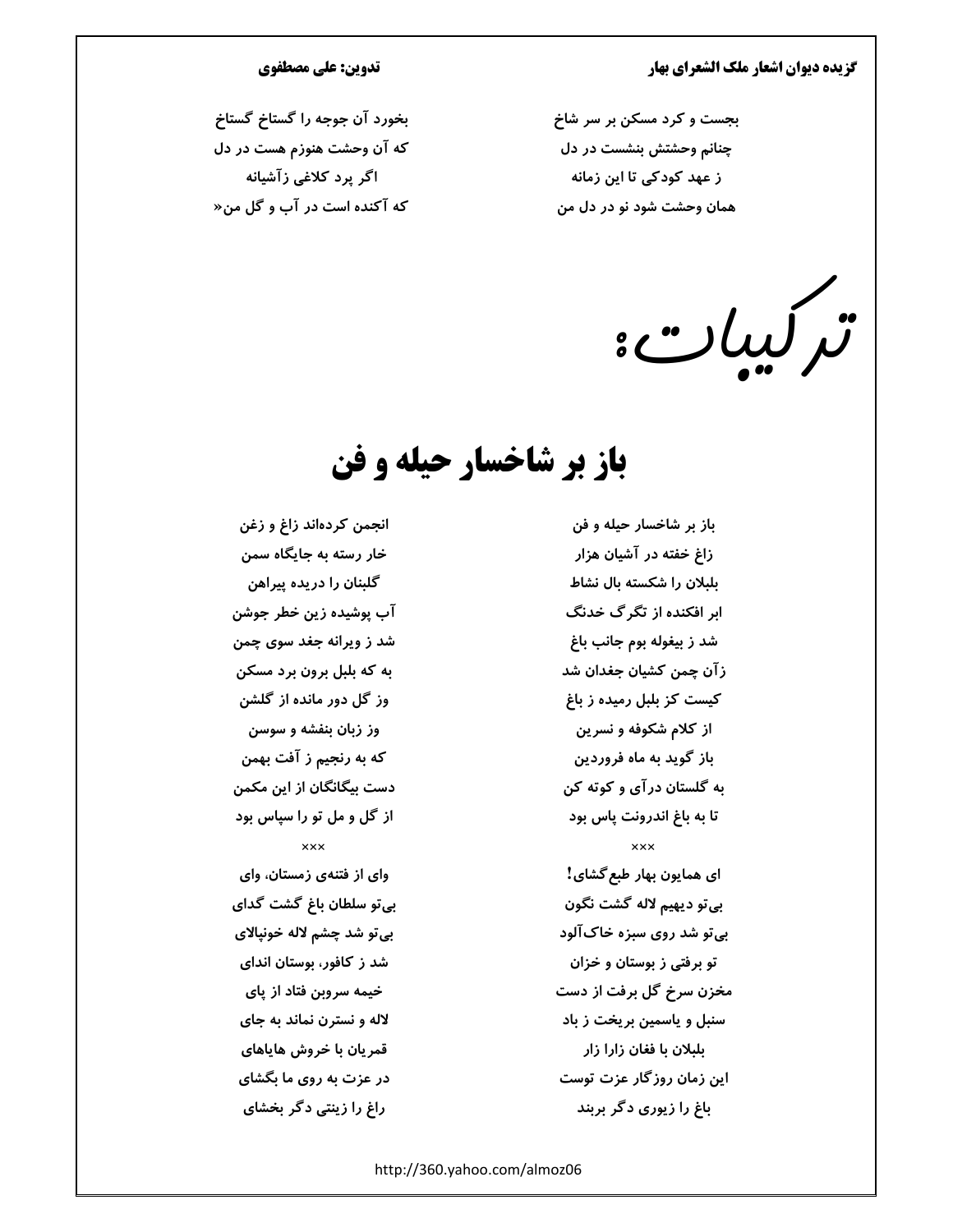### تدوین: علی مصطفوی

زود بشتاب و سوی باغ گرای وز خس و خار طرفه انجمنی است  $x \times x$ وای از رنج و ابتلای شما مجلس شوم فتنهزاي شما زآنکه رفت از میان بهای شما نه اگر بر خطاست رای شما قصه رانم به صهر شاهنشاه

باغ دیری است دور مانده ز تو که به هر گوشهای ز تو سخنی است **xxx** آوخ از محنت و عنای شما به رخ خلق باب فتنه گشود بیبها ماندهاید و بیقیمت دست از این قیل و قال بردارید ورنه زین فتنه و حیل ناگاه

# دوشینه ز رنج دهر بدخواه

رفتم سوی بوستان نهانی دوشینه ز رنج دهر بدخواه در لطف و هوای بوستانی تا وارهم از خمار جانکاه خندان ز طراوت جوانی دیدم گلهای نغز و دلخواه نالان به نوای باستانی مرغان لطيفطبع آگاه بر آتش روی گل شبانگاه هر یک سرگرم زندخوانی از آن نغمات آسمانی من بیخبرانه رفتم از راه كاي رانده ز عالم معاني! با خود گفتم به ناله و آه پرواز بلند کی توانی؟« با بال ضعیف و پر کوتاه مرغی به زبان بیزبانی بودم در این سخن که ناگاه »کز رحمت حق مباش نومید« این مژده به گوش من رسانید  $\overline{\mathbf{x}\mathbf{x}}$ یک چند بهار ما خزان شد گر از ستم سیهر کینتوز چویان بر گله سرگران شد وز کید مصاحب بدآموز در خرمن ملک میهمان شد روزی دو سه، آتش جهانسوز بر خاک منازعت روان شد خونهای شریف پاک، هر روز سرمایهی عبرت جهان شد وآن قصه زشت حیرتاندوز دلهای فسرده شادمان شد امروز به فر بخت فیروز آن را که دل تو خواست آن از فر مجاهدان بهروز شد ایران فردوس جاودان شد وز تابش مهر عالمافروز شد شامش روز و روز نوروز زین بهتر نیز میتوان شد روزی دو سه صبر کن به امید از رحمت حق مباش نومید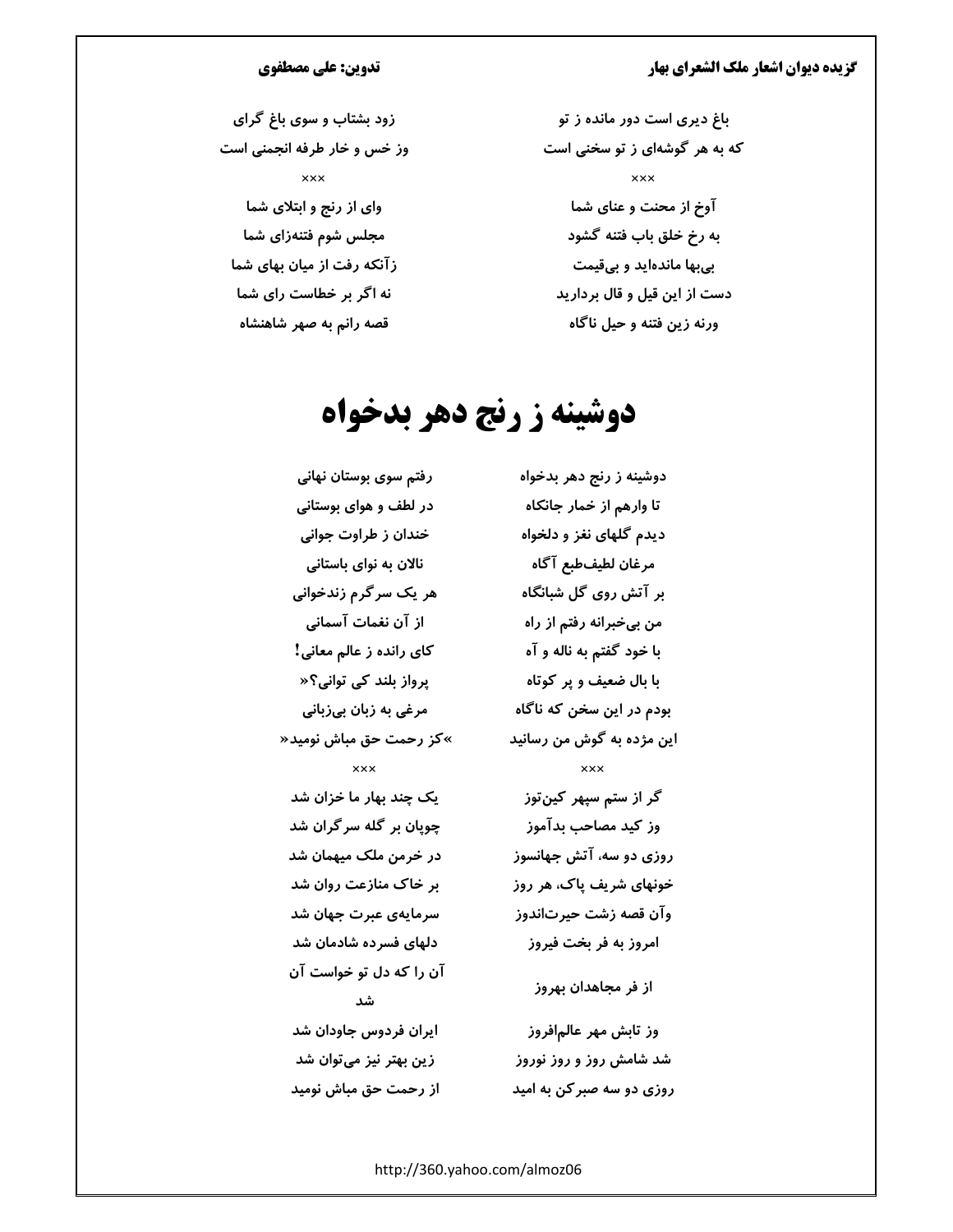#### تدوین: علی مصطفوی

 $x \times x$ 

**xxx** 

انصاف برون جهاند مركب آن دانا فارس مهذب بركند ز جغد جهل مخلب شد مدرس کودکان مرتب آن طفل گریخته ز مکتب تا کودک را کند مدب از غفلت ديو و سطوت رب: برخیز که رهسیار شد شب از رحمت حق مباش نومید  $x \times x$ با سرخوشی و امیدواری در عرصهی رزم جانسپاری کشت ستم و تباهکاری ز آیینهی دین کردگاری وز دین قویم کرده یاری چون کوه، قرین بردباری در راه بقای کامکاری از خون شريف آبياري کز منظرہی امیدواری از رحمت حق مباش نومید  $x \times x$ از یاری حجت خراسان سرمایهی حرمت خراسان افزوده به عزت خراسان سررشتهی قدرت خراسان شد نادره ملت خراسان شد شهره حمیت خراسان كردند حمايت خراسان خوش گشت رویت خراسان از رحمت حق مباش نومید

از عرصهی تنگ حصن بیداد در معرکه داد پردلی داد شاهین کمال بال بگشاد استاد بزرگ لوح بنهاد آمد به نیاز پیش استاد استاد خجستهیی در استاد آواز به شش جهت درافتاد »ای از شب هجر بود ناشاد! صبح آمد و بردمید خورشید  $\times\times\times$ ای سر به ره نیاز سوده! منشور دلاوری ربوده با داس مقاومت دروده زنگار ظلام را زدوده لب بسته و بازوان گشوده واندر طلب حقوق بوده جان داده و آبرو فزوده وین گلشن تازه را نمود مستیز به دهر ناستوده خورشید امید باز تابید  $x \times x$ صد شکر که کار یافت قوت وآن قبله و پیشوای امت بن موسى جعفر آن كه عزت بگرفت نکو به دست قدرت وز همت عاقلان ملت وز عالم فحل باحميت تر کان دلیر بافتوت نیز از علمای خوش رویت زین بهتر نیز خواهیش دید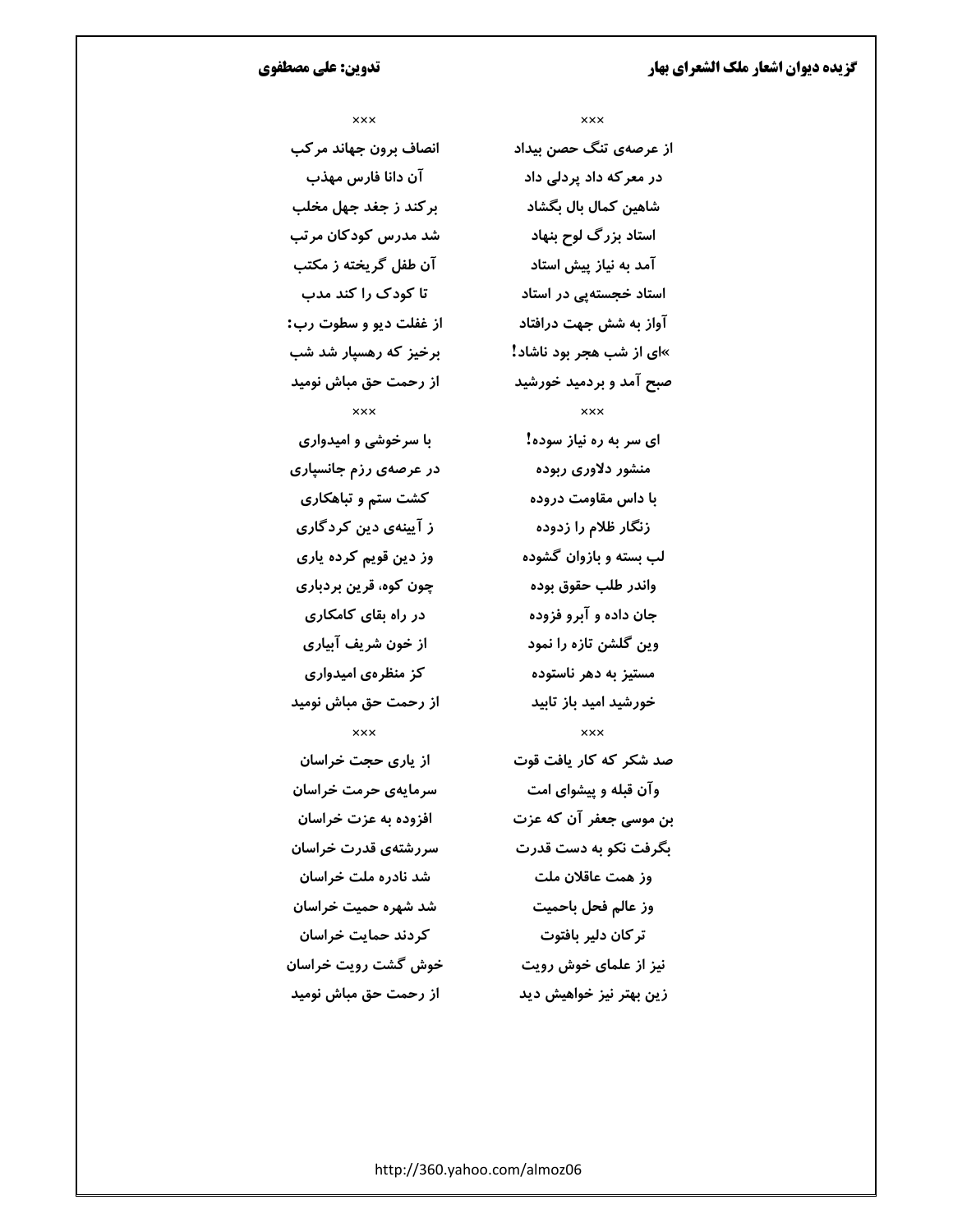#### تدوین: علی مصطفوی

 $:$   $\cup$   $\cup$ 

فریاد که فریادرسی پیدا نیست

پیداست که در خانه کسی پیدا نیست

بس لابه نمودیم و کس آواز نداد

آيين محبت و وفا ميدانيم

ما درس صداقت و صفا میخوانیم

افسوس که صاحب نفسی پیدا نیست

کنها همه میروند و ما میمانیم

زین بیهنران سفله ای دل !مخروش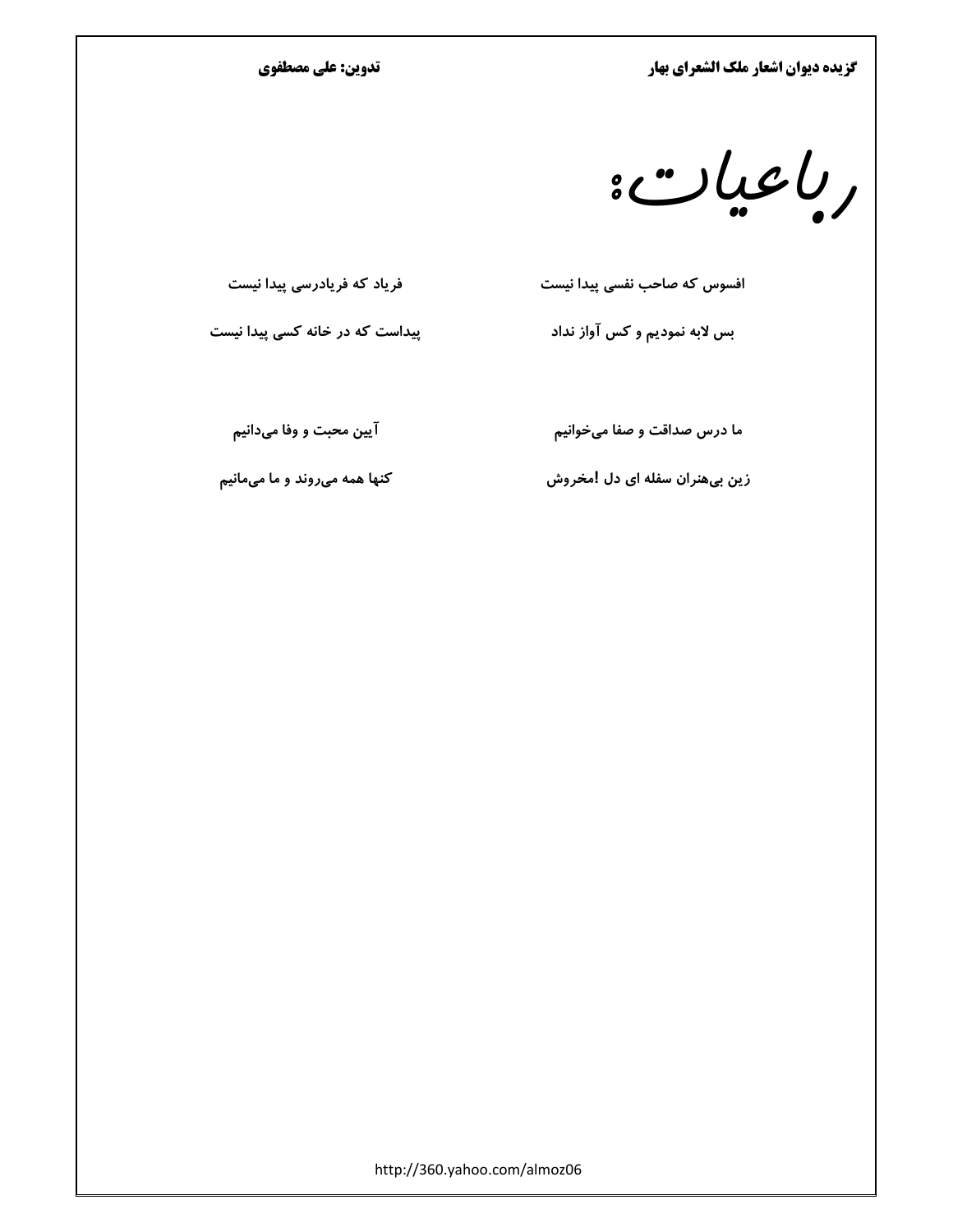تدوین: علی مصطفوی

بولرياره ها:

بیایید ای کبوترهای دلخواه!

بپرید از فراز بام و ناگاه

فشاند پر ز روی برج خاور

بدن کافور گون، پاها چو شنگر ف

به گرد من فرود آیید چون برف

کشیده سر ز پشت شیشهی در

سحر گاهان که این مرغ طلایی

ببینمتان به قصد خودنمایی

کشیده عاشقانه بر زمین دم

نوید عشق آید زآن ترنم

سحرگه سر کنید آرام آرام

فرو خوانده سرود بی گناهی

به گوشم با نسیم صبحگاهی

نواهای لطیف آسمانی

دمادم با زبان بیزبانی

سوی عشاق بفرستید پیغام

که بگشایم در آن آشیان من

رود از خانه سوی کوی و برزن

مهيا، اي عروسان نوآپين!

خروش بالهاتان اندر آن حين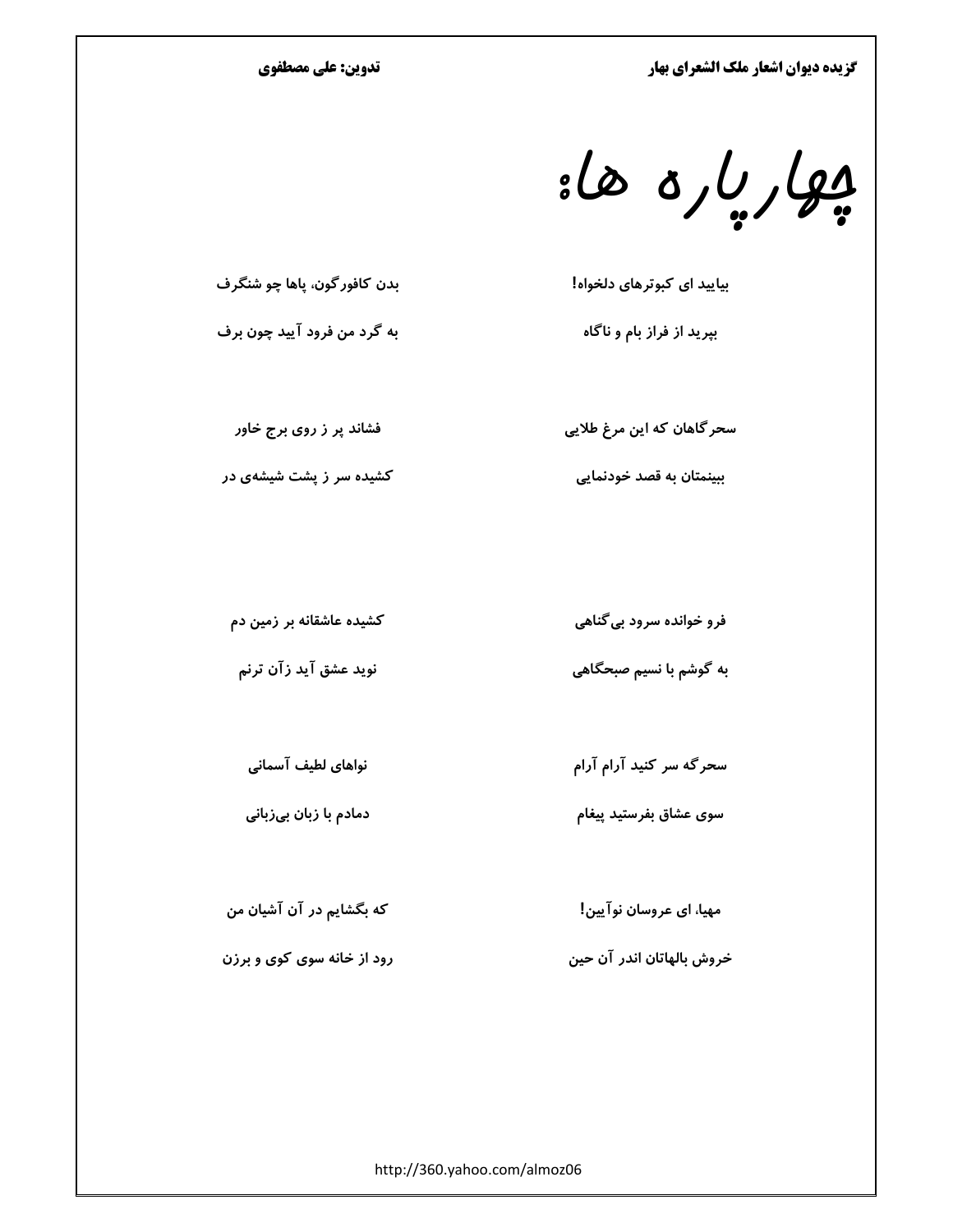تدوین: علی مصطفوی

وگر مانید بس بیآب و دانه

بجز دلكش سرود عاشقانه

کف اندر کف(نان و رقص رقصان

كه اينجا نيست جز من هيچ انسان

من اينجا بهرتان افشانم ارزن

به است از دیدن مردان برزن

رفت بیرون ز شهر بهر شکار

که در آن بود مردم بسیار

که گذشته است عمر او ز نود

که به فصل بهار سبز شود

دانهی جوز در زمین می کاشت

که: «چرا حرص میزنی چندین؟

تو کنون جوز میکنی به زمین

که قوی گردد و به بار آید

گردکان کشتنت چه کار آید؟«

جوز ده سال عمر میخواهد

تو که بعد از دو روز خواهی مرد

http://360.yahoo.com/almoz06

نشینید از بر این سطح آرام

بیایید ای رفیقان وفادار !

نیاید از شما در هیچ حالی

نه فريادي و نه قيلي و قالي

فرود آیید ای یاران! از آن بام

که دیدار شما بهر من زار

شاه انوشیروان به موسم دی

در سر راه دید مزرعهای

اندر آن دشت پیرمردی دید

گفت کسری به پیرمرد حریص

پایهای تو بر لب گور است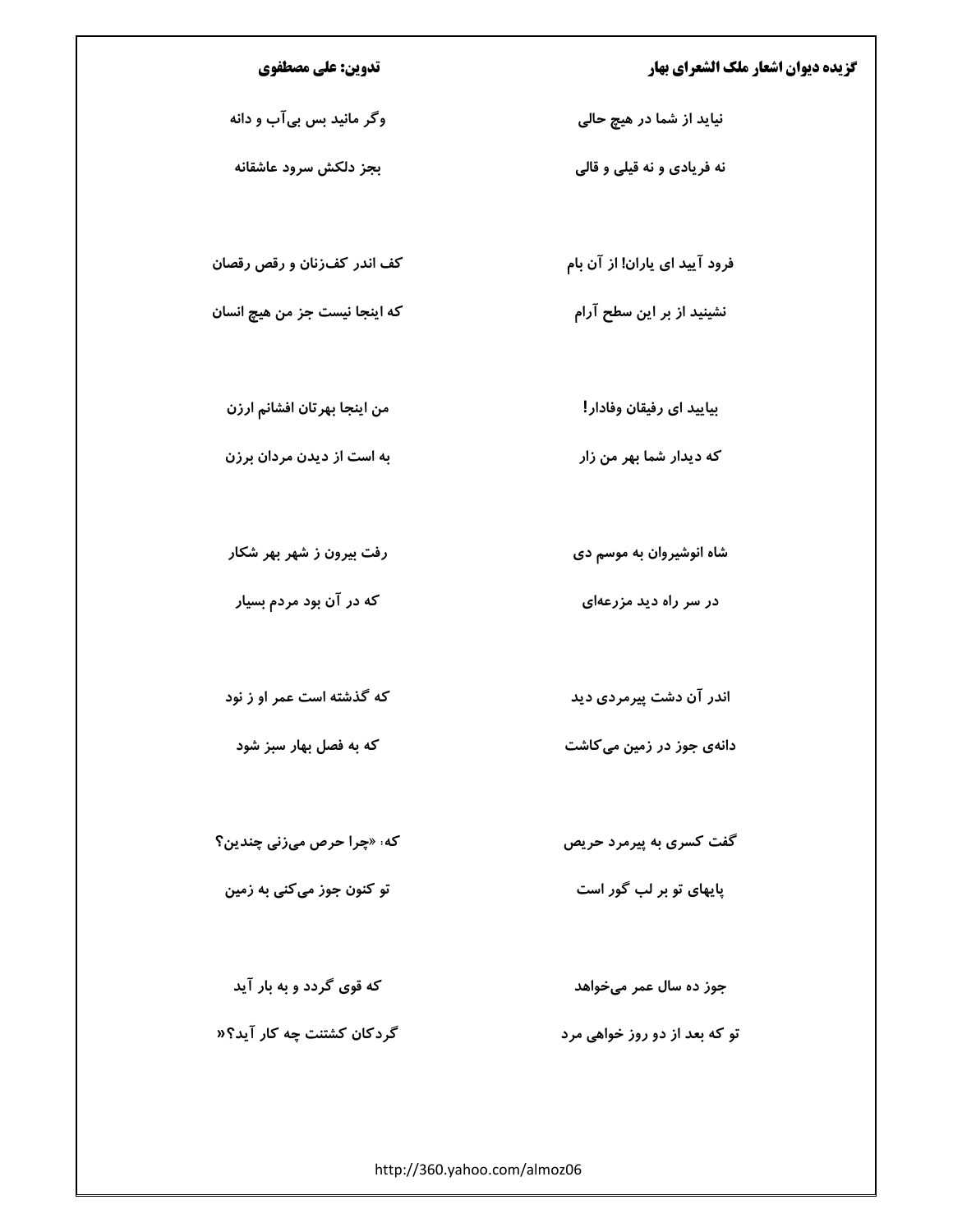مرد دهقان به شاه کسری گفت:

دگران کاشتند و ما خوردیم

### تدوين: على مصطفوي

«مردم از کاشتن زیان نبرند

ما بکاریم و دیگران بخورند»

مستزاره

با شه ایران ز آزادی سخن گفتن خطاست

مذهب شاهنشه ایران ز مذهبها جداست شاه مست و شیخ مست و شحنه مست و میر مست هر دم از دستان مستان فتنه و غوغا به پاست مملکت کشتی، حوادث بحر و استبداد خس کار پاس کشتی و کشتینشین با ناخداست پادشه خود را مسلمان خواند و سازد تباه ای مسلمانان! در اسلام این ستمها کی رواست؟ باش تا خود سوی ری تازد ز آذربایجان آن که تویش قلعه کوب و خنجرش کشور گشاست باش تا بیرون ز رشت آید سپهدار سترگ آن که گیلان ز اهتمامش رشک اقلیم بقاست باش تا از اصفهان صمصام حق گردد پدید تا ببینیم آن که سر ز احکام حق پیچد کجاست خاک ایران، بوم و برزن از تمدن خورد آب هرچه هست از قامت ناساز بیاندام ماست

کار ایران با خداست

كار ايران با خداست مملکت رفته ز دست كار ايران با خداست ناخدا عدل است و بس کار ایران با خداست خون جمعی بی گناه كار ايران با خداست حضرت ستار خان كار ايران با خداست فر دادار بزرگ كار ايران با خداست نام حق گردد پدید کار ایران با خداست جز خراسان خراب کار ایران با خداست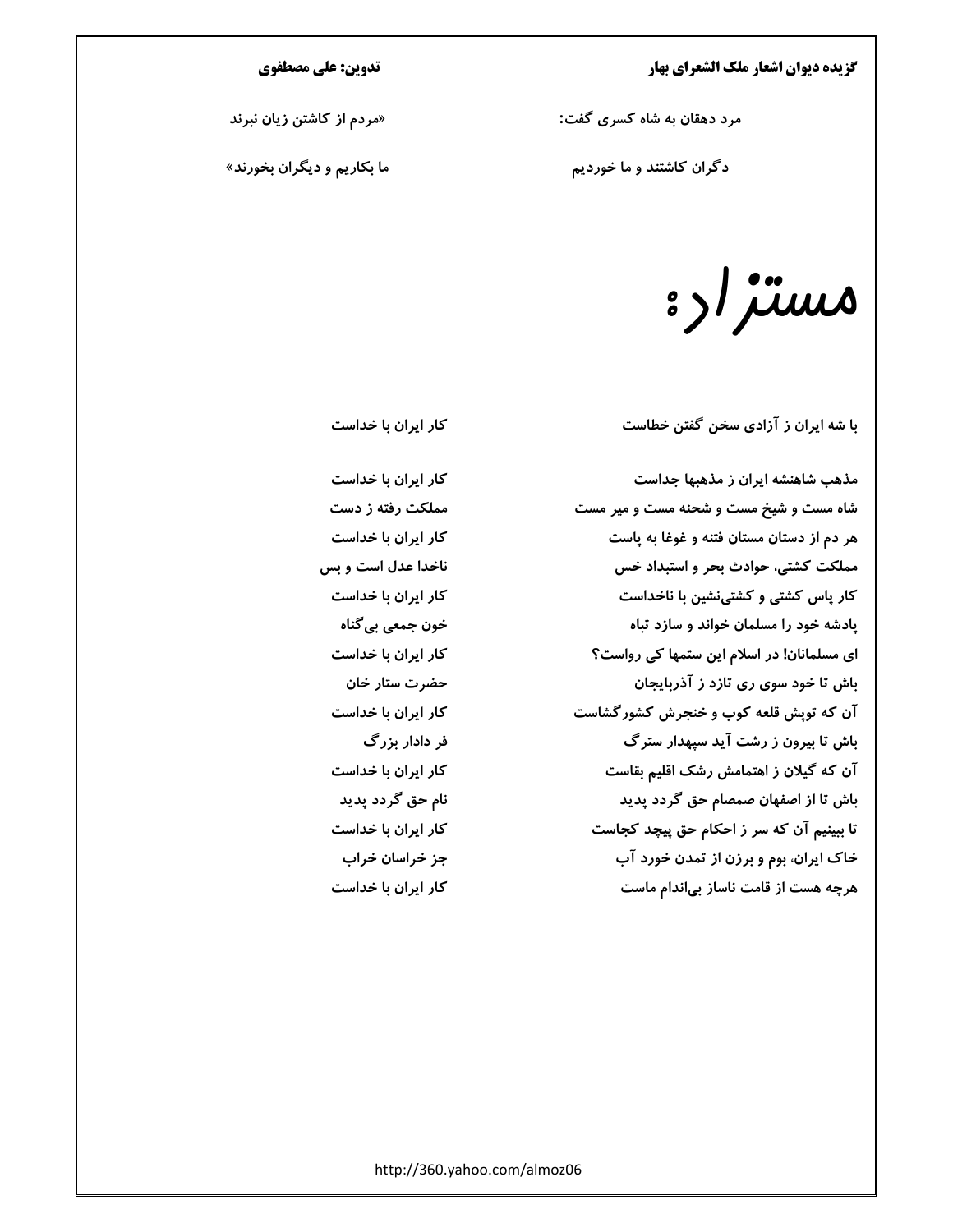تدوین: علی مصطفوی

<u>: indi</u>

# بند اول

مرغ سرح ناله سر کن زآه شرربار این قفس را بلبل پربسته! ز کنج قفس درآ وز نفسی عرصهی این خاک توده را ظلم ظالم، جور صياد ای خدا! ای فلک! ای طبیعت ! نوبهار است، گل به بار است این قفس چون دلم تنگ و تار است دست طبیعت! گل عمر مرا مچین بیشتر کن

از

داغ مرا تازەتر كن برشکن و زیر و زبر کن نغمهی آزادی نوع بشر سرا یر شرر کن آشیانم داده بر باد شام تاریک ما را سحر کن ابر چشمم ژالەبار است شعله فکن در قفس، ای آه آتشین ! جانب عاشق، نگه ای تازه گل !از این مرغ بيدل! شرح هجران مختصر، مختصر، مختصر كن

### بند دوم

| ای دل تنگ! ناله سر کن           | از قویدستان حذر کن                       |
|---------------------------------|------------------------------------------|
| از مساوات صرفنظر کن             | ساقی گلچهره! بده آب آتشین                |
| پردەى دلكش بزن، اى يار دلنشين ! | ناله برآر از قفس، ای بلبل حزین !         |
| کز غم تو، سینهی من پرشرر شد     | کز غم تو سینهی من پرشرر، پرشرر، پرشرر شد |
| عمر حقیقت به سر شد              | عهد و وفا پیسپر شد                       |
| نالەي عاشق، ناز معشوق           | هر دو دروغ و بیاثر شد                    |
| راستی و مهر و محبت فسانه شد     | قول و شرافت همگی از میانه شد             |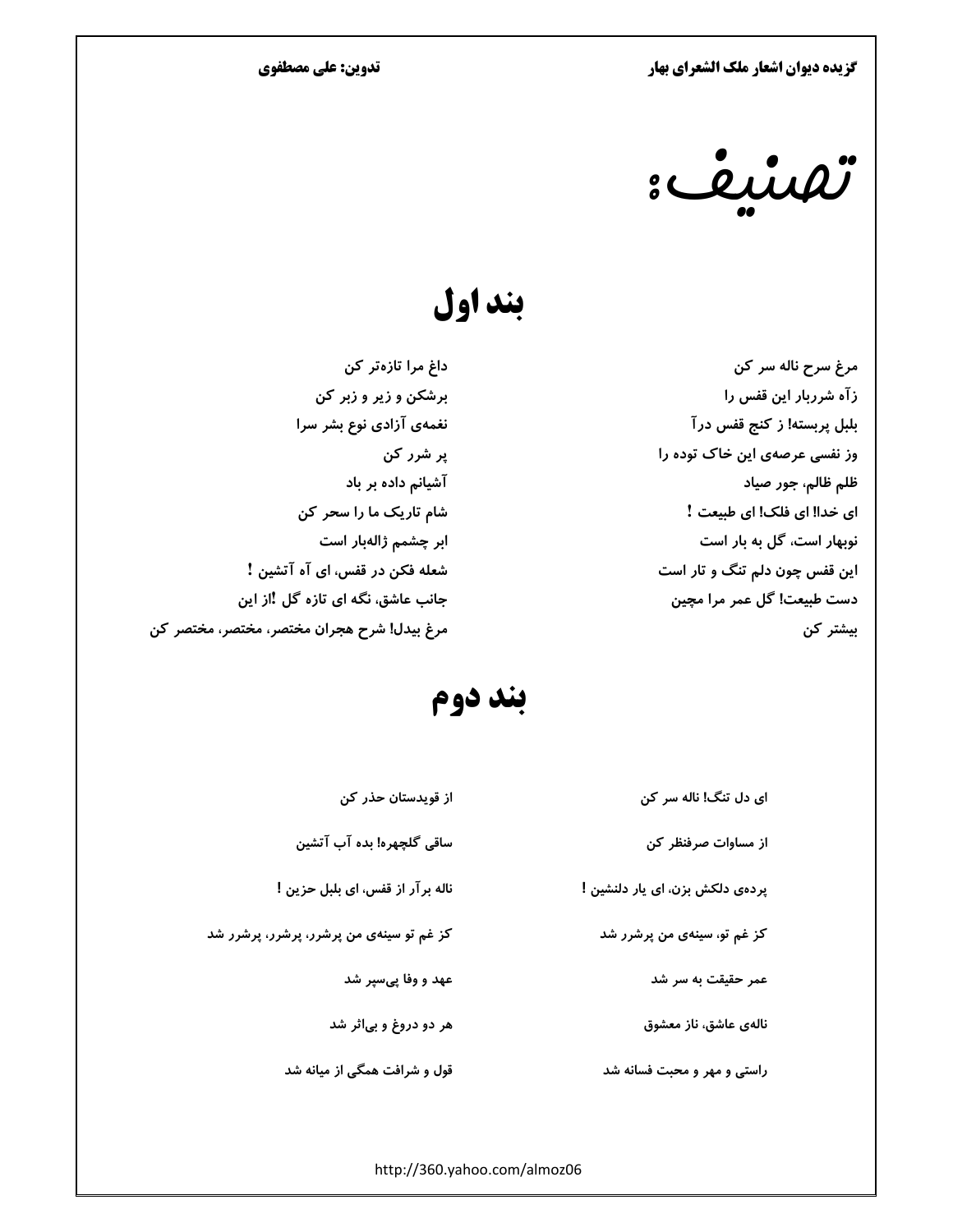#### تدوین: علی مصطفوی

| از پی دزدی وطن و دین بهانه شد | دیده تر شد             |
|-------------------------------|------------------------|
| ظلم مالک، جور ارباب           | زارع از غم گشته بیتاب  |
| ساغر اغنیا پر می ناب          | جام ما پر ز خون جگر شد |

:le bours

# سعديا! چون تو كجا نادره گفتاري هست؟

| یا چو شیرین سخنت نخل شکرباری هست؟   | سعدیا! چون تو کجا نادره گفتاری هست؟     |
|-------------------------------------|-----------------------------------------|
| هیچم ار نیست، تمنای توام باری هست   | یا چو بستان و گلستان تو گلزاری هست؟     |
| یا شب و روز بجز فکر توام کاری هست«  | مشنو ای دوست! که غیر از تو مرا یاری هست |
|                                     |                                         |
| به هوس بال زد و گشت گرفتار قفس      | لطف گفتار تو شد دام ره مرغ هوس          |
| موسی اینجا بنهد رخت به امید قبس     | پایبند تو ندارد سر دمسازی کس            |
| که به هر حلقهی زلف تو گرفتاری هست«  | »به کمند سر زلفت نه من افتادم و بس      |
|                                     |                                         |
| به ز گفتار تو بیشائبه گفتاری نیست   | بی گلستان تو در دست بجز خاری نیست       |
| ای که در دار ادب غیر تو دیاری نیست! | فارغ از جلوهی حسنت در و دیواری نیست     |

در و دیوار گواهی بدهد کاری هست« »گر بگویم که مرا با تو سر و کاری نیست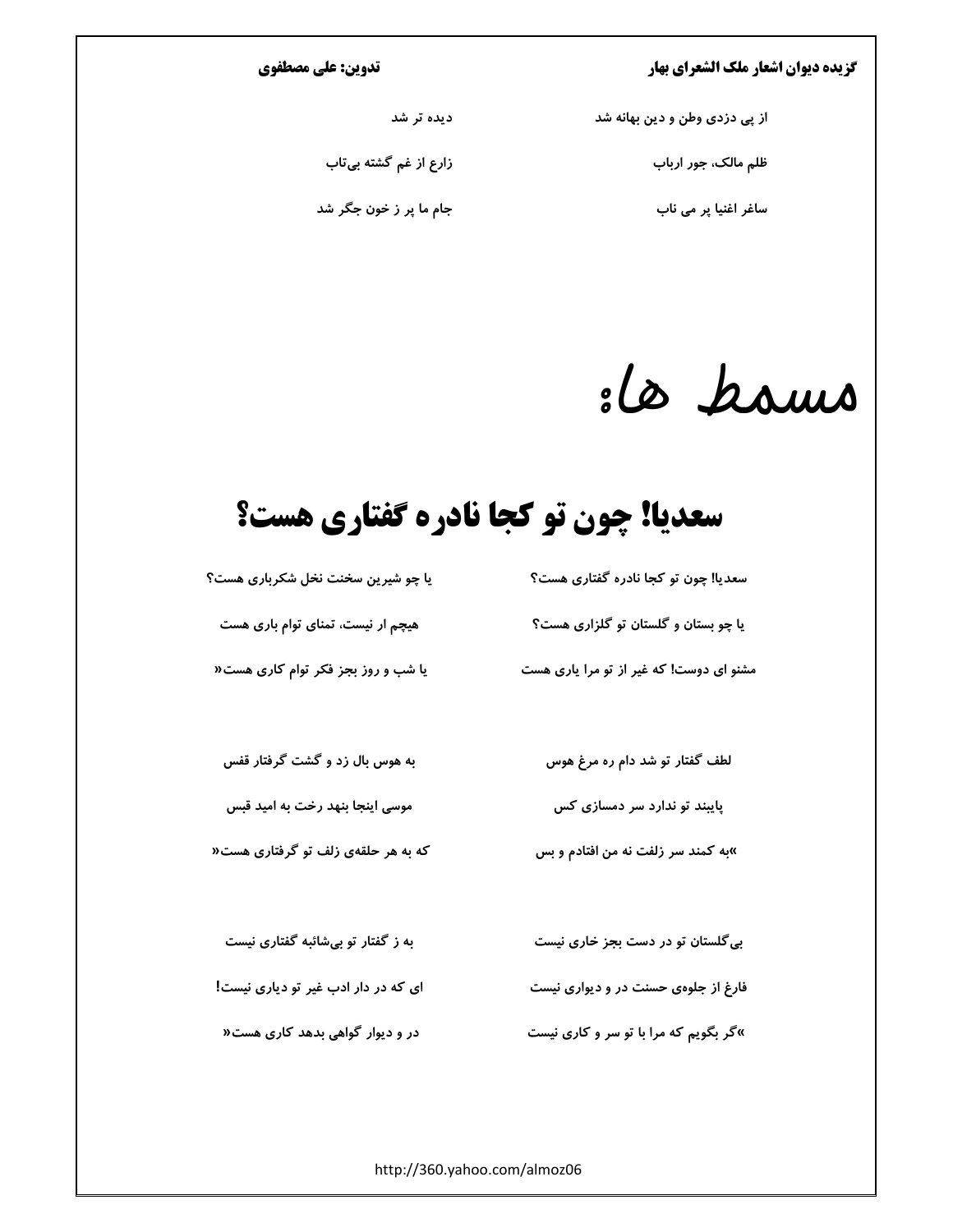#### تدوین: علی مصطفوی

پیرو مسلک تو راه سلامت پوید

کب گفتار تو دامان قیامت شوید

تا ندیده است تو را، بر منش انکاری هست«

شب نباشد که ثنای تو مکرر نکنم

نزد اعمی صفت مهر منور نکنم

همه دانند که در صحبت گل خاری هست«

منکر فضل تو را نهی ز منکر نکنم »صبر بر جور رقیبت چه کنم گر نکنم؟

روز نبود که به وصف تو سخن سر نکنم

دل ز باغ سخنت ورد کرامت بوید

دولت نام توحاشا که تمامت جوید

»هر که عیبم کند از عشق و ملامت گوید

وآن که جانش ز محبت اثری یافت، نمرد هر که را عشق نباشد، نتوان زنده شمرد لیک در خاک وطن آتش عشقت نفسرد تربت پارس، چو جان جسم تو در سینه فشرد آب هر طیب که در طبلهی عطاری هست« »باد، خاکی ز مقام تو بیاورد و ببرد

تا نفس هست، به یاد تو برآریم نفس ای دم گرم تو آتش زده در ناکس و کس! که چو من سوخته در خیل تو بسیاری هست«

سعدیا! نیست به کاشانهی دل غیر تو کس ما بجز حشمت و جاه تو نداریم هوس »نه من خام طمع عشق تو میورزم و بس

بیت معمور ادب طبع بلند تو بود کام جان پر شکر از شعر چو قند تو بود سعديا! گردن جانها به كمند تو بود زنده جان بشر از حکمت و پند تو بود سر و جان را نتوان گفت که مقداری هست« »من چه در پای تو ریزم که پسند تو بود؟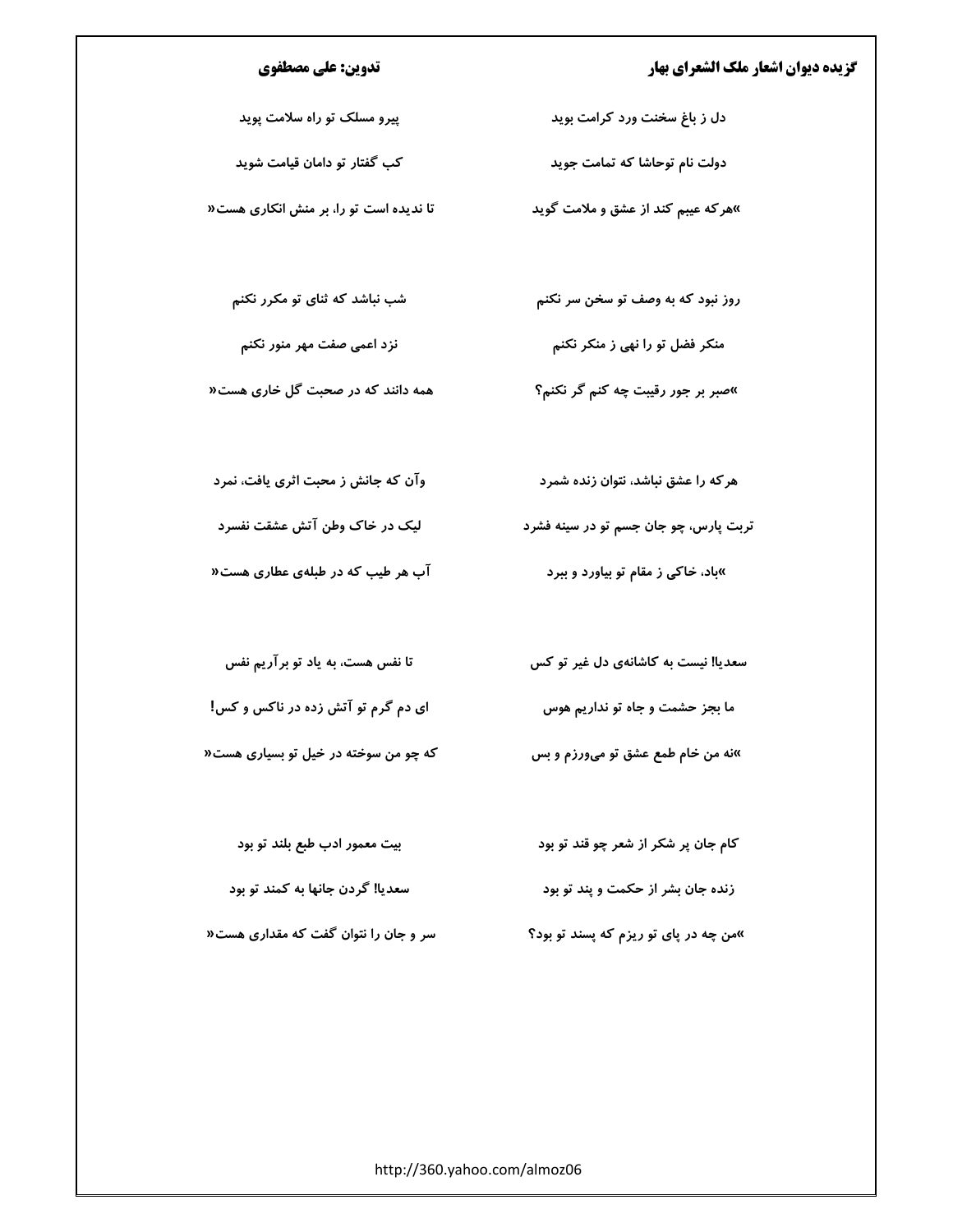### تدوین: علی مصطفوی

| طیباتش به گل و لاله و ریحان ماند      | راستی دفتر سعدی به گلستان ماند       |
|---------------------------------------|--------------------------------------|
| وآن که او را کند انکار، به شیطان ماند | اوست پیغمبر و آن نامه به فرقان ماند  |
| داستانی است که بر هر سر بازاری هست«   | »عشق سعدی نه حدیثی است که پنهان ماند |

# امروز خدايگان عالم

| بر فرق نهاد تاج « لولاک« | امروز خدايگان عالم      |
|--------------------------|-------------------------|
| »لولاك لما خلقت الافلاك« | امروز شنید گوش خاتم     |
| مهر ازلی بتافت بر خاک    | امروز ز شرق اسم اعظم    |
| ارکان وجود شد مشید       | امروز از این خجسته مقدم |
|                          |                         |

نوری که مشیتش نهان کرد

آورد و مربی جهان کرد

| لطفی که نکرده بود هرگز | امروز خدای با جهان کرد |
|------------------------|------------------------|
|------------------------|------------------------|

امروز پدید گشت و بارز

یک تن را با هزار معجز

پیغمبر آخرالزمان کرد نوری که قدیم بود و بیحد

| وی از تو وجود هرچه کائن! | ای حکمت تو مربی کون!       |
|--------------------------|----------------------------|
| وی خلقت دهر را معاون!    | ای تربیتت زمانه را عون!    |
| با شرع تو گشته دین مباین | بیروی تو گشته حق به صد لون |
| ای ظل تو بر زمانه ممتد!  | بر ملت توست ذلت و هون      |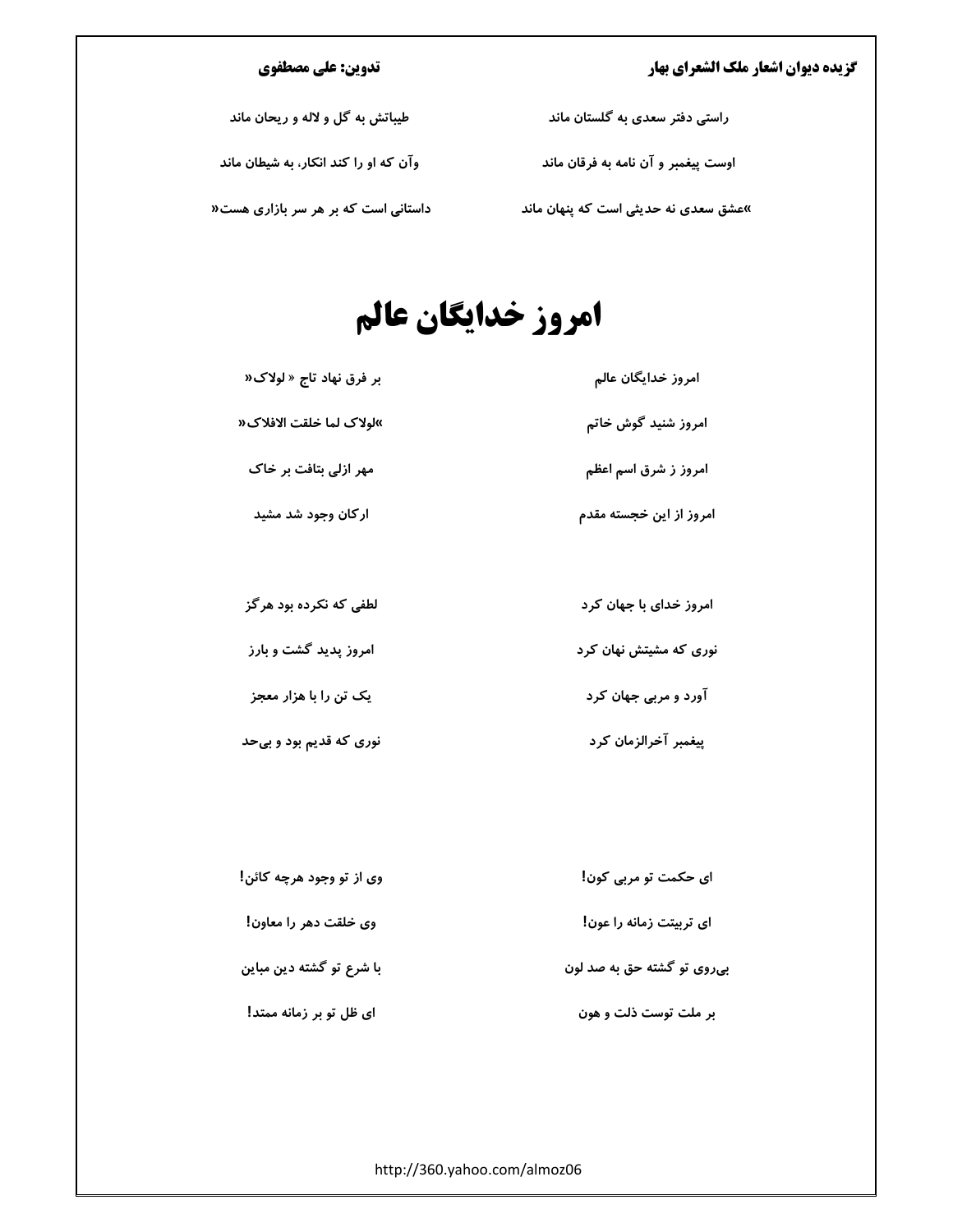#### تدوین: علی مصطفوی

| بردند معاندین دین، پاک     | حرمت ز مزار و مسجد ما |
|----------------------------|-----------------------|
| از غفلت و جهل، خاک و خاشاک | پوشیده رخ معابد ما    |
| کاوهام گرفته جای ادراک     | جز سفسطه نيست عايد ما |
| ما گشته به قید او مقید     | ابلیس شده است هادی ما |

# **ای نگار روحانی! خیز و پرده بالا زن**

در سرادق لاهوت کوس «لا» و» الا» زن ای نگار روحانی! خیز و پرده بالا زن

و آن گه از غدیر خم بادهی تولا زن در ترانه معنی دم ز سر مولا زن

تا ز خود شوی بیرون، زین شراب روحانی

در خم غدیر امروز بادهای به جوش آمد مسلم کز صفای او روشن جان بادهنوش آمد

وآن مبشر رحمت باز در خروش آمد مسموت که از عشاق برده عقل و هوش آمد

با هیولی توحید در لباس انسانی

آن حبیب و صد معراج، آن کلیم و صد سینا

حیدر احد منظر، احمد علی سیما

بزم قرب را محرم، راز غیب را دانا

در جمال او ظاهر سر علم الاسما

ملک قدس را سلطان، قصر صدق را بانی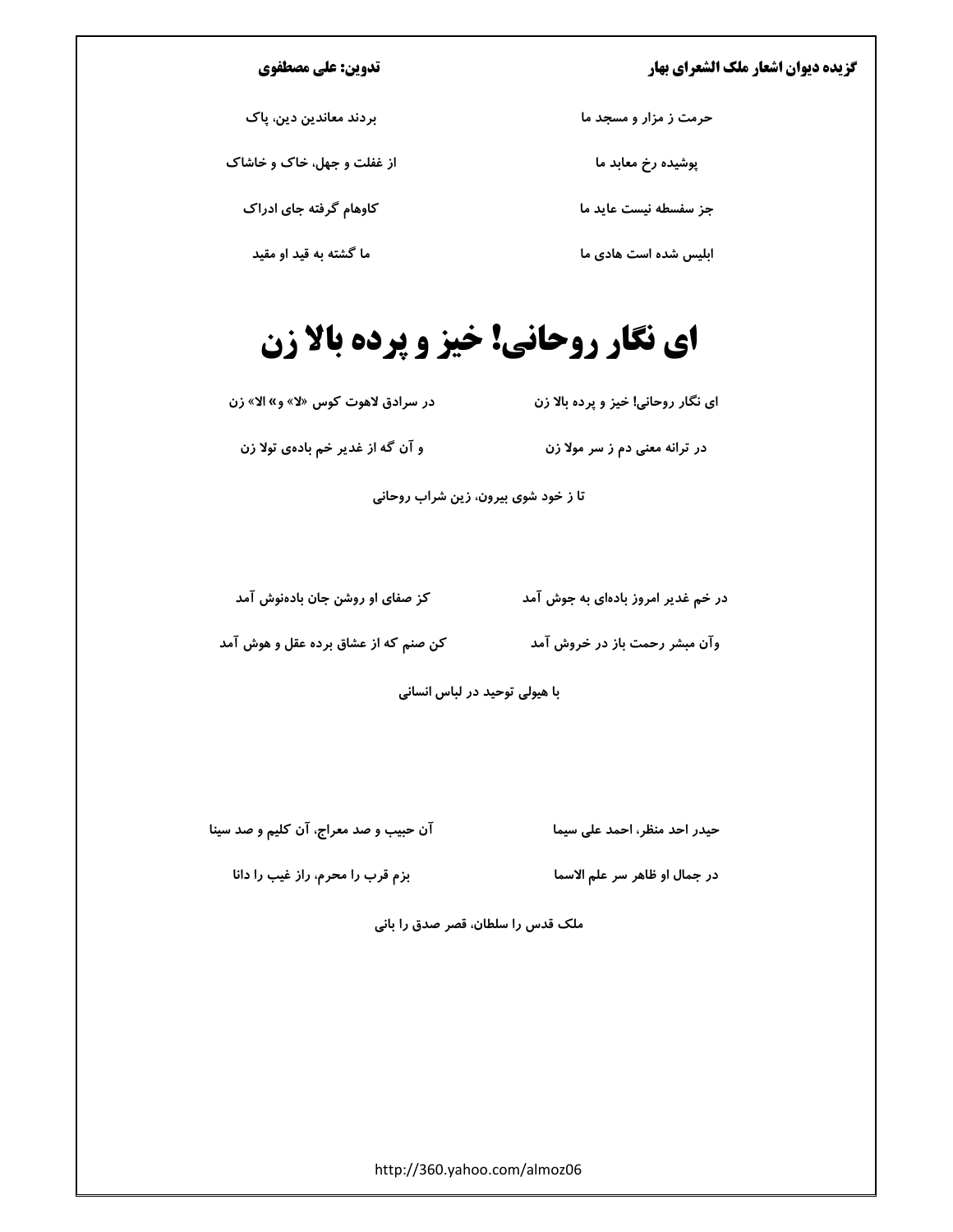#### تدوین: علی مصطفوی

قلزم صفا را فلک، فلک صدق را سکان خاتم وفا را لعل، لعل راستی را کان

اوست قطبی از اقطاب، اوست رکنی از ارکان مصلحتی است بی ایجاب، واجبی است بی امکان

ثانیی است بیاول، اولی است بی ثانی

در غدیر خم یزدان گفت مر پیمبر را کز پی کمال دین، شو پذیره حیدر را

برد بر سر منبر حیدر فلکفر را پس پیمبر اندر دشت بر نهاد منبر را

شد جهان دل روشن ز آن دو شمس نورانی

هم به جان بیاویزید گوهر تولا را گفت : « بشنوید ای قوم! قول حق تعالی را

این وصی برحق را، این ولی والا را پوزش آورید از جان، این ستوده مولا را

با رضای او کوشید در رضای پزدانی«

کی توان به وصف او دم زدن ز چون و چند؟ کی رسد به مدح او وهم مرد دانشمند؟

به که عجز مدح آرم از پدر سوی فرزند مستخدم حجت صمد مظهر، آیت احد پیوند

شبل حیدر کرار، خسرو خراسانی

آن که هست از انفاسش زنده عیسی مریم

پور موسی جعفر، آیتالله اعظم

در تحقق ذاتش گشته خلقت عالم مسلمست آفتاب کز رفعت بر فلک زند پرچم

میکند به درگاهش صبح و شام دربانی

عقل و وهم کی سنجند اوج کبریایش را؟ مسال نسمی جان و دل چهسان گویند مدحت و ثنایش را؟ هر که در دل افرازد رایت ولایش را گر رضای حق جویی، رو بجو رضایش را

همچو خواجه بتواند دم زد از مسلمانی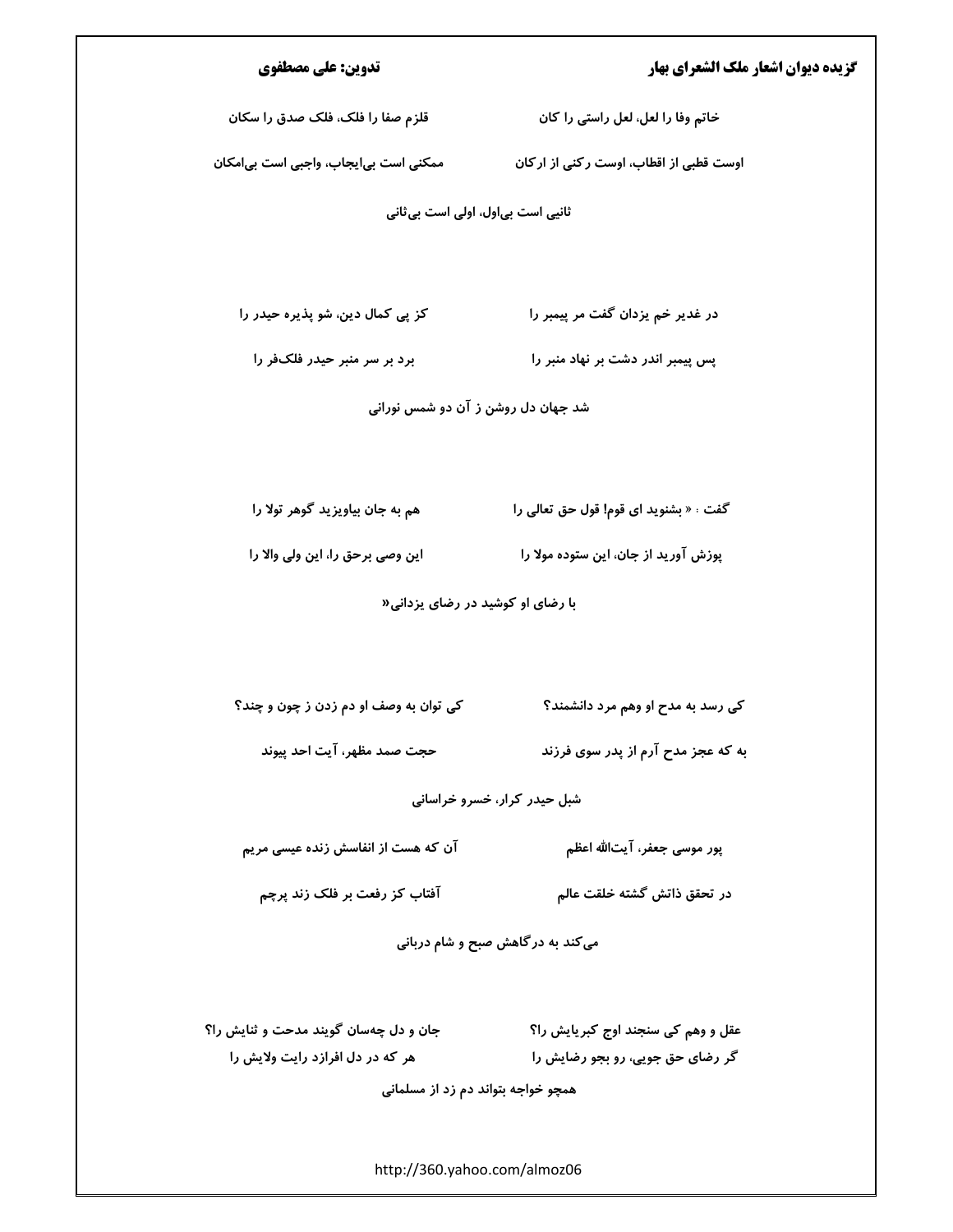تدوین: علی مصطفوی

# زال زمستان گریخت از دم بهمن

زال زمستان گریخت از دم بهمن

آمد اسفند مه به فر تهمتن

خور به فلک تاخت همچو رای پشوتن مسلم آتش زردشت دی فسرد به گلشن

سبزه چو گشتاسب خیمه زد به گلستان

قائد نوروز چتر آینه گون زد ماه سفندارمذ طلایه برون زد

ساری منقار و ساق پای به خون زد مسمعه و نظرق تاج بوقلمون زد

زاغ برون برد فرش تیره ز بستان

از سپه دی سلاحها بستاند ماه دگر نوبهار جیش براند

بلبل دستانسرا نشيد بخواند گل را بر تخت خسروی بنشاند

همچو من اندر مدیح حجت یزدان

کرده به تکذیب من جفنگ تراشی صدرا! عبدالمجيد خادم باشي

گویی خود مرتشی نبوده و راشی مسلم حیف است آنجا که دادخواه تو باشی

بر من مسكين نهند اين همه بهتان

ور کنمش هجو، راه قافیه تنگ است گر ره مدحش به پیش گیرم ننگ است

صرفنظر گر کنم ز بس که دبنگ است مسلم گوید پای کمیت طبعم لنگ است

به که برم شکوه پیش شاه خراسان